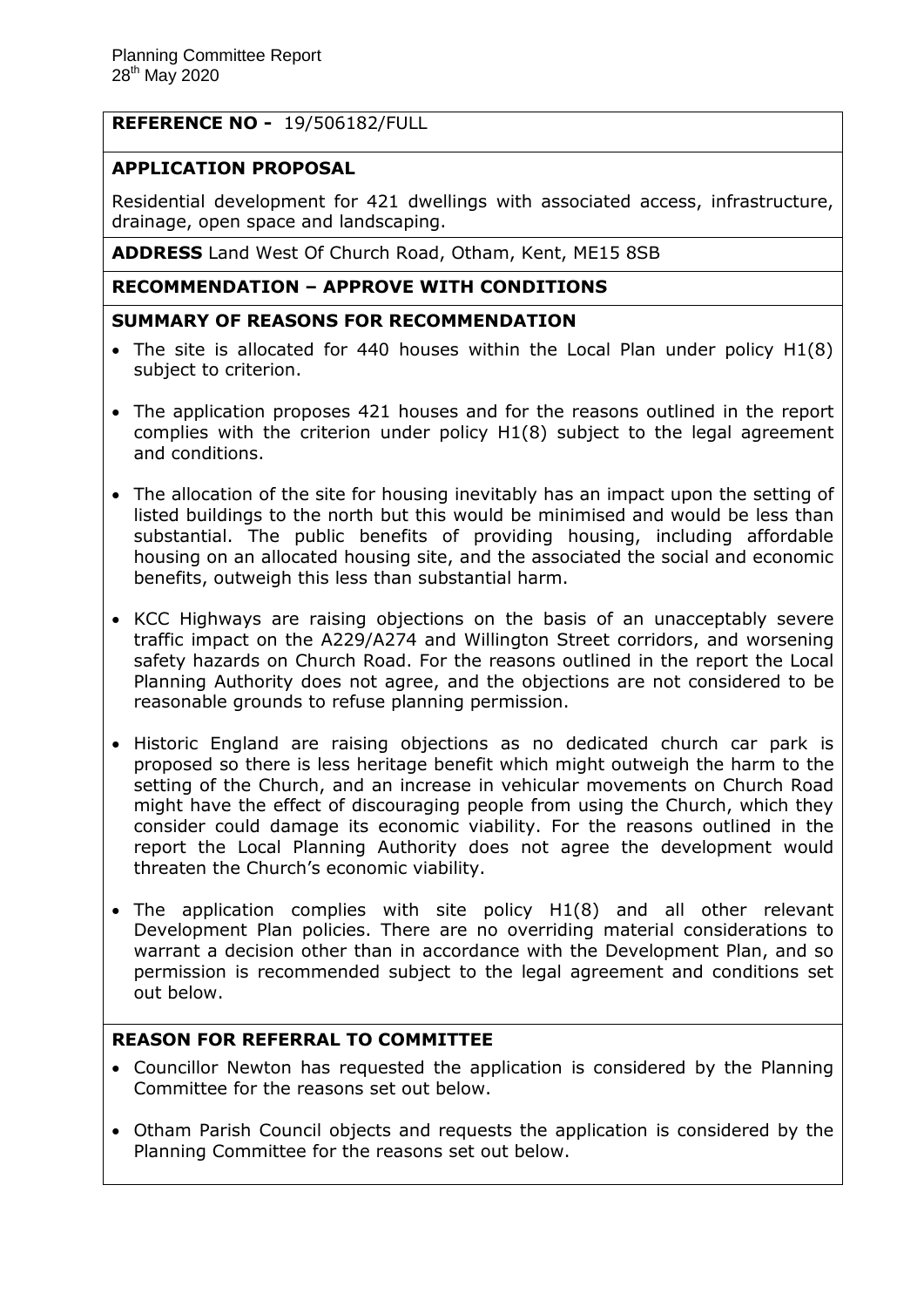The recommendation is contrary to the view of Kent Highways and Historic England (statutory consultees).

| <b>WARD</b> Downswood And<br>Otham    |                                                                                                                                                                                                                                      | <b>PARISH/TOWN</b><br><b>COUNCIL</b> Otham &<br>Downswood |  | <b>APPLICANT Bellway</b><br><b>Homes Limited</b><br><b>AGENT</b> DHA Planning |             |
|---------------------------------------|--------------------------------------------------------------------------------------------------------------------------------------------------------------------------------------------------------------------------------------|-----------------------------------------------------------|--|-------------------------------------------------------------------------------|-------------|
| <b>DECISION DUE DATE:</b><br>13/04/20 |                                                                                                                                                                                                                                      | <b>PUBLICITY EXPIRY</b><br><b>DATE: 10/02/20</b>          |  | <b>SITE VISIT DATE:</b><br>17/04/19 & 10/10/19                                |             |
| <b>RELEVANT PLANNING HISTORY</b>      |                                                                                                                                                                                                                                      |                                                           |  |                                                                               |             |
| <b>App No</b>                         | <b>Proposal</b>                                                                                                                                                                                                                      |                                                           |  | <b>Decision</b>                                                               | <b>Date</b> |
| 19/501029                             | EIA Screening Opinion for the<br>proposed residential development of<br>up to 440 dwellings and associated<br>access, landscaping and other works<br>on land west of Church Road, Otham.                                             |                                                           |  | EIA NOT<br>17/04/19<br><b>REQUIRED</b>                                        |             |
| 19/501600                             | Outline application for up to 440<br>residential dwellings, with associated<br>access, infrastructure, drainage,<br>landscaping and open space (Access<br>being sought with all other matters<br>reserved for future consideration). |                                                           |  | <b>PENDING</b>                                                                |             |

# **1.0 DESCRIPTION OF SITE**

- 1.01 The application site has an area of approximately 16.1ha and is to the west of Church Road. The site is to the southeast of Maidstone and is between substantial residential areas to the north, west and southwest, namely culde-sacs within the Downswood area to the north, Chapman Avenue to the west and Woolley Road to the south. To the east are open agricultural fields and immediately to the south/southeast are a number of detached residential properties at The Rectory (Grade II listed) and Squerryes Oast. St Nicholas's Church (Grade I listed) and Church House (Grade II listed) are to the north of the site.
- 1.02 The site is in the main, an open arable field but includes an area of land at its north end that wraps around the north side of the church which has numerous trees, scrub vegetation and grass, and over which public footpath KM86 runs. The boundaries of the site are formed by established hedging on the Church Road frontage, hedging to the boundary with 'Squerryes Oast', and trees on the south, west and north boundaries. There is an area of Ancient Woodland (AW) to the southeast of the site.
- 1.03 The site is highest at its south end with a gradual fall to the north. To the west where the site backs onto gardens of properties within Chapman Avenue, there is a considerable level difference between the site and Chapman Avenue.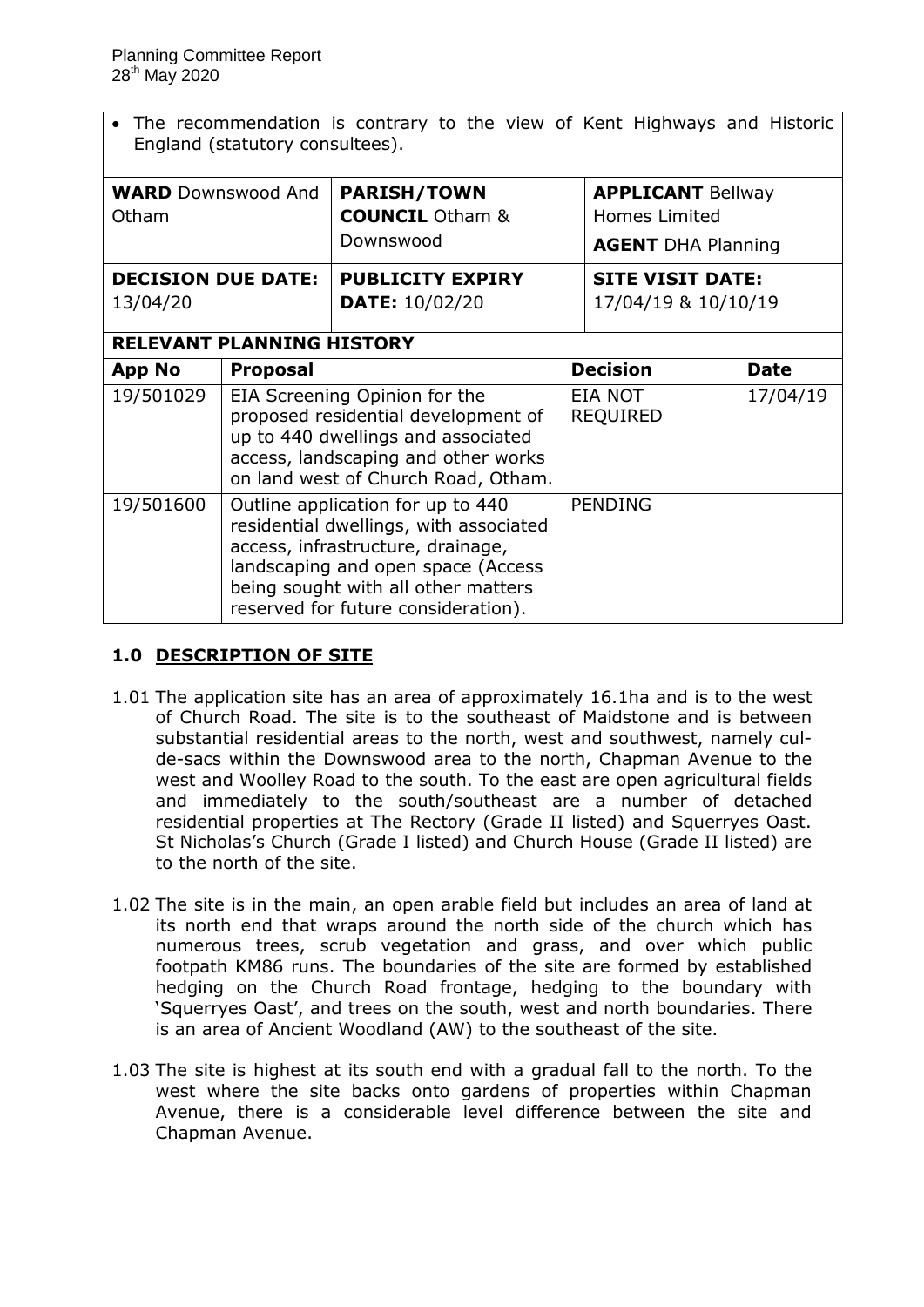- 1.04 Importantly, the site is allocated for housing development in the Local Plan and policy H1(8) allows for up to 440 houses and sets out a number of criteria to be met.
- 1.05 A separate outline application for up to 440 houses was reported to Planning Committee in October 2019 with a decision deferred for a number of reasons. That application is being reported back to Committee on this agenda.

# **2.0 PROPOSAL**

2.01 This application seeks full permission for 421 houses with two access points off Church Road, and pedestrian/cycle links northwest, northeast and south. A range of detached, semi-detached, and terraced houses are proposed and a number of apartment blocks to provide a mix of house types and sizes. Affordable housing would be provided at 30% (126 units). Houses would be largely 2 storeys in height with the apartment blocks at 3 storeys. Building designs are 'traditional' in style in terms of their height, form and appearance. Significant areas of open space are provided around the edges and within the housing areas. The design and layout will be discussed in more detail in the assessment below.

# **3.0 POLICY AND OTHER CONSIDERATIONS**

- Maidstone Borough Local Plan (2011-2031): SS1, SP1, SP3, SP18, SP19, SP20, SP23, H1, OS1(16), ID1, H1(8), DM1, DM2, DM3, DM4, DM6, DM8, DM12, DM19, DM20, DM21, DM23
- Kent Waste and Minerals Plan 2016
- National Planning Policy Framework (NPPF)
- Planning Practice Guidance (PPG)
- Maidstone Building for Life 12
- MBC Air Quality Guidance
- MBC Public Art Guidance

# **4.0 LOCAL REPRESENTATIONS**

- 4.01 **Otham Parish Council**: Strongly object to the application for the following (summarised) reasons:
	- Increased traffic and congestion.
	- Highway safety for vehicles and pedestrians.
	- Will be traffic problems at all local junctions.
	- Church Road is narrow and not suitable for additional traffic which will raise safety issues.
	- Proposed traffic calming on Church Road will cause queuing.
	- Lighting for proposed traffic calming on Church Road is not suitable by listed building or local area.
	- The setting of St Nicholas Church will be irrevocably harmed.
	- Area of green space should be preserved as it provides a lung to the urban areas.
	- Lack of local infrastructure.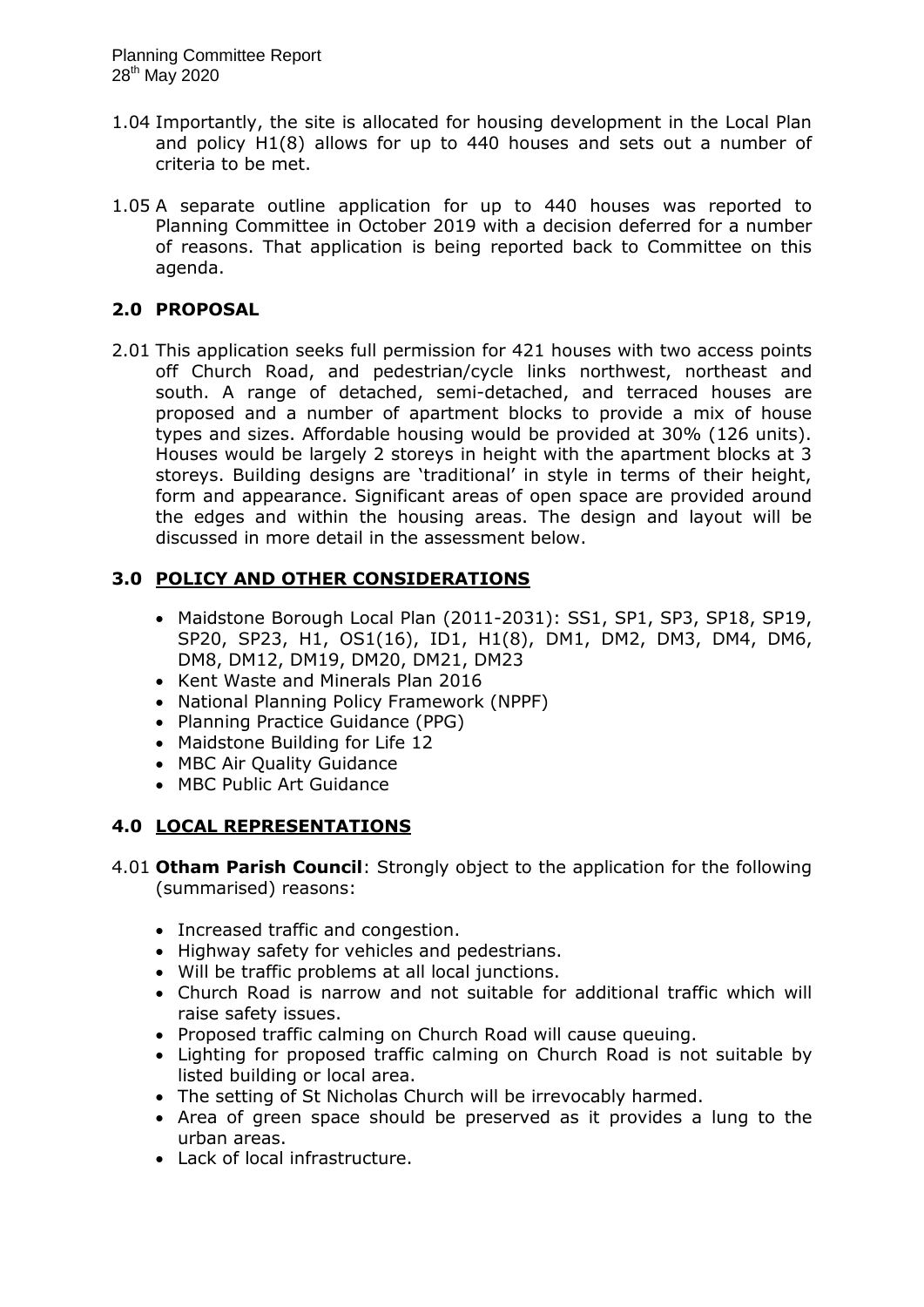- 4.02 **Downswood Parish Council**: Raises objections for the following (summarised) reasons:
	- Will result in severe traffic congestion.
	- Proposed traffic mitigation measures will make the situation worse.
	- Inconsistency in the detail, standard and quality of the investigative work carried out and the reports submitted.
	- Misleading and incorrect statements are made and deficiencies in various reports
	- Missing documents.
	- Lack of assessment of noise and vibration, Community impact and severance, visual intrusion from existing residents' perception, and cumulative environmental impact.
	- Loss of green open space for existing residents.
	- Not in accordance with sections 9, 15 and 16 of the NPPF.
	- Unacceptable impacts upon highway safety.
	- Land stability and underground conditions have not been suitably assessed.
	- No substantial benefits to outweigh harm to the listed Church.
	- Contrary to policies SP18, SP23, and DM1, DM3, DM4, DM12, DM21, DM23.
	- 3 storey apartments are not in keeping and on the edges of the site.
	- Doesn't respect neighbouring amenity.
	- Residents will be exposed to excessive noise, vibration, odour, and air pollution.
	- Overlooking, visual intrusion, loss of privacy and light.
	- Loss of views of the countryside.
	- Lack of primary and secondary school places.
	- Poor design.
	- No emergency access.
	- Object to PROW being a shared footway/cycleway.
	- No mention of disabled parking.
	- Doesn't comply with site policy H1(8).
	- Loss of hedging on Church Road.
	- Lack of assessment of air quality impacts off site.
	- Foul and surface water drainage is questionable.
	- Traffic signals as Willington Street/Deringwood Drive would not work and would be dangerous.
	- Church Road/Deringwood Drive changes are dangerous.
	- Spot Lane/Ashford Road changes are not sufficient.
	- Will have a wide-ranging visual impact.
	- The SUDs proposals may not be feasible.
	- Lack of pedestrian/cycle links.
	- Harm to ecology.
	- Archaeology work not sufficient.
	- Lack of local infrastructure
- 4.03 **Bearsted Parish Council (neighbouring)**: Raises objections for the following (summarised) reasons:
	- Traffic impact will be severe.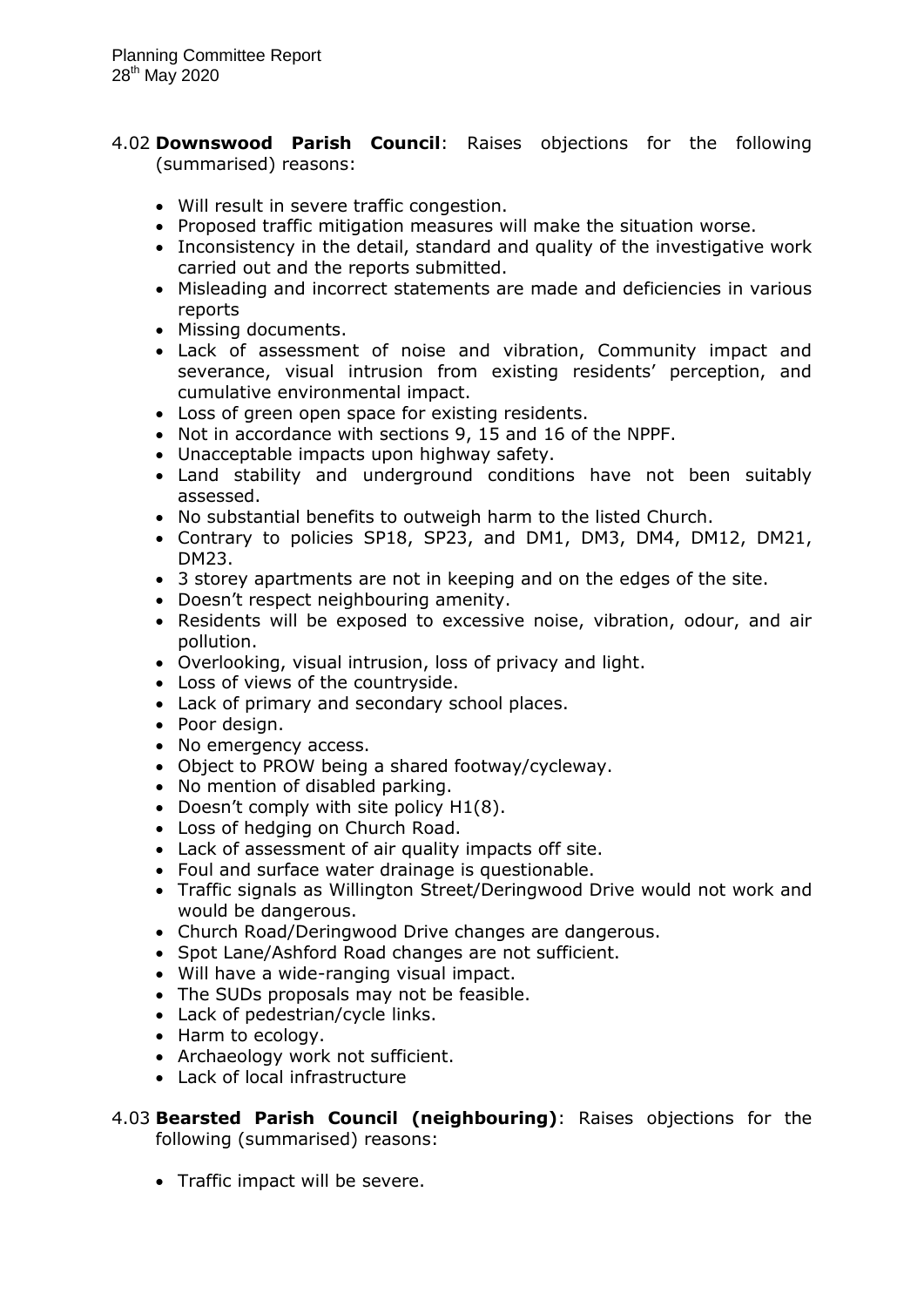- Congestion on local roads.
- Not a good location for modal shift.
- Highway safety and congestion on Roseacre Lane and the Spot Lane junction with the A20.
- Flooding can make roads impassable adding to congestion.
- 4.04 **Joint Parishes Group:** Support the objections raised by Parish Councils.
- 4.05 **Bearsted & Thurnham Society:** Raises objections for the following (summarised) reasons:
	- Traffic lights at Deringwood Drive/Willington Street have been rejected on safety grounds and will increase pollution.
	- Congestion on local roads.
	- Church Road is a narrow country lane.
	- Lack of local services/infrastructure.
	- Design not in keeping.
	- Harm to the listed church and lack of parking for users of church.

### 4.06 **Chapman Avenue Area Residents Association**: Raises the following (summarised) points:

- Process adopted by Planning Department and Planning Committee is underhand.
- Increased traffic, congestion, and highway safety issues.
- Traffic impact is severe.
- Will block views of the Church from existing houses.
- Site allocation was ill thought out.
- Strong objections from KCC Highways.
- Traffic lights are not suitable and will be dangerous.
- Increased pollution from traffic lights.
- Traffic data is unrealistic.
- Increased flood risk.
- Land stability needs to be addressed.
- Density too high.
- Poor public transport options.
- Views will be damaged and there will be light and noise pollution.
- Harm to wildlife.
- Oppressive to outlook and loss of privacy.
- Served by narrow country lanes.
- Overwhelmed congested traffic system.
- Highway safety.
- Sewage capacity problems.
- Flood risk.
- Potential for anti-social behaviour.
- How will landscaped areas be managed.
- Damage to the environment.
- Design not in-keeping.
- Harm to setting of listed buildings.
- Air pollution.
- Poor open spaces.
- Pressure on existing infrastructure and no new facilities proposed.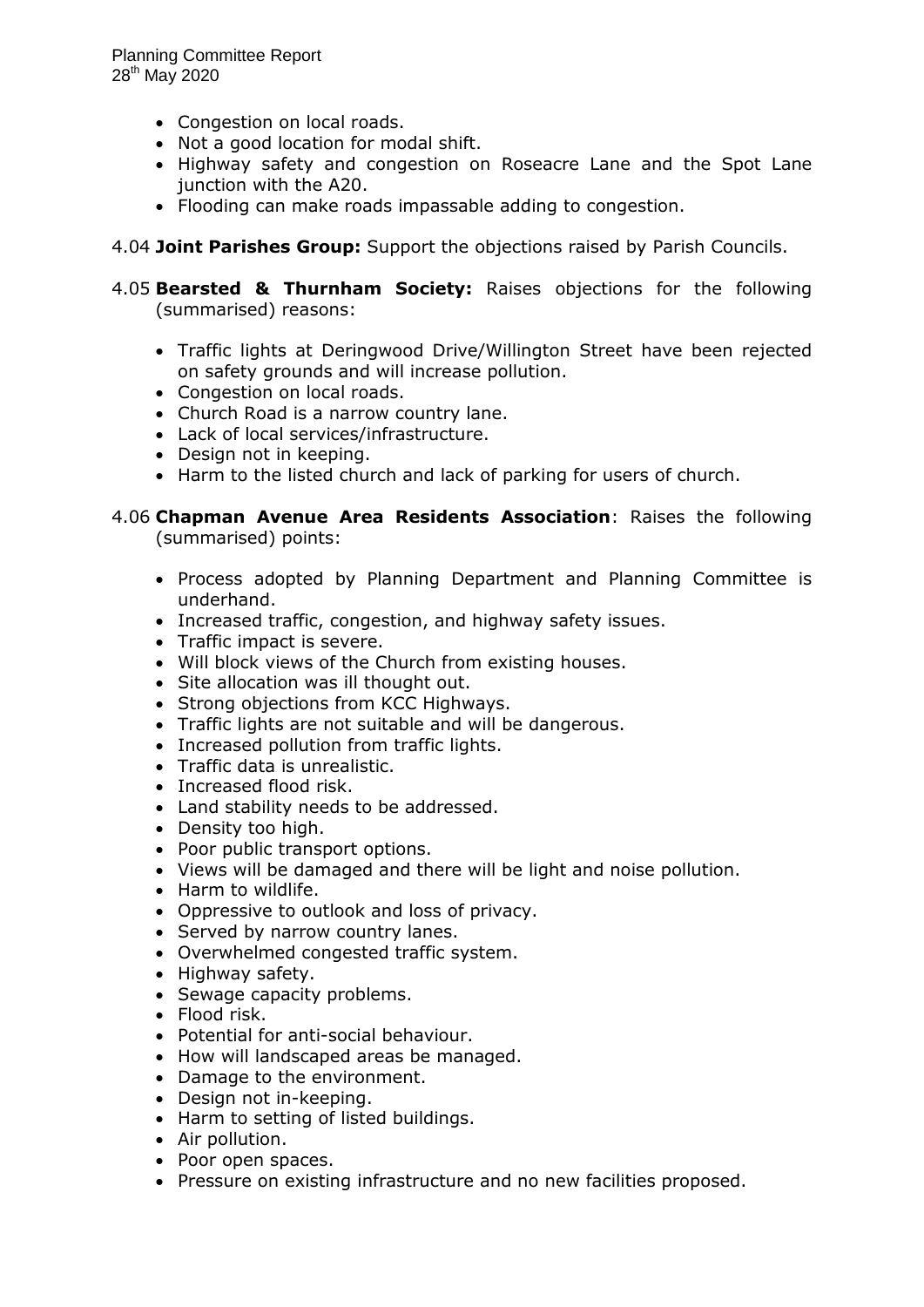- Archaeology.
- Density is too high.
- 4.07 **The Parochial Church Council**: Raises objections for the following (summarised) reasons:
	- Lack of car park will create parking difficulties for church.
	- Can't extend churchyard.
	- Loss of parking on Church Road from new accesses.
	- Church car park would not cause any harm above the housing.
	- Pedestrian conflicts.
	- Parking provision is needed.
- 4.08 **Local Residents**: 363 representations received raising the following (summarised) points:
	- Increased traffic and congestion.
	- Highway safety.
	- Pedestrian safety including school children.
	- Rat running occurs on local roads.
	- Will encourage dangerous driving.
	- Church Road is not safe or suitable for additional traffic.
	- Traffic lights on Willington Street will be dangerous and cause further congestion.
	- Increased noise and pollution to properties near proposed traffic lights.
	- Spot Lane/A20 junction is dangerous.
	- Changes to Spot Lane/A20 junction will make no difference.
	- Spot Lane floods.
	- Traffic calming measures will make traffic worse.
	- Traffic calming lighting is not suitable next to listed building.
	- Cars won't be able to get out of the site.
	- Travel Plan is totally unrealistic.
	- Do not listen to Kent Highways advice.
	- Need speed bumps.
	- Congestion harms local businesses.
	- Congestion delays emergency vehicles.
	- Junction mitigation has not been carried out.
	- Traffic calming on Church Rd won't allow larger vehicles to pass.
	- Damage to roads.
	- Question accuracy of Transport Assessment.
	- Relief road is needed.
	- Flood risk.
	- Inadequate foul drainage.
	- Ouestion surface water report.
	- Poor connections for pedestrian and cyclists.
	- Poor public transport.
	- Should have park and ride.
	- Car-reliant and unsustainable.
	- Lack of parking proposed.
	- Land stability issues on the site and in Chapman Avenue.
	- More testing should be carried out for drainage and stability.
	- Potential damage to neighbouring properties from subsidence.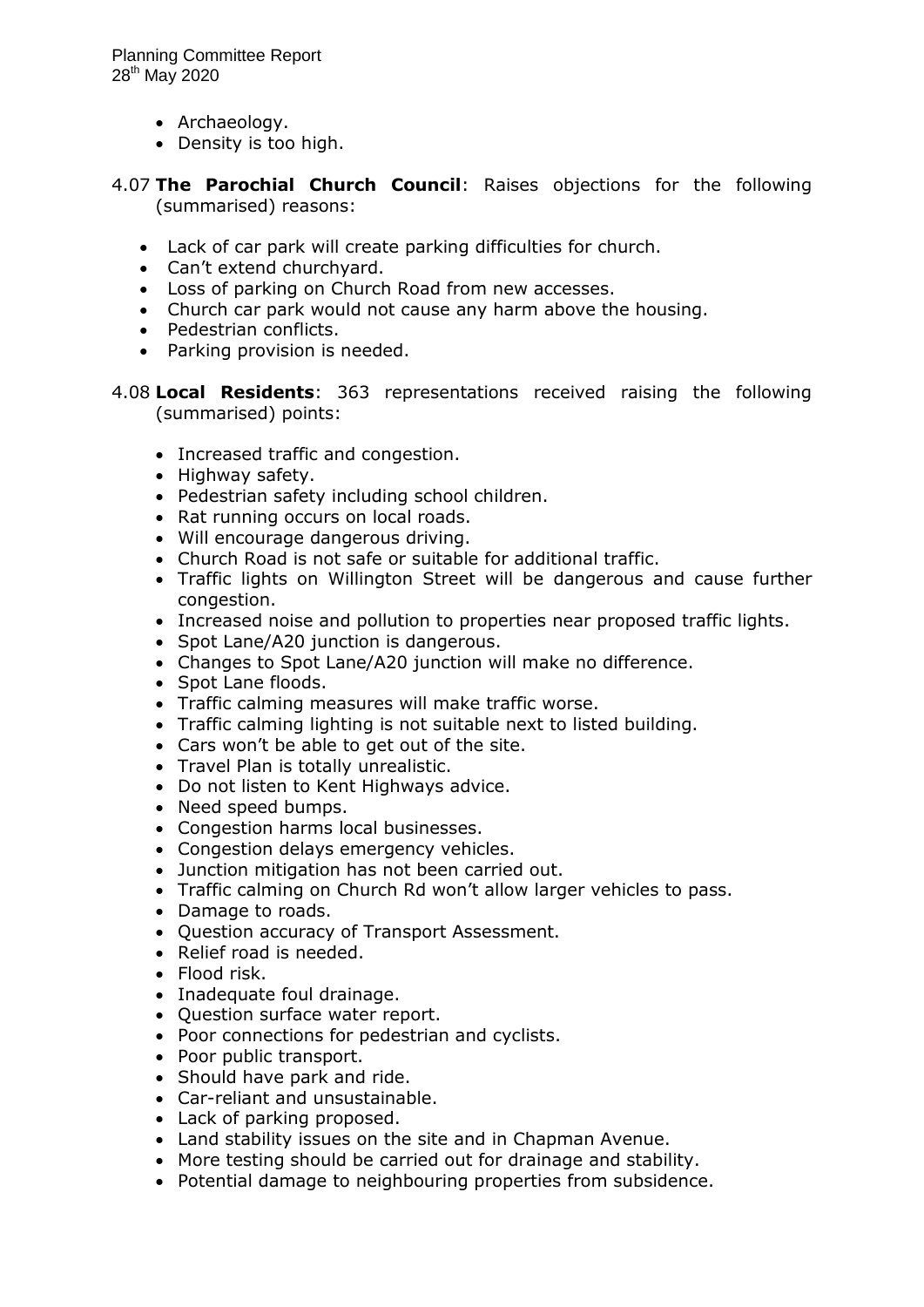- Geology brings into question surface water proposals.
- Visual impact.
- Density too high.
- Harm to wildlife/ecology.
- Water pollution.
- Lack of ecology surveys.
- Lack of local green space.
- Loss of countryside.
- Loss of rural character.
- Loss of ancient woodland.
- Loss of Grade 2 agricultural land.
- Loss of hedge.
- Loss of trees.
- Substantial harm to the setting of the Grade I listed Church.
- Will block view of Church.
- Car park should be provided for the Church.
- Pile driving could harm listed buildings.
- Loss of land to extend church yard.
- Buff brick colours not appropriate near church.
- Ancient burial site.
- Lack of infrastructure and amenities including schools and surgeries.
- No local medical centre.
- Lack of water supply.
- Traffic noise.
- Noise from new residents.
- Overlooking/loss of privacy particularly from apartments.
- Overshadowing/loss of light.
- Overbearing.
- Air quality/pollution.
- 3 storey buildings are out of place.
- Gardens are too small.
- No use of ragstone.
- Crime.
- Loss of agricultural land.
- Other more suitable sites.
- Brownfield land should be used.
- Noise and dust during construction.
- Construction could damage properties.
- Lack of public consultation by applicant.
- Other people should be able to enjoy the area.
- Excessive amounts of information provided.
- Assessments are flawed and desktop based.
- Loss of property value.
- Loss of views.
- Affordable housing will put additional pressure on police force.
- Increased risk of crime.
- Documents have been uploaded at different times without sufficient time to comment.
- Additional documents should have been uploaded to the website earlier/when they were received.
- Contrary to the NPPF.
- Contrary to numerous Local Plan policies.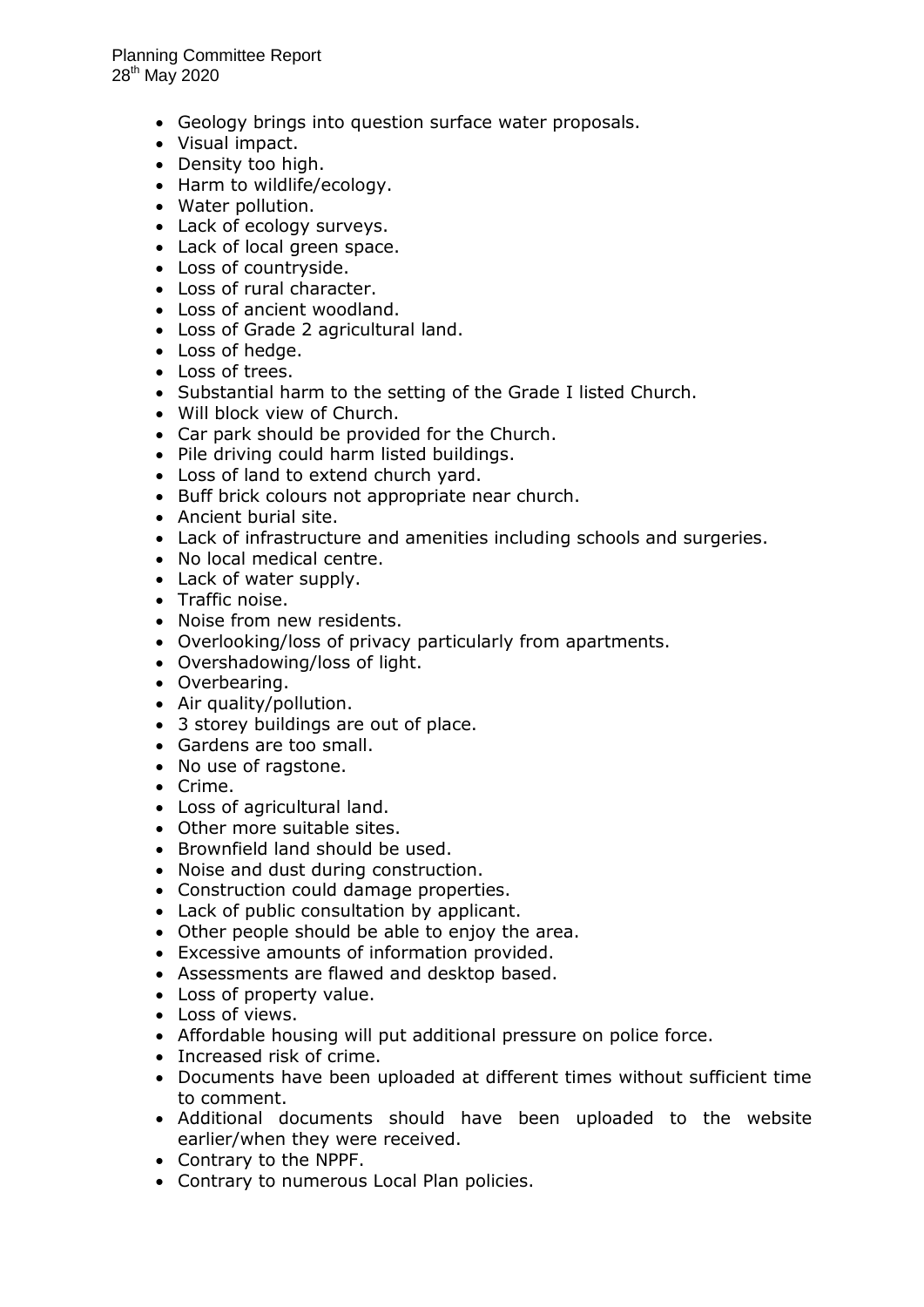Planning Committee Report  $28^{th}$  May 2020

- Development outside the site allocation in the southeast corner.
- Site should not have been allocated.
- Site allocation process was mishandled by offices and members.
- Development is premature.
- Question land ownership.

4.09 **Borough Councillor Newton** requests the application is considered by the Planning Committee and raises the following (summarised) points:

- Harm to the setting of the Grade I Church which was constructed prior to the Domesday Book.
- Harm to the setting of the Grade II listed buildings.
- Full archaeological survey should be carried out if permission is granted.
- Poor local facilities which require a car to drive to.
- Access and roads to the site are unsuitable.
- Traffic lights will be dangerous in icy conditions and increase congestion on Willington Street.
- Spot Lane junction changes will increase the chance of collisions.
- Congestion caused by flooding and traffic calming on Mallards Way.

### 4.10 **Borough Councillor McKay:** Raises the following (summarised) points:

- Highway safety on Church Road.
- Church Road is not wide enough and cannot be widened.
- Access plan is not accurate.
- Traffic lights at Deringwood Drive/Willington Street junction will increase congestion and raise safety issues and a decline in air quality.

### 4.11 **County Councillor Cooke**: Raises the following (summarised) points:

- Traffic congestion.
- Church Road is narrow and unsuitable
- Junction changes at Deringwood Drive/Willington Street would render junction more unsafe.
- Should be refused on highway grounds.
- Adverse impact on Grade I listed Church.
- No planning gain from the dedicated car park for the church.
- Flooding from surface water.
- Lack of local service and infrastructure.

### 4.09 **Helen Whately MP**: Outlines the concerns of local resident's as follows:

- The increased traffic generated by the proposal will create chaos and severe congestion in Deringwood Drive and Willington Street.
- There have already been accidents at the junction with Church Road and Deringwood Drive and increased traffic can only make it more dangerous.
- The church is a Grade 1 listed building and will be seriously affected by this development.
- There is inadequate provision for disposal for surface water.
- There are no plans for additional local amenities such as schools, dentists or doctors which are already over stretched.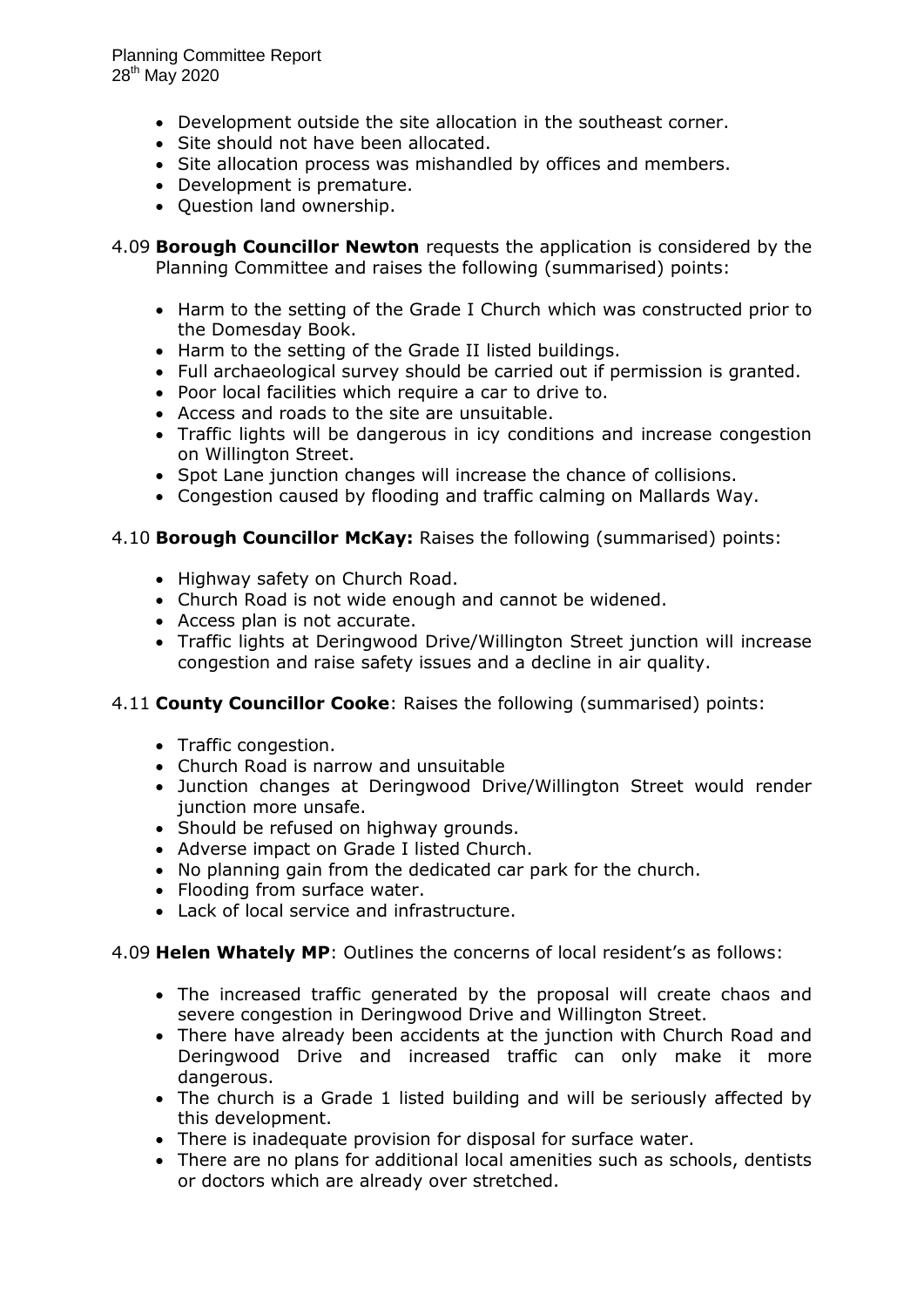# **5.0 CONSULTATIONS**

*(Please note that summaries of consultation responses are set out below*  with the response discussed in more detail in the main report where *considered necessary)*

- 5.01 **Highways England: No objections** subject to a financial contribution of a proportionate amount being made to address the mitigation works needed at M20 J7.
- 5.02 **Historic England: Raise objections** regarding the setting of the Church and consider that without a dedicated church car park there is less heritage benefit which might outweigh the harm arising from this application, and an increase in vehicular movements on Church Road might have the effect of discouraging people from using the Church, which they consider could damage its economic viability.

## 5.03 **Natural England: No objections.**

- 5.04 **Environment Agency: No objections** subject to conditions.
- 5.05 **KCC Highways**: **Raise objections** on the basis of an unacceptably severe traffic impact on the A229/A274 and Willington Street corridors and worsening safety hazards on Church Road due to a greater likelihood of hazardous conflicts between road users.
- 5.06 **KCC Economic Development**: Seek £1,096,089 towards the extension of 'Greenfields Community Primary School' to mitigate the impact of the development.
- 5.07 **KCC SUDs**: **No objections** subject to conditions.
- 5.08 **KCC Archaeology**: **No objections** subject to condition.
- 5.09 **KCC Minerals**: No comments to make.
- 5.10 **KCC PROW**: Question how PROW KM86 will be accommodated within the development and concerns raised with the proposal to establish a cycle route along this path as the legal status of the right of way will need to be changed to enable cycling, in addition to physical path improvements on the ground.
- 5.11 **KCC Ecology: No objections** subject to conditions.
- 5.12 **MBC Conservation Officer**: Advises that the harm to the Church and Church House would be less than substantial.
- 5.13 **MBC Environmental Health**: **No objections** subject to conditions relating to charging points; lighting; travel plan; and contaminated land.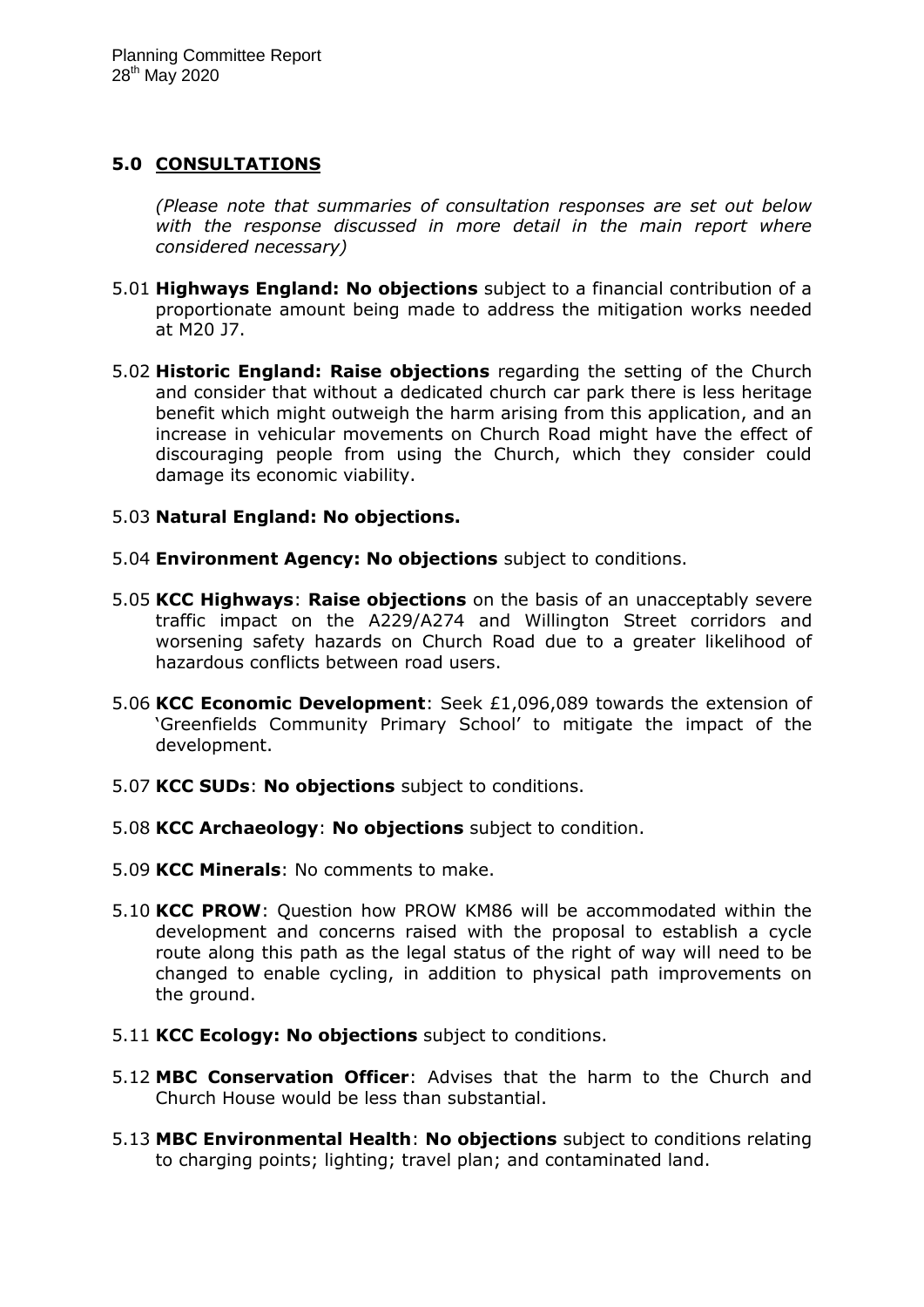- 5.14 **MBC Landscape Officer**: Raise some concerns regarding future pressure on trees along part of the east boundary.
- 5.15 **Southern Water**: Confirm there is sufficient capacity.
- 5.16 **Forestry Commission**: Refers to standing advice on Ancient Woodland.

# **6.0 APPRAISAL**

6.01 Section 38(6) of the Planning and Compulsory Purchase Act 2004 states that,

*"If regard is to be had to the development plan for the purpose of any determination to be made under the planning Acts the determination must be made in accordance with the plan unless material considerations indicate otherwise."*

- 6.02 The Local Plan allocates the site for 440 houses under policy H1(8) subject to a number of criterion covering matters relating to design and layout, access, air quality, open space, infrastructure, highways and transportation.
- 6.03 This is a detailed application for 421 houses. Clearly, the principle of housing is accepted under Local Plan policy H1(8) so it needs to be assessed as to whether the proposals comply/can comply with the policy criterion and any other relevant Development Plan policies.
- 6.04 The key issues for the application are centred round site allocation policy H1(8) as follows:
	- Access and connectivity.
	- Layout and open space.
	- Design, appearance and landscaping.
	- Heritage impacts.
	- Highways impacts.
	- Infrastructure.
	- Other matters including Affordable Housing, Air Quality, Drainage, Ecology, and Amenity.
- 6.05 The revised NPPF has a chapter dedicated to design (12- Achieving Welldesigned Places) and there is specific reference to the design framework 'Building for Life 12'. This application has been developed and assessed against Maidstone's own version of this.

### Access and Connectivity

6.06 Policy H1(8) states:

*8. Access will be taken from Church Road only*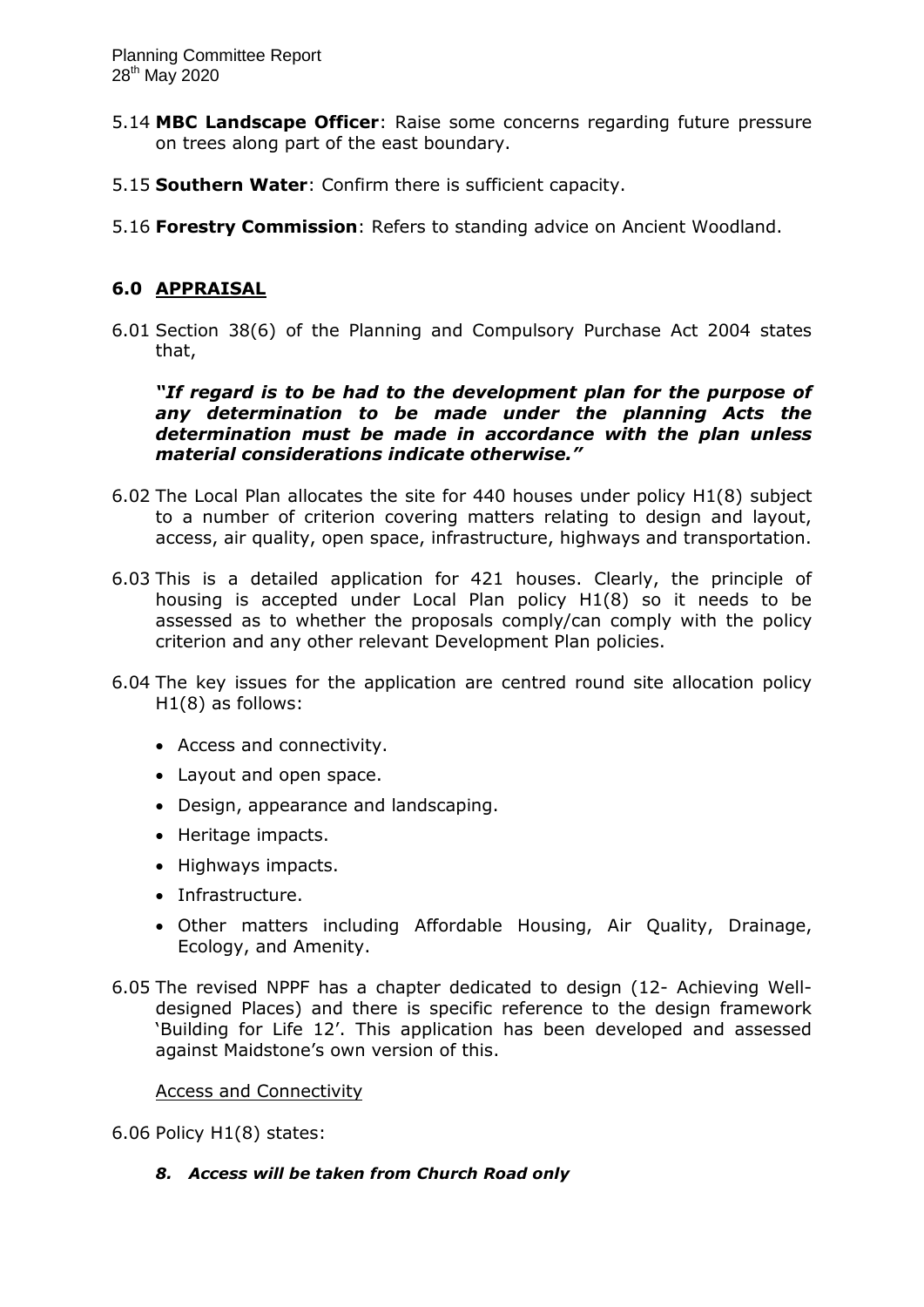#### *5. The hedge line along the eastern boundary of the site with Church Road shall be retained and strengthened where not required for access to the site.*

- 6.07 The application only proposes vehicular access from Church Road via two access points which is in accordance with policy H1(8). These would be close to the north and south ends of the site on the Church Road frontage. The access points have been assessed by Kent Highways and Kent Fire and Rescue and judged to be suitable and safe.
- 6.08 The proposed accesses and required visibility splays inevitably mean that some of the existing hedging fronting Church Road will need to be removed (approximately 125m). However, new native hedge planting is proposed behind the visibility splays and other native tree and shrub planting to strengthen the existing hedging in general, this being a positive landscape feature of the site. These measures are shown on the Landscape Strategy Plan but the fine details of species and number of plants etc. will be secured under a condition. The condition will specify the measures required and will ensure compliance with criterion 5 of the site policy.
- 6.09 In terms of connectivity, it is proposed to provide a new pavement from the northern access along the front of the Church within highways land to link with the existing pavement further north. As this pavement would be narrower than the 2m normally sought due to the width of Church Road (being between 1.2m to 2m and on average around 1.6m), a hard surfaced path is proposed around the north side of the Church and into the site to provide an alternative attractive route.
- 6.10 This hard-surfaced path would run across the north part of the site and connect with the pedestrian link to 'The Beams' in the northwest corner which provides access towards Willington Street and 'Greenfields Primary School'. KCC PROW and Highways refer to the existing paths here being steps and so this raises issues over access for all users. This is not the only connection to the west as there is a connection to the south (discussed below) that provides access in this direction so it is not necessary for changes to these steps to be made.
- 6.11 Public right of way (PROW) KM86 also runs across this area to the north of the Church. The definitive line of this PROW is not actually walked on the ground and an alternative more direct route is used. The applicant is proposing to upgrade and hard surface the route walked on the ground and provide a separate cycle route alongside part of the path. KCC PROW recommends that the PROW is diverted to follow the applicant's proposed route so there are not two routes and to also allow room for the cycle route alongside. The applicant is agreeable to this approach and would need to apply for a diversion under separate Highways legislation. Should the diversion not be successful this would simply mean that the current situation remains but with a new hard surface. This would be acceptable and causes no harmful impact upon the definitive PROW. As the diversion is not necessary to make the development acceptable a condition is not required but the applicant will be encouraged to apply for this diversion by way of an informative.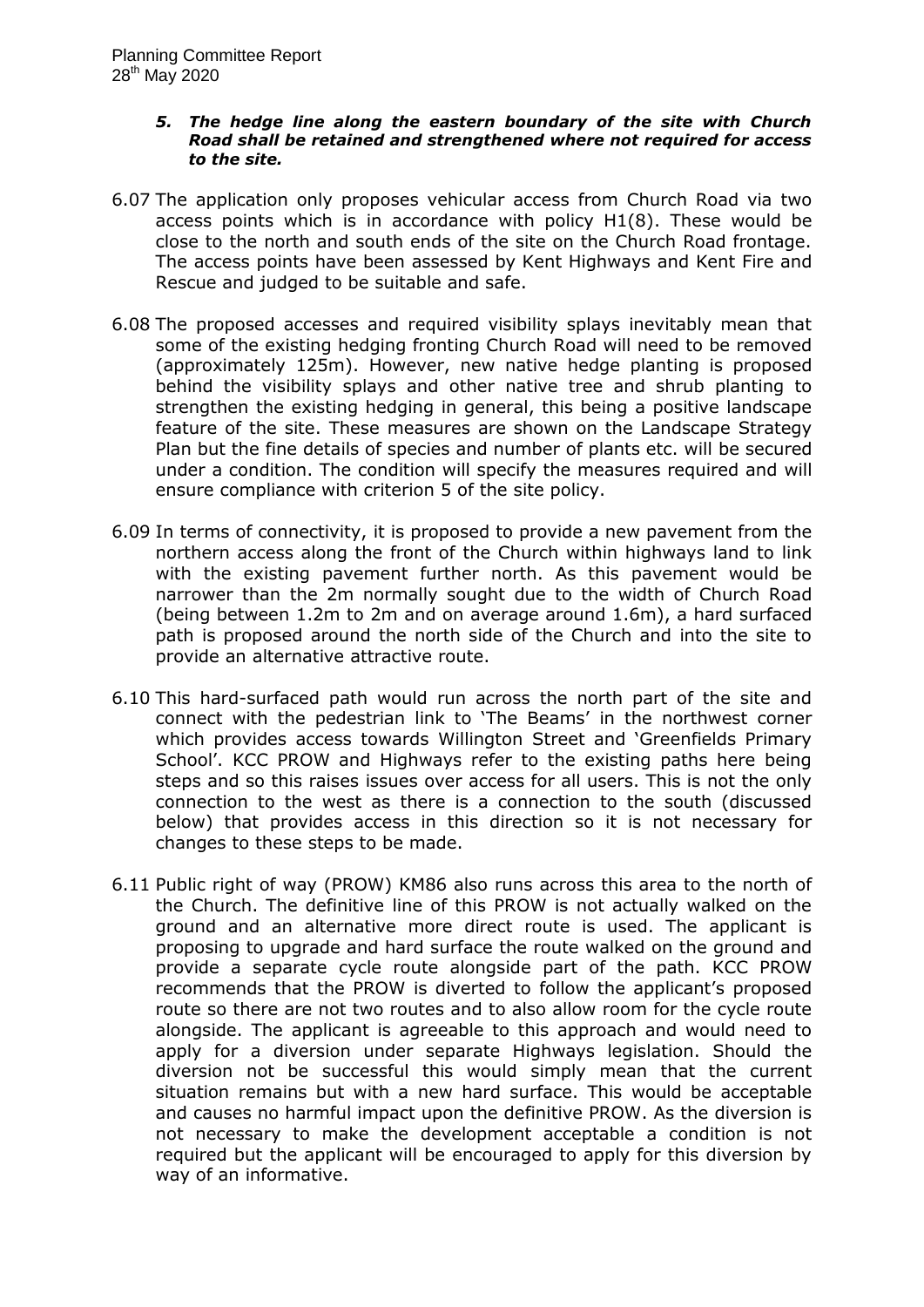- 6.12 To the south, it is proposed to provide a pedestrian/cycle link via the Council owned public open space to link up with Woolley Road. This would provide an appropriate link to shops, 'Senacre Primary School', and bus stops to the south. The applicant would provide the pathway on the application site and has confirmed they would continue and construct this on the Council owned land. The Council's Property Section have confirmed that they have no objections to this. A condition will be imposed to secure the link and a pathway on Council owned land. Whilst outside the applicant's control this condition is reasonable as this is land in public ownership, and the Council has indicated it has no objections to this being provided.
- 6.13 So overall, the vehicular access points comply with policy H1(8), are safe, and the scheme provides good pedestrian/cycle connectivity to the local area and its services/amenities, in accordance with policy DM1 of the Local Plan.

#### Layout and Open Space

6.14 Policy H1(8) requires:

- *1. The tree line along the western boundary of the site will be enhanced, to protect the amenity and privacy of residents living in Chapman Avenue.*
- *2. An undeveloped section of land will be retained along the western boundary of the site, to protect the amenity and privacy of residents living in Chapman Avenue.*
- *3. An undeveloped section of land will be retained along the eastern edge of the site in order to protect the setting of St Nicholas Church and maintain clear views of the Church from Church Road.*
- *4. The Church Road frontage will be built at a lower density from the remainder of the site, to maintain and reflect the existing open character of the arable fields on the eastern side of Church Road and to provide an open setting to St Nicholas Church.*
- *6. Retain non-arable land to the north and east of St Nicholas Church, to protect its setting.*
- *7. Retain discrete section of land at the south east corner of the site to provide a 15 metres wide landscape buffer to ancient woodland (bordering site at this location), to be planted as per the recommendations of a landscape survey.*
- *10. Provision of approximately 2.88ha of natural/semi-natural open space consisting of 1.4ha in accordance with policy OS1(16), and 1.48ha within the site, together with additional on/off-site provision and/or contributions towards off-site provision/improvements as required in accordance with policy DM19.*
- 6.15 The roads and houses are set back around 8m-15m from the boundary/tree line along the western boundary and so this area is undeveloped apart from a path which provides a recreational route around the development. New landscaping can be secured to improve this buffer and provide an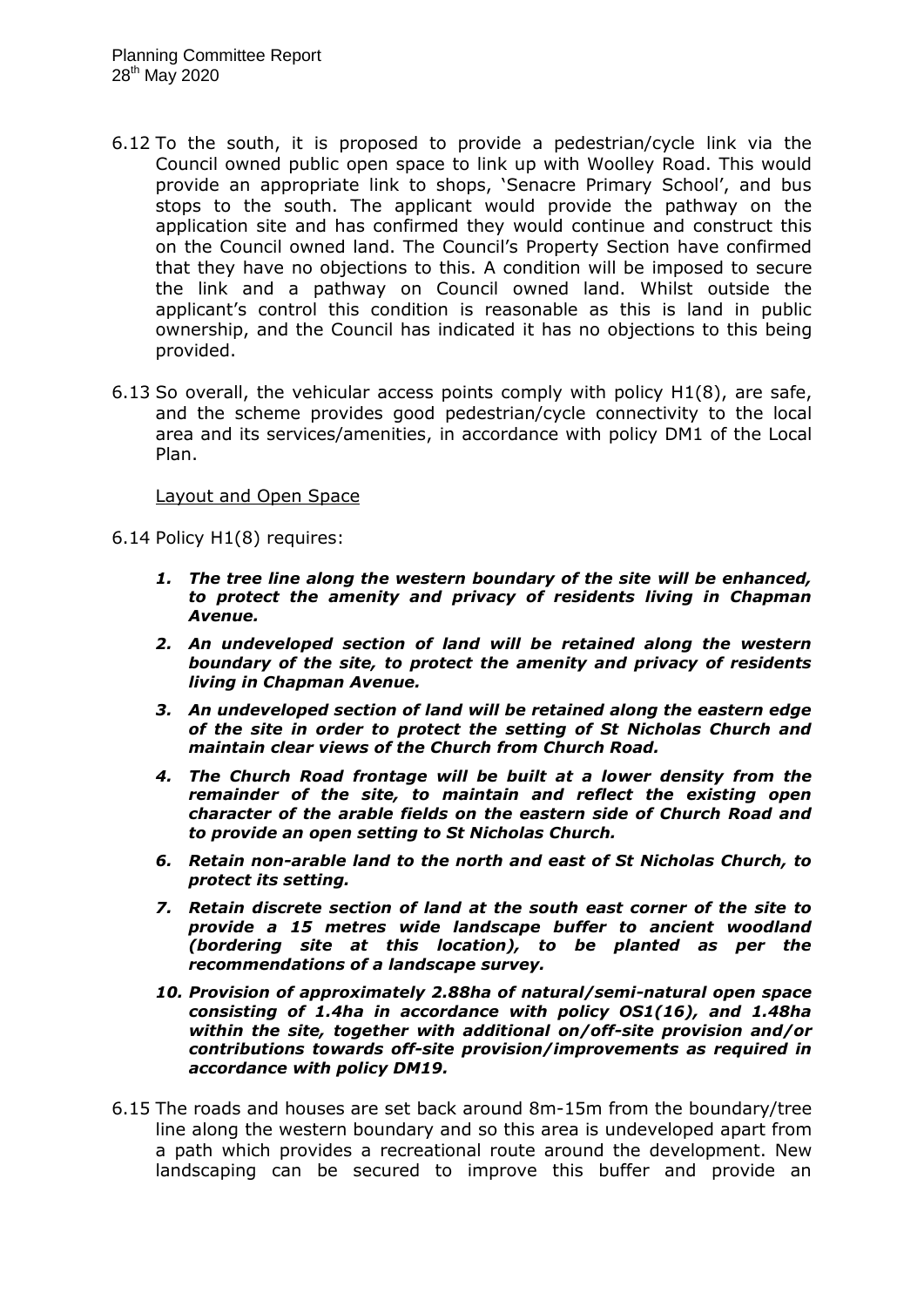appropriate setting in accordance with criterion 1 and 2. Building would be set back just over 35m from the east edge of the site to maintain clear views of St Nicholas Church from Church Road in line with criterion 3. Further open space is proposed to the south and southeast of the Church to provide space to limit the impact upon the setting of the Church. Land to the north and west of the Church would be maintained as undeveloped and provide a natural/semi-natural area of open space to benefit biodiversity in line with criterion 6. In the southeast corner a large undeveloped area providing in excess of a 30m buffer to the Ancient Woodland (AW) is proposed in line with criterion 7.

- 6.16 In terms of open space, criterion 10 requires a total of 2.88ha to be provided for the development. In line with policy OS1(16), and as shown on the Local Plan map, part of this is land to the north and west of the Church and this area would be natural/semi-natural space. The Local Plan also seeks land in the southeast corner of the site and this is provided. Two houses are proposed in a small part of this open space area but this would not cause any visual or landscape harm to the surrounding area as they would be surrounded by new landscaped areas within the site and existing woodland and vegetation outside the site. This would be a natural/seminatural area providing a buffer to the AW. Together with the buffers around the site and Church and more formal areas within the developed area including children's play areas, a total of 3.6ha of open space would be provided which is in excess of the site policy requirement. This is reflected in the density of the development which at 26 dwellings per hectare is slightly lower than the typical density of recent urban edge housing developments which tend to be around 30dph but this is appropriate bearing in mind the open space requirements and proximity of the listed Church.
- 6.17 This amount of open space is considered appropriate for this size of development and provides a mix of types including natural/semi-natural, more formal space, and play areas. For these reasons it is considered that the application complies with design, layout, and open space requirements of policy H1(8).
- 6.18 More generally, the layout has been developed using the constraints and opportunities at the site. This includes the required buffers around the edges of the site and to the Church and listed buildings but also providing different open space areas through the developed area as well. A key element of the scheme is to utilise views of the listed Church from within the development to create a unique sense of place.
- 6.19 Different character areas are proposed across the scheme and these are created largely from the different areas of open space proposed and are described and assessed below.
	- The 'Frontage' character area to Church Road has buildings set well back from the road and relatively low in density with detached houses and a significant landscape buffer which limits the impact upon the character of Church Road as far as possible and ensure views of the Church.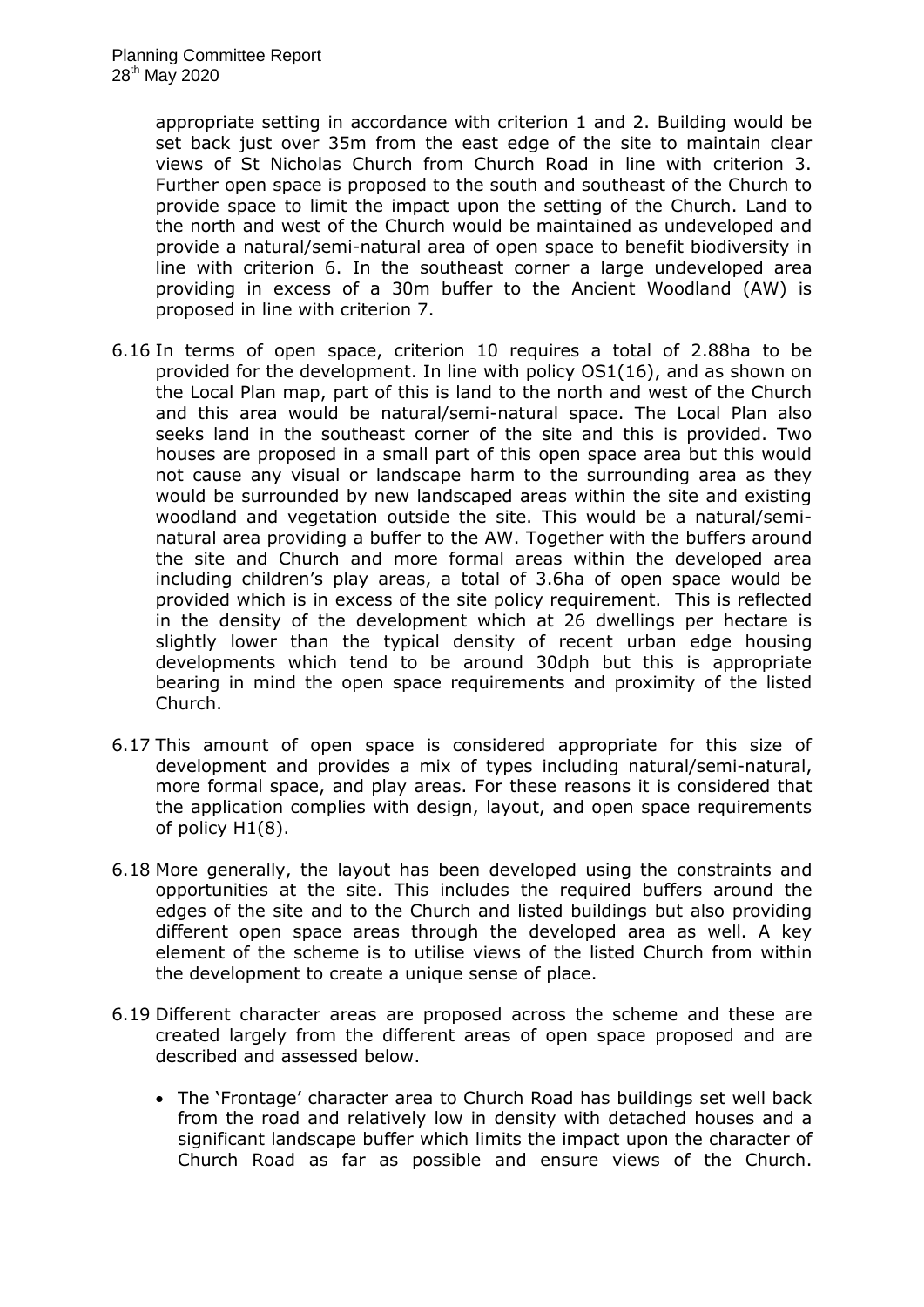Structural native tree and shrub planting is proposed to provide a buffer at the front of the site and a new native hedgerow.

- The 'Entrance' character area around the northern access by the Church is largely open and spacious with detached houses fronting onto the spine road with wide planted verges and structural tree planting. Estate railings are proposed to create a semi-formal parkland character. This is appropriate to provide an arrival space which is sympathetic to the Church setting. A small orchard is proposed to the north of the entrance with wild meadow planting.
- The 'Avenue' character area around the southern access provides a tree lined street linking the access to the central green. There would be strong building lines and front gardens would be enclosed with hedgerows and picket fences. This provides a distinct entrance to the site here.
- The 'Central Green' character area provides a key focal point within the development. It provides useable open space and a children's play area and is bounded by 2, 2.5 and 3 storey buildings which provide enclosure and surveillance of the open space. The large central area of open space provides a sense of arrival and meeting place/focus within the middle of the site as advocated by 'Maidstone Building for Life 12'. In the southeast corner of the central green there would be a hard-surfaced area that would use high quality paving laid to direct views towards the Church along a green corridor. Tree planting would be provided on the boundaries of this space.
- The 'Greenway' character area is the link and view corridor from the central open space towards the Church. It features tree-lined verges and the buildings either side frame the vista and draw attention to the Church spire creating a sense of place.
- The 'Square' character area is an area of open space within the southern part of the site that is arranged around a formal landscaped square with a small children's play area. This provides an interesting and contrasting formal space against the natural/semi-natural spaces around the outsides of the development.
- The 'Green Edge' character area runs along the south, west and part of the north boundaries. These areas feature narrower roads with cul-desacs and private drives and a lower density with detached houses. Landscaping would be provided to supplement exiting trees and hedges which would provide a quality setting to the development.
- 6.20 These areas create a distinct character using the different areas of open space as their focus across the site as advocated by 'Maidstone Building for Life 12'.
- 6.21 The built areas are made up of perimeter blocks with buildings facing outwards to ensure active streetscenes. Where flank elevations are exposed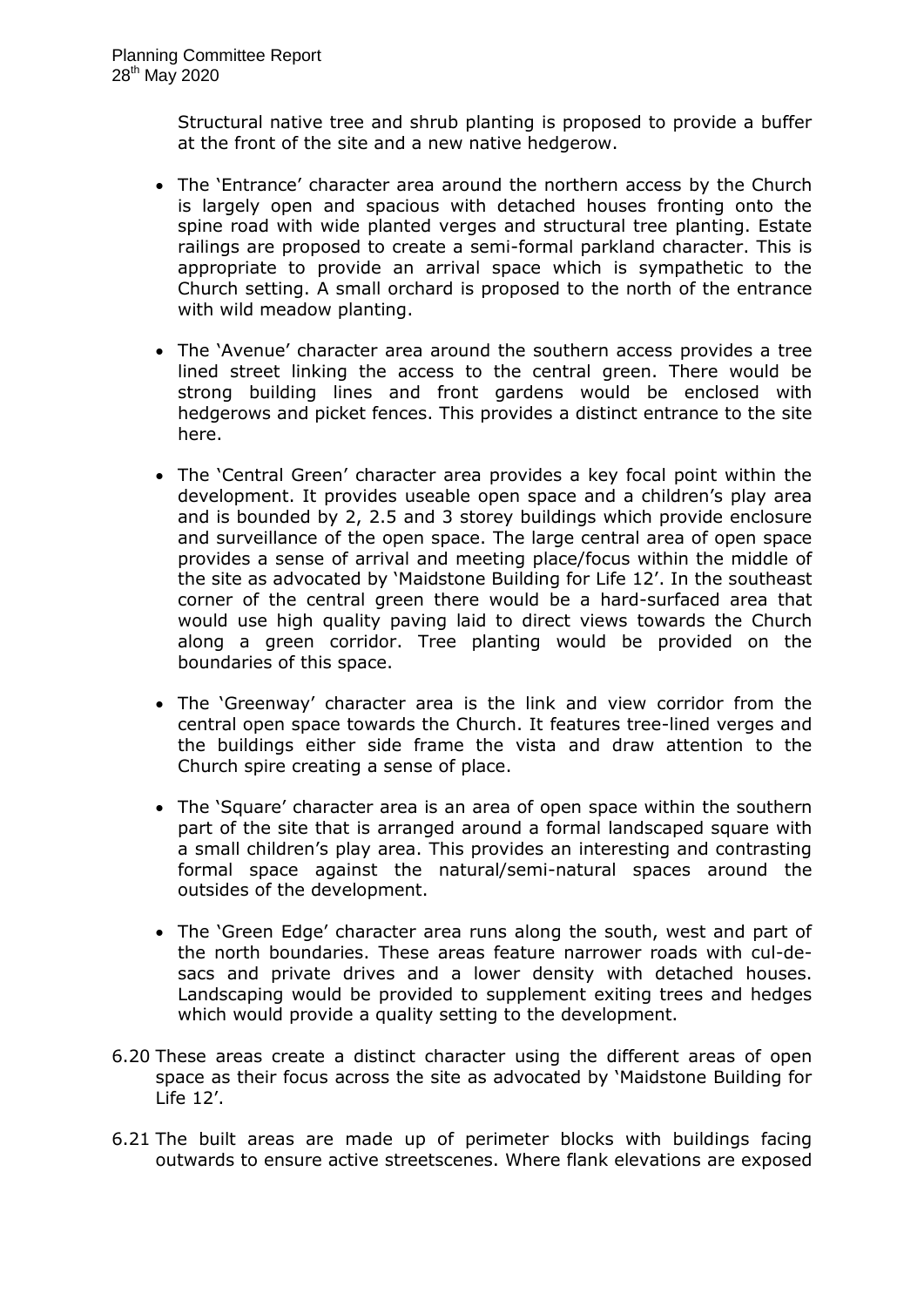windows and/or different materials at first floor level are provided to ensure interest. On corners, buildings are dual fronted to address both streets.

- 6.22 The proposed affordable housing is spread throughout the development in three areas so is well integrated and would be tenure blind so it would not appear any different to the market housing in accordance with policy SP20.
- 6.23 Overall, the layout is considered to be of high-quality providing connections to the local area, creating a unique sense of place with distinct open space and character areas in accordance with policy DM1 of the Local Plan and 'Maidstone Building for Life 12'.

### Design, Appearance & Landscaping

- 6.24 The house designs are 'traditional' in form and appearance with detached, semi-detached, and terrace houses with mainly gabled roofs. Interest would be provided from two storey projecting gables, bay windows, porches and detailing in the form of soldier courses, bricked arches above windows, and bullnose hanging tile detailing. The apartment blocks would be three storeys in height and their mass would be broken up with varying ridge heights, projecting gables set down from the main ridge lines, juliette balconies, different materials, and fenestration on all elevations to provide relief. Whilst comments have been received stating that three storey buildings are not in keeping with the local area, the massing of these buildings is appropriately broken up and variations in heights will provide interest across the scheme.
- 6.25 Materials would include red and buff coloured multi-stock bricks, clay roof and hanging tiles, slate roof tiles, and white composite boarding on some properties. A number of houses would be predominantly finished in ragstone and these are at prominent locations across the development including at the site entrances and on corners. Not only would this provide a quality vernacular material but the buildings would provide focal points and wayfinding points across the development.
- 6.26 Hard surfaces are predominantly block paving for roads, parking spaces and parking courts and resin bound/block paved paths for the open space areas. Boundary treatments include ragstone walls at the entrances, brick walls on exposed boundaries, picket fencing and metal railings.
- 6.27 Parking provision would accord with adopted standards with around a quarter of properties with tandem spaces, where the standards seek independently accessible spaces. The reason being that occupants may be less reluctant to use their tandem spaces and instead park on roads. To counter this an over-provision of on-street visitor parking bays are proposed. I consider this strikes the right balance between on-plot parking provision and an attractive development that is not dominated by parking.
- 6.28 In addition to the planting schemes within the different character areas outlined above, landscaping across the scheme involves significant numbers of street trees to create the main formal crescent avenue through the development but also within the smaller streets. Smaller streets would also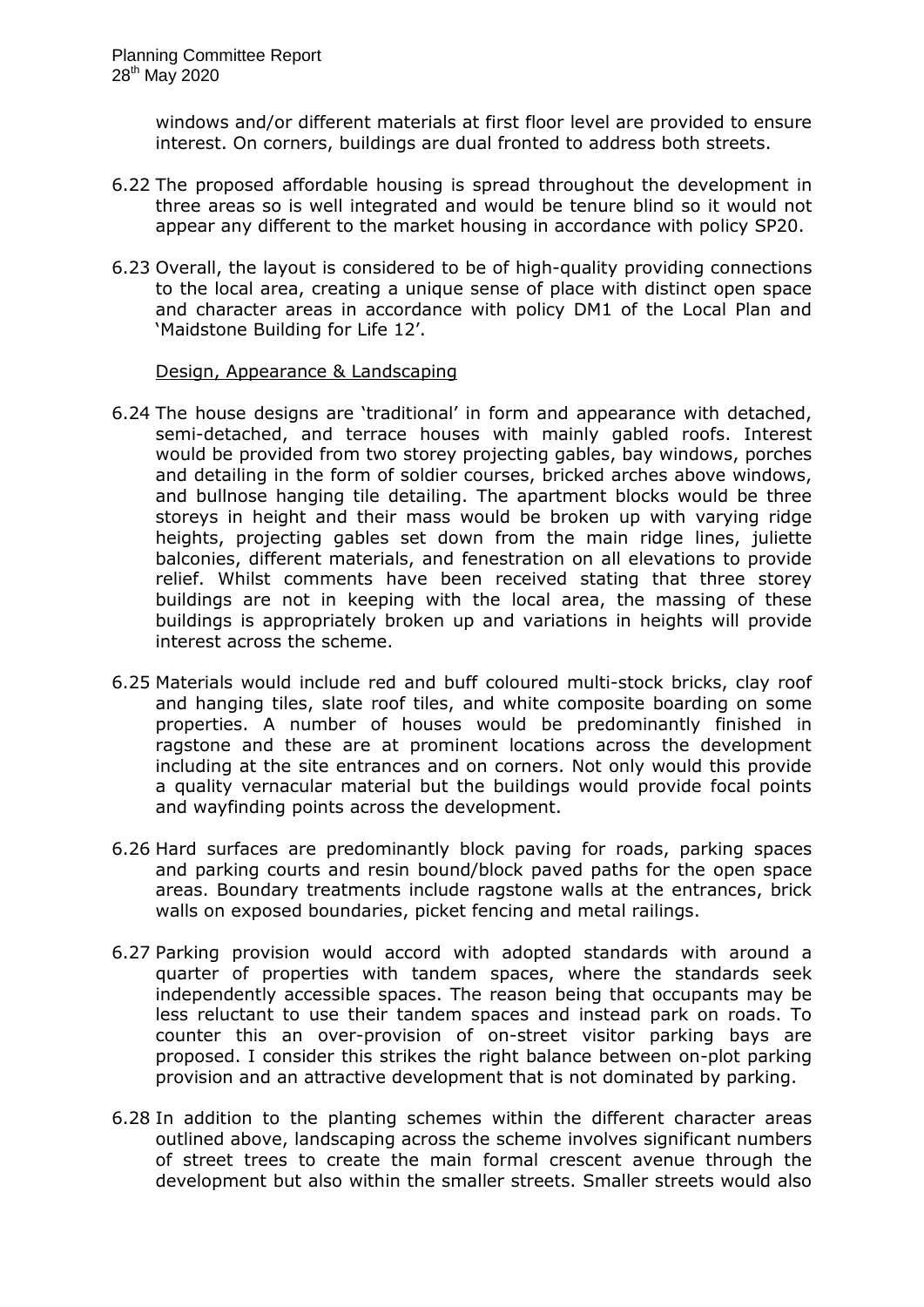feature significant hedgerows enclosing front gardens. For the edges of the site, native structural planting is proposed and for the edge to the Ancient Woodland in the southeast corner a large area of native tree and shrub planting is proposed. The species indicatively put forward at this stage are mainly native but do include more ornamental species in some of the housing streets. The full details are not provided at this stage but some species are not appropriate such as cherry laurel which can be invasive. Therefore a condition will be attached requiring specific details and specify a requirement for predominantly native planting. However, overall the amount of proposed landscaping would provide a high quality environment and setting to the development.

6.29 With regard to trees, no trees would be removed for the development as they are on the edges of the site. There are a few areas where there is a small RPA conflict with proposed roads and parking spaces, but these all fall in previously ploughed land, so the landscape officer would expect any potential root presence to be below plough depth and, in any event, arboricultural supervision is proposed to ensure that any excavation is carried out to minimise potential damage. The landscape officer has raised some concerns regarding the proximity of houses to trees along part of the west boundary by 'Squerryes Oast' and potential future pressure on these trees due to shade. The majority of these trees are within the site, are category B trees and would provide good screening/softening of the development. I consider these trees should be retained and therefore the applicant has moved the houses forward by two metres to provide more space and on balance this is considered to be acceptable. These trees can be retained under the landscaping scheme and an Arboricultural Method Statement secured by condition can provide details of any pruning required.

### Heritage Impacts

6.30 Policy H1(8) requires:

- *3. An undeveloped section of land will be retained along the eastern edge of the site in order to protect the setting of St Nicholas Church and maintain clear views of the Church from Church Road.*
- *4. The Church Road frontage will be built at a lower density from the remainder of the site, to maintain and reflect the existing open character of the arable fields on the eastern side of Church Road and to provide an open setting to St Nicholas Church.*
- *6. Retain non-arable land to the north and east of St Nicholas Church, to protect its setting.*
- 6.31 As outlined above, the proposed plans ensure compliance with the above criterion which relate to St Nicholas Church so the proposals comply with policy H1(8).
- 6.32 There are a number of heritage assets near to the site. Notably, St Nicholas's Church (Grade I listed) and two Grade II listed monuments within the grave yard, and 'Church House' (Grade II listed) immediately to the north of the site. There is also 'The Rectory' (Grade II listed) to the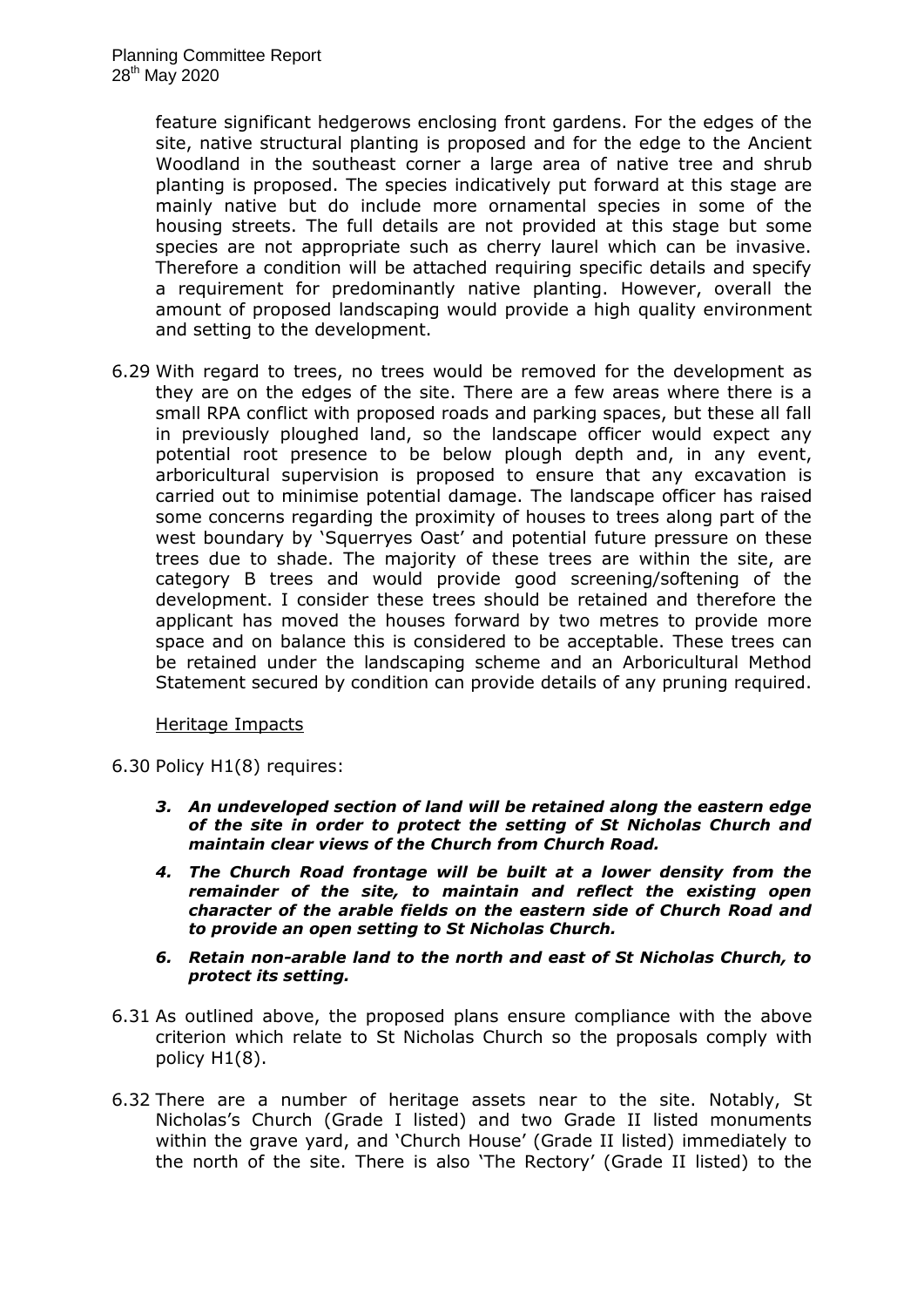south. Further afield, the Otham Conservation Area is 770m to the southeast.

- 6.33 The NPPF outlines at paragraphs 193 and 194, that great weight must be given to the conservation of listed buildings irrespective of whether any potential harm amounts to substantial harm, total loss, or less than substantial harm to its significance. Any harm to, or loss of, the significance of a designated heritage asset (from its alteration or destruction, or from development within its setting), should require clear and convincing justification. The NPPF also requires the local planning authority, when assessing an application to 'identify and assess the particular significance of any heritage asset that may be affected by the proposal. Under Section 66 of the Planning (Listed Buildings and Conservation Areas) Act 1990, in considering whether to grant planning permission for development which affects a listed building or its setting, the local planning authority must have special regard to the desirability of preserving the building or its setting or any features of special architectural or historic interest which it possesses.
- 6.34 The development in particular has an impact upon the setting of the Grade I listed Church as it forms part of its historic rural open setting to the south. This setting and the visibility it affords of the Church in its historical context forms part of its significance and development of the site would affect this. Churches were obviously built of a certain scale so they were visible from some distance. There would be an impact upon the setting of Church House (GII) but this would to a lesser extent as this building is less prominent from the application site and wider area, so the openness of the application site does not contribute greatly to its significance.
- 6.35 The allocation of 440 houses at the site would inevitably result in some harm to the setting of the two listed buildings to the north. Such impacts upon the setting of these listed buildings were clearly accepted when the Local Plan Inspector agreed that the allocation was acceptable for 440 houses, subject to criterion 3, 4, and 6, which all seek to protect the setting of St Nicholas Church, and in turn Church House.
- 6.36 It is therefore a case of minimising the impact upon the heritage assets and securing sensitive design in line with Paragraph 190 of the NPPF and policy SP18 of the Local Plan. To this end, discussions have previously been held with Historic England and a large non-development area to the south of 'Church House' and to the south and southwest of the Church was agreed and has been provided. As stated above, views of the Church from Church Road would be maintained, which is one of the key public views of the Church.
- 6.37 It is considered that the layout of the development with significant space around the Church House and the Church serves to minimise the impact upon the listed buildings to the north and ensure compliance with policy H1(8). I agree with the applicant's conclusion that the harm to the listed buildings is 'less than substantial' because the layout provides undeveloped areas to the north, west, and south of the listed buildings and maintains clear views of the Church from Church Road.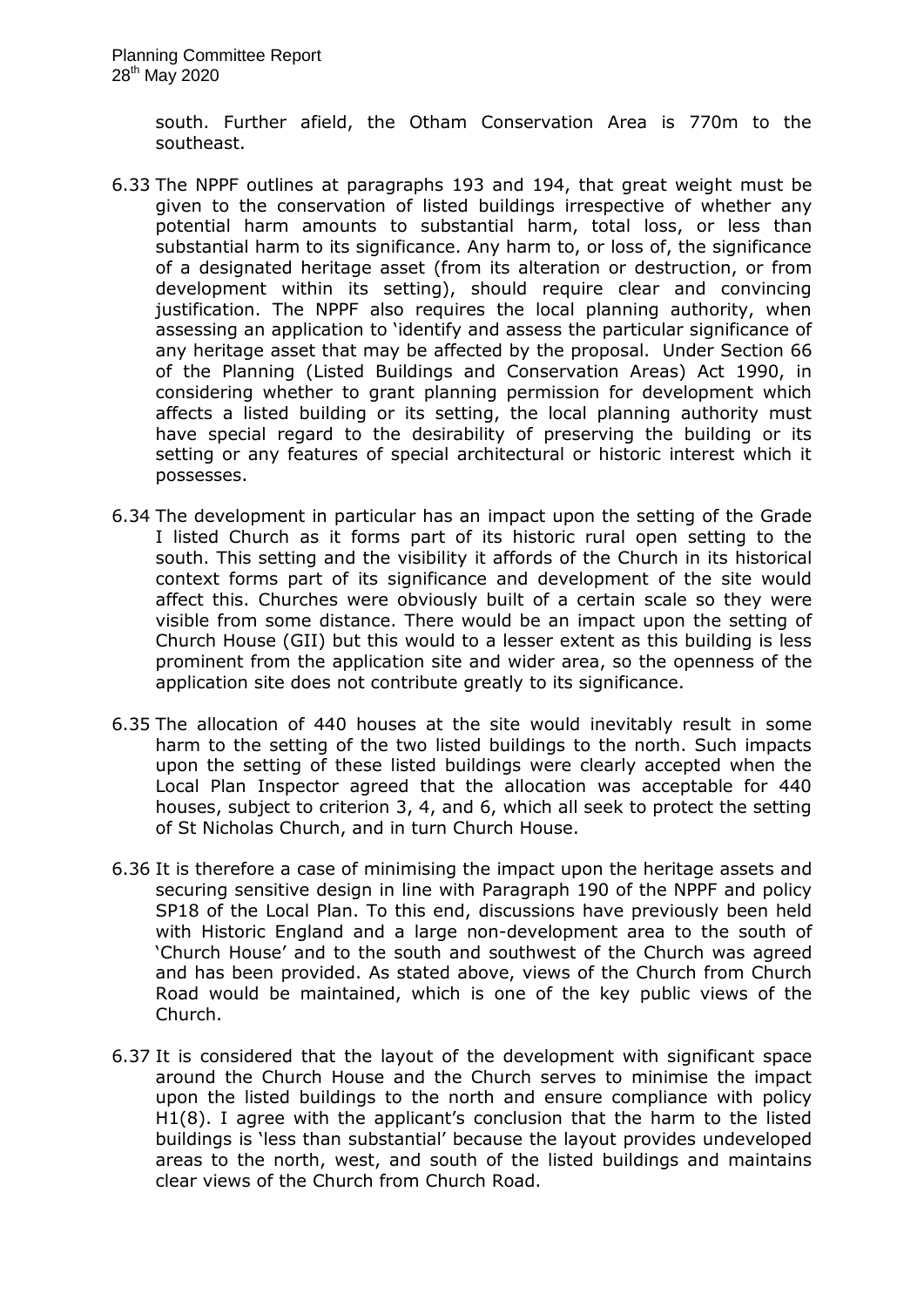- 6.38 Historic England (HE) are objecting to this detailed application because a dedicated church car park is not proposed within the site (as it was originally for the outline application). Under the outline application a car park was proposed but the resolution of the Planning Committee on 24<sup>th</sup> October 2019 was to remove this car park so whilst officers recognise the clear benefits of providing a car park, understandably the applicant has not proposed it. HE accept the principle of development at the site and accept that it is unlikely the overall harm can be reduced given other constraints on the site and thus that the proposal in its current form is capable of meeting NPPF requirements to minimise and thus also justify harm. However, HE considers that without a dedicated church car park in the application there is less heritage benefit which might outweigh the harm arising from this application. They also have serious concerns that an increase in vehicular movements on Church Road might have the effect of discouraging people from using the Church, which could damage its economic viability.
- 6.39 There is no requirement for the applicant to provide a dedicated Church car park, however, the scheme provides a crescent of 28 additional parking spaces at the north end of the site that could be used by visitors of the Church. These spaces would not be secured exclusively for church goers and could be used by new residents of the development but are provided on the basis that church goers are likely to park within the new development in the future. Although not necessary, this is a sensible proposal.
- 6.40 I do not agree with HE that the development would threaten the Church's economic viability. I consider the development would actually provide safer on-street parking on the roads within the new housing estate to the current situation on Church Road and so would not discourage people from using the church.
- 6.41 The site allocation I would say inevitably does not conserve the setting of the listed buildings and so there is some conflict with criterion 1 of policy DM4 of the Local Plan. However, the explanatory text to policy DM4 refers to carrying out a weighting exercise in line with the NPPF.
- 6.42 Whilst having special regard to the preservation of the setting of the Church and Church House, overall, it is considered that the public benefits of providing 421 houses including affordable housing to meet housing needs on an allocated housing site, and the associated social and economic benefits provide for clear and convincing justification for some harm to the heritage assets, and these benefits outweigh this less than substantial harm to St Nicholas Church and Church House in line with Paragraph 196 of the NPPF. The layout has been carefully designed to ensure that the impact upon heritage assets would be minimised to an acceptable degree bearing in mind the site is allocated for housing.
- 6.43 'The Rectory' (GII listed) to the south is some 50m from the edge of the site with a two storey building and vegetation between. There would also be a buffer to the front of the site that would limit development near to this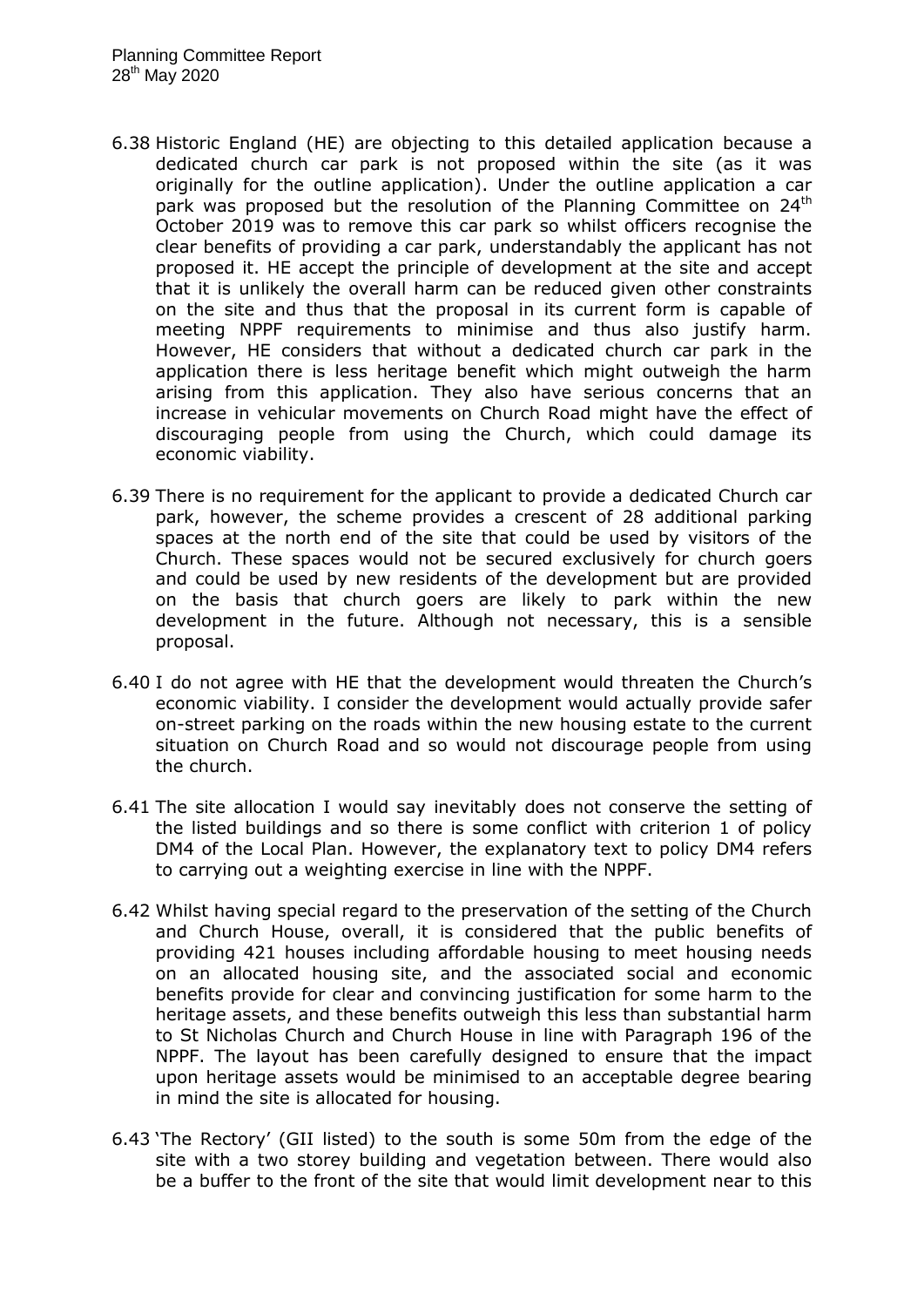building. For these reasons the development of the site would not cause harm to the setting of this listed building. There would be no harm to the listed monuments within the church yard as the site is generally screened from these and it is considered that their setting is confined to the church yard. I concur with the Council's Conservation Officer that due to the distance from the edge of the Otham Conservation Area (770m), the development would have a minimal impact upon its setting, and I consider no harm would be caused.

6.44 In relation to archaeology, KCC Heritage advises that on the back of geophysical surveys carried out by applicant, there are no indications of significant archaeology surviving on the site. However, they suggest the area around the church may contain important archaeology (which may be revealed following intrusive field evaluation works) and recommend a condition to this end, which is considered appropriate.

### Highways Impacts

### *Wider Network/Strategic Junctions*

6.45 The Local Plan examination process which led to the adoption of the Local Plan in October 2017 involved the Local Plan Inspector considering, in great detail, the highways impacts and mitigation for the southeast Local Plan sites (which includes the application site), including objections/ representations from statutory consultees and third parties. This involved carefully considering evidence provided by the Council, including the A274 Corridor Study, and the specific mitigation being a number of junction improvements on the A274, bus priority measures and bus service improvements (monies towards some of which had already been secured under planning permissions). The Local Plan Inspector was satisfied that the Council's evidence demonstrated the traffic impact of the Local Plan sites could be suitably mitigated, and in his Final Report concluded,

*"169. The development proposals in the submitted plan already incorporate measures to mitigate the travel impacts. These include highway capacity improvements and improved bus services (including direct links to railway stations). If these measures are further supported by the bus access and bus priority measures, the impacts on congestion need not be severe. Air quality issues are capable of being addressed by these and other measures, including by action at national level.*

*170. In conclusion the Policy SP3 South East Maidstone Strategic Development Location will generate additional traffic and could contribute to an increase in congestion, particularly at peak hours, even after mitigation in the form of road improvements and other measures to make sustainable travel more attractive and effective. However the concentration of development close to the town does allow alternative and more sustainable means of travel to be made available. That is less likely to be the case were the housing to be located away from the town in another part of the Borough where residents would still need access to employment and services in the town."*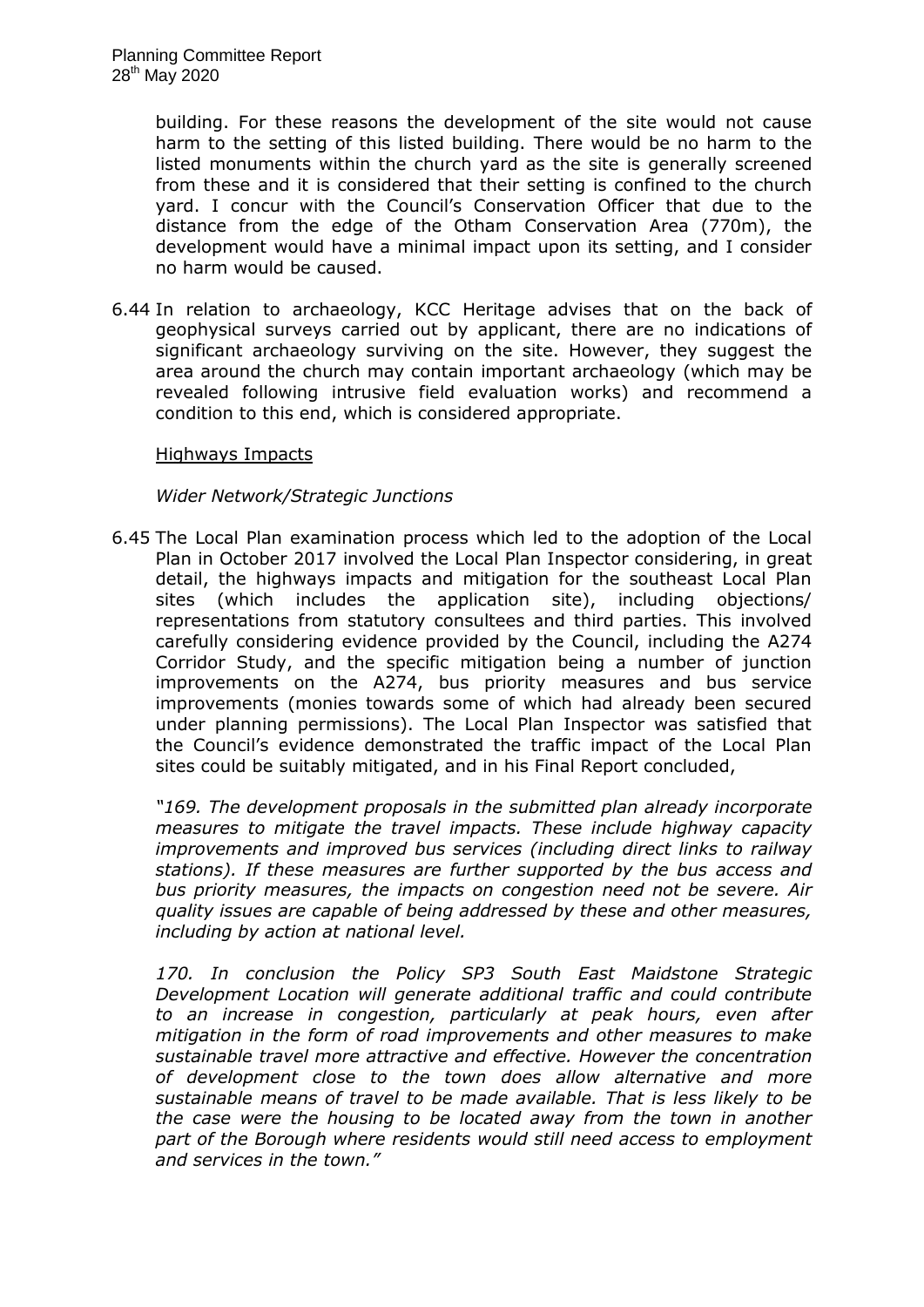- 6.46 The adopted Local Plan therefore includes strategic highways improvements for the southeast Maidstone sites, and relevant to this application, they are outlined under the site allocation policy (criterion 13-17).
- 6.47 The application site and its potential development of 440 houses was included within the cumulative transport assessments carried out under the planning applications for the strategic southeast housing sites H1(7) - Land North of Bicknor Wood, and H1(10) - Land South of Sutton Road, within the Local Plan. These sites were granted planning permission in early 2018. The transport assessment cumulatively assessed all the southeast housing allocations and also included other commitment development (planning permissions at the time).
- 6.48 Under those applications, the Council accepted that the cumulative impact of development from all the southeast housing allocations could be suitably mitigated with improvements to the capacity of various junctions and improvements to bus services. Being prior to the introduction of CIL, financial contributions were secured under section 106 agreements towards various off-site highways works/improvements which are outlined in the Council's Infrastructure Delivery Plan (IDP), where the total infrastructure costs and funding streams are stated.
- 6.49 Decisions to approve permission at Planning Committee on sites H1(7) and H1(10) with financial contributions towards infrastructure were made prior to the adoption of the Local Plan in September 2017. The Local Plan Inspectors Final Report and adoption of the Local Plan confirmed that the Council's approach to mitigating the transport impact of the southeast development sites is sound.
- 6.50 For the current application, the applicant has provided a Transport Assessment and carried out up to date traffic surveys on local roads and assessments of appropriate local junctions. Whilst the Parish and residents have questioned the accuracy of the traffic surveys, Kent Highways have raised no issues with them. For wider/strategic junctions the applicant's evidence provides the likely additional impact of the development but relies upon the recent cumulative assessment of transport impacts carried for sites H1(7) and H1(10) and the mitigation (which included the application site). These assessments concluded that the cumulative traffic impact upon the local network (including the application site) would not be severe subject improvements to relevant junctions and public transport. The Council has accepted this conclusion and so this is considered to be an appropriate approach and there are no reasonable grounds to now disagree or depart from this approach that has been accepted recently by the Council.
- 6.51 The site allocation policy as criterion (13-17) relating to strategic highways and transportation improvements as follows:
	- *13. Bus prioritisation measures on the A274 Sutton Road from the Willington Street junction to the Wheatsheaf junction, together with bus infrastructure improvements.*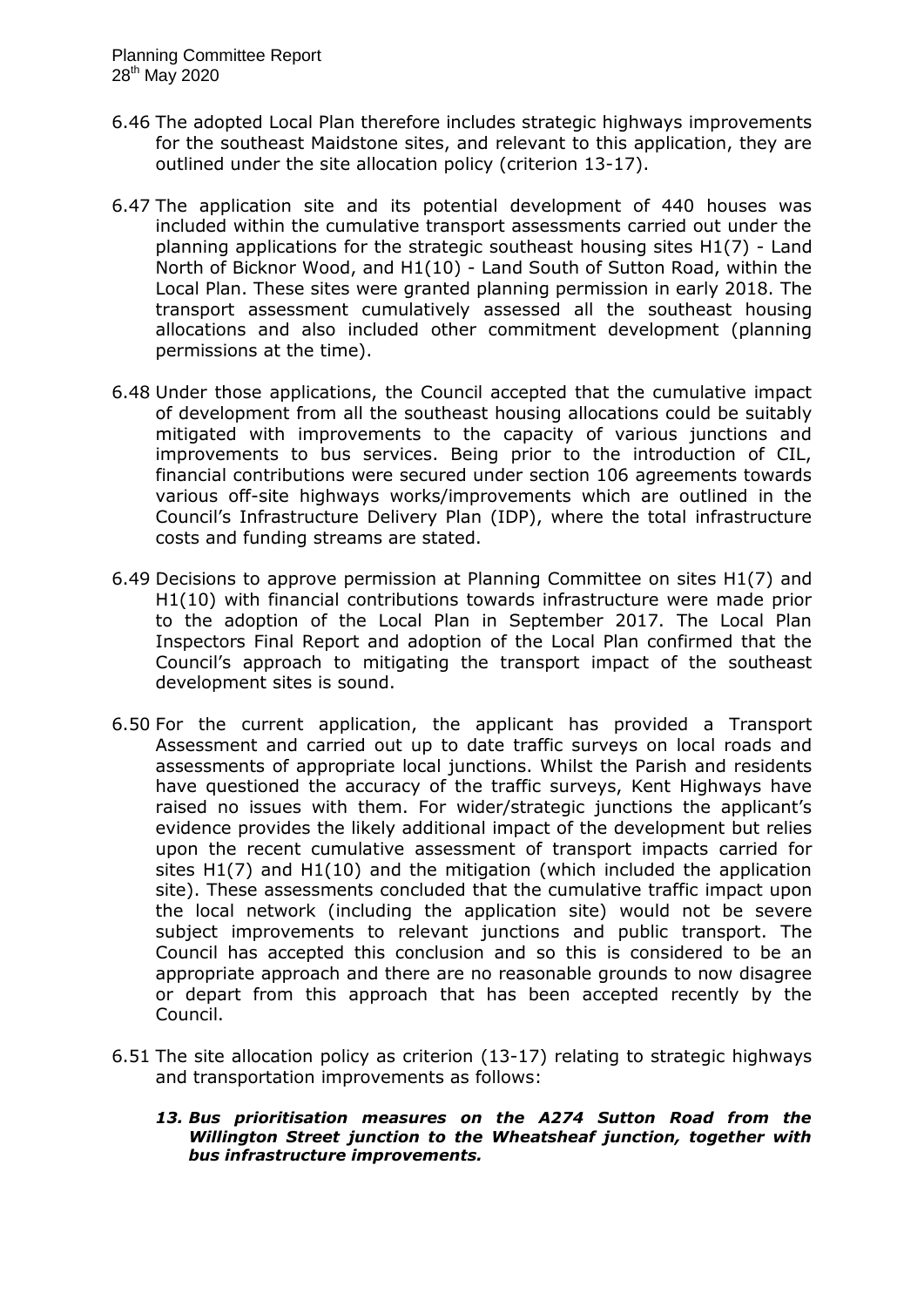- *14. Improvements to capacity at the junctions of Willington Street/Wallis Avenue and Sutton Road.*
- *15. Package of measures to significantly relieve traffic congestion on Sutton Road and Willington Street.*
- *16. Improvements to capacity at the A229/A274 Wheatsheaf junction.*
- *17. Improvements to frequency and/or quality of bus services along A274 Sutton Road corridor.*
- 6.52 The above improvements are based on the cumulative impact of development in southeast Maidstone and so compliance with the above criterion would be via monies towards the improvements. A change in circumstances since the previous decisions is the introduction of the Council's Community Infrastructure Levy (CIL), such that any monies towards strategic highways works required from cumulative transport impacts would be via CIL rather than financial contributions under a section 106 agreement. The applicant will have to pay CIL should planning permission be granted and implemented, and the Council can decide to use monies for the relevant highways improvements. This ensures compliance with the strategic highways requirements under the site policy.
- 6.53 Although none of the above improvements have commenced and clearly a number of the southeast sites are completed and occupied/part-occupied or under construction, the delivery of highway improvements is not the responsibility of the Local Planning Authority (LPA) or the applicant. The LPA can secure improvements via monies, CIL, or planning conditions but it is the responsibility of the Highways Authority to implement highways works. Therefore the LPA cannot withhold planning permission because highways works have not been delivered. However it is noted that Kent County Council have recently consulted on proposed improvement schemes at the junctions either end of Willington Street with Sutton Road and the A20 and along the A229 corridor with the improvements designed to relieve congestion.
- 6.54 KCC Highways have been consulted on the application and have raised strong objections as they consider the Transport Assessment does not demonstrate that the impact of the development can be fully mitigated and that the strategic junction improvements on the A274 and at either end of Willington Street are not expected to provide sufficient capacity. They consider the residual traffic impact on the network is considered to be severe. They state,

*"The applicant has been unable to conclusively demonstrate that suitable mitigation of impact can be achieved on the A229/A274 and Willington Street corridors. KCC Highways maintain the view that the residual traffic impact on the local highway network will be unacceptably severe and an objection is raised on this basis."*

6.55 Essentially, the Highways Authority does not consider that the junction and public transport improvements outlined in the Local Plan, and to which monies have been secured, are sufficient to mitigate the impact of the development. This is the same position that was taken under the previous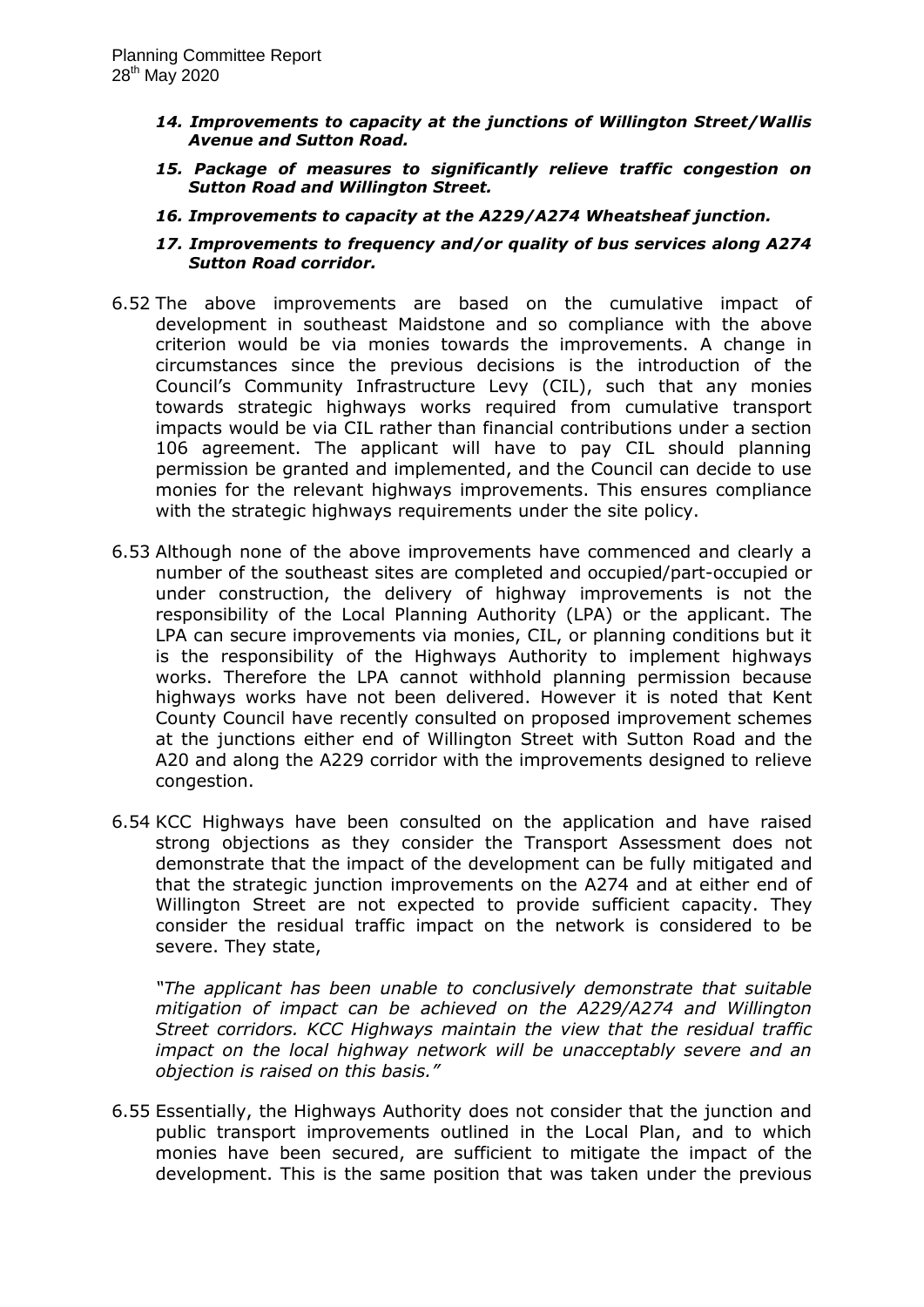planning applications and at the Local Plan Inquiry by the Highways Authority. So this argument has been tested through planning applications and importantly through an Examination in Public. As outlined above, the mitigation measures are considered sound and are within the adopted Local Plan. On this basis, it is considered that the Highway Authorities objection is not reasonable grounds to refuse planning permission and could not be defended at appeal.

### *Public Transport*

- 6.56 The scheme is designed to accommodate buses through the necessary road width of the main road which provides a loop in and out of the site between the access points. 'Arriva' have confirmed that they do not require any monies to subsidise a diversion once the development is nearing full occupation, and I note existing bus stops are within walking distance on Deringwood Drive and Woolley Road so diversion of the service is not essential. Therefore, it is not necessary to secure any funding for this service and the development has been designed to accommodate buses, with the decision to divert a commercial decision for the bus operator. As outlined above, the site has/provides good connectivity to local bus stops.
- 6.57 The applicant has provided a Framework Travel Plan for the development which would encourage sustainable travel with potential measures and initiatives including the provision of resident travel information packs, cycle parking, bicycle purchase discounts, walking/cycling 'buddy' schemes and the promotion of car sharing. Implementation will be overseen by a Travel Plan Co-ordinator. The indicative Travel Plan targets seek to achieve, as a minimum, a 10% reduction in single occupancy car travel, a 10% increase in the use of non-car modes of travel and a 10% reduction in peak period vehicle trips. Its aims are proportionate for this development and its location. This can be secured by condition and a monitoring fee of  $£1,422$ will be secured under a section 106 agreement.

*Church Road to the South of Site*

- 6.58 KCC Highways have raised an objection based on worsening safety hazards to road users on Church Road to the south of the site but not outside the site where widening to 5.5m is proposed. This is based on the road width and also lack of forward visibility in places. They state that a width of 4.8m is sufficient for two cars to pass but not two larger vehicles. The width is below 4.8m for much of its length (between 4.1m and 4.5m) and at 3.9m for a very short section. KCC consider a 5.5m width to be essential referring to the Kent Design Guide. The request for a 5.5m width is based on guidance for major access roads within new developments so in circumstances where you are proposing a new road. This is not to say it is not relevant at all to existing roads but clearly existing roads have potential constraints and it is the local context and conditions that must be taken into account.
- 6.59 The applicant states that Church Road is already a two-way road with a low incidence of accidents which is shown in the collected data. KCC acknowledge the road is already well-used and has a relatively good crash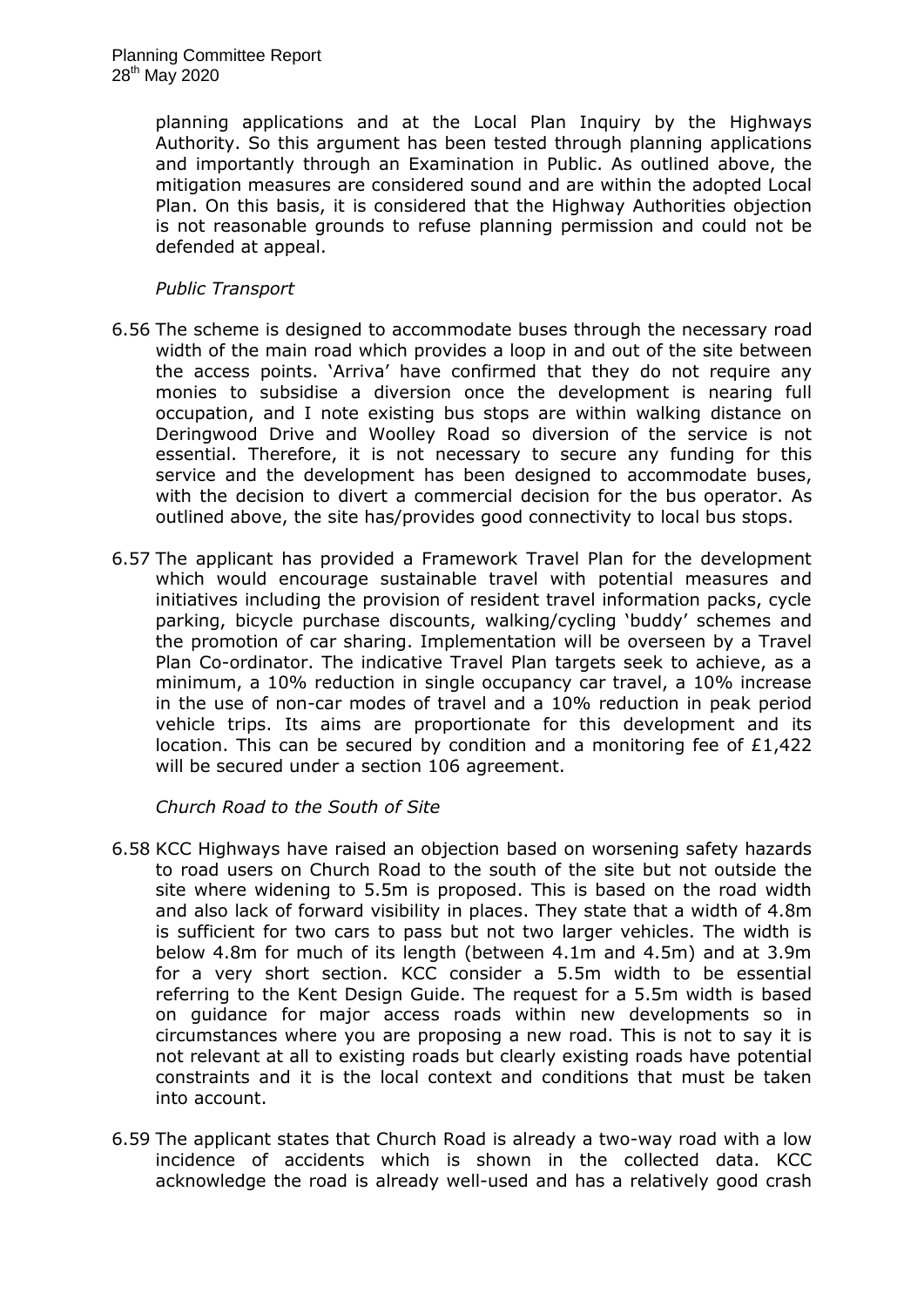record but outline that there will be additional traffic movements from the development. Having driven this road both ways a number of times including in the AM peak, I noted that in a limited number of places cars had to stop to let other cars pass but it was generally a case of slowing down to pass. When larger vehicles are involved, stopping would probably need to be carried out as some representations on the application suggest. The applicant's traffic flows suggest that between 81 and 84 movements would exit and enter the site from Church Road to the south in the AM and PM peaks. This would be on average just over one additional movement a minute over the peak hour. This is not considered to represent a significant increase in movements on Church Road and on this basis it is not considered that the development would have an unacceptable or severe impact on highway safety beyond the current situation, or that warrants objection on the basis of road width or visibility in accordance with policy DM21. I also note that policy H1(8) under criterion 12 only requires road widening outside site H1(6) further south on Church Road (which will be carried out in connection with permission on that site).

- 6.60 In connection with the Planning Committee deferral of the outline application the applicant has investigated further widening along Church Road where it could be widened on the west side to 5.5m for approximately a 210m section to the south of 'Little Squerryes'. This would not involve any loss of ancient woodland but the widening would result in the cutting back and potential loss of hedging/trees. Based on just over one additional movement a minute over the peak hour from the development, it is considered that any benefits of road widening do not outweigh the visual harm to Church Road that would result.
- 6.61 The applicant is proposing some measures to improve Church Road including extending the 30mph speed limit by approximately 500m south of its current location by the Church, and also by introducing build-outs with a give way feature on a bend just to the south of the site where there is limited visibility. A safety audit submitted by the applicant, and KCC Highways has confirmed that this is acceptable and KCC state that this measure supports the extension of the 30mph speed limit. These works, which aid in highway safety where visibility is more limited, can be secured by condition. It is not considered that parking associated with the Church will result in any unacceptable highway safety conditions on the basis that the road is being widened outside the site, the development will provide potential places to park within it, and no objections are raised by KCC Highways.

## *Local Junctions*

- 6.62 The applicant has assessed the impact upon the junction of Church Road/Deringwood Drive, Deringwood Drive/Willington Street, and Spot Lane/A20.
- 6.63 Improvements to Church Rd/Deringwood Drive are proposed essentially widening both roads near the junction and replacing some of the parking bays, which has been deemed sufficient to accommodate the development traffic by KCC. This would result in the loss of some grassed verge and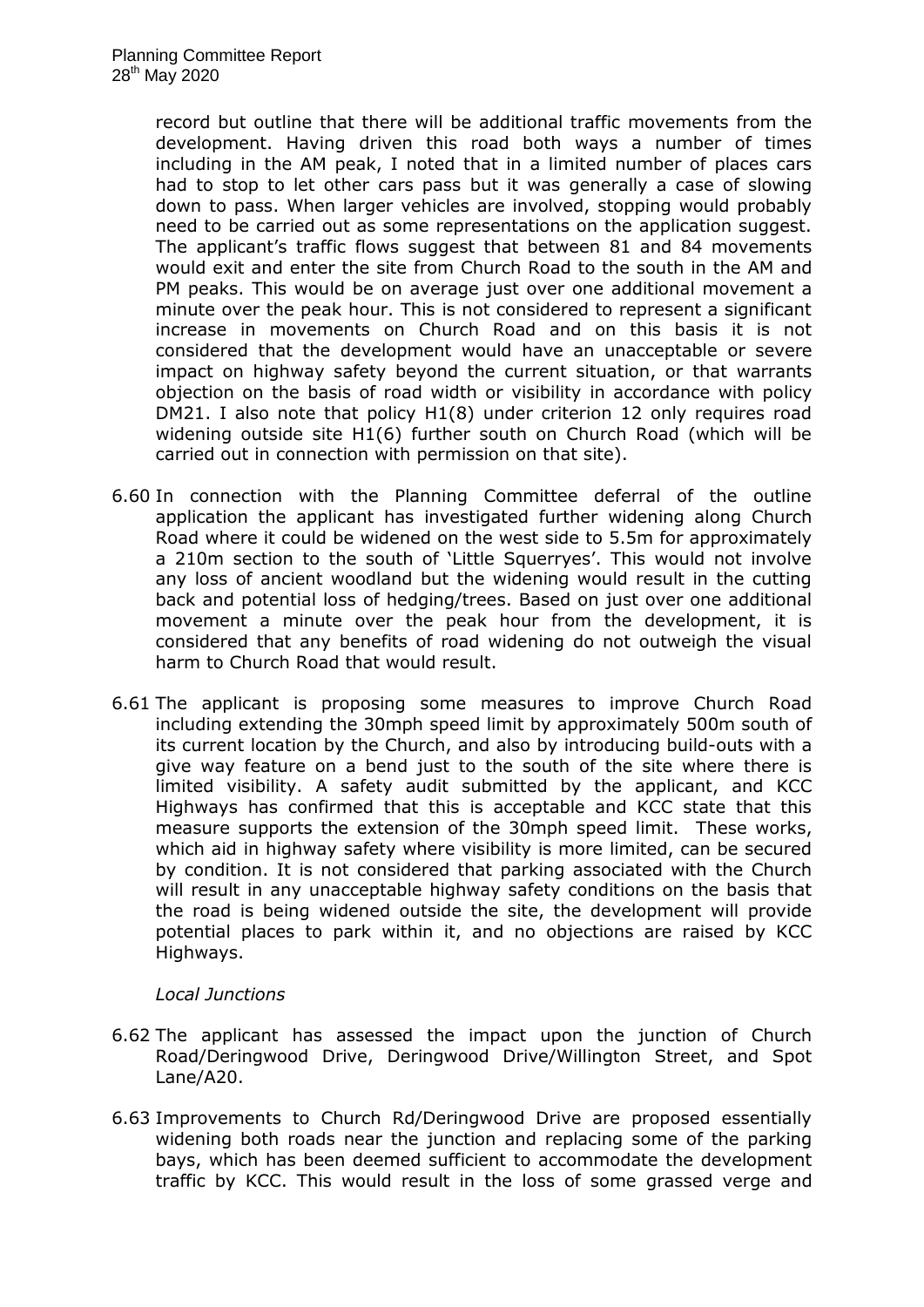most likely 2/3 trees but this would not be unduly harmful to the local area and is necessary to accommodate the allocated site.

- 6.64 For the Deringwood Drive/Willington Street junction, the applicant's evidence suggests this junction will be beyond its design capacity imminently when taking into account general traffic growth and traffic from developments within the Local Plan/with planning permission. The main issue is considered to be the difficulty for traffic leaving Deringwood Drive and so the queuing on this arm as a result of traffic on Willington Street rather than along Willington Street. It is of note that no issues for this junction have been identified, or any mitigation required by KCC Highways for any other developments to date, despite them impacting on this junction.
- 6.65 The applicant is proposing signalisation of the junction that would better manage traffic, provide safer opportunities for Deringwood Drive and development traffic to exit, and improve pedestrian crossing facilities. Whilst this would not bring the Deringwood Drive arm within design capacity it would reduce the potential maximum queuing length on Deringwood Drive from 288 vehicles in the AM peak hour (which has the most traffic) to a maximum of 39 vehicles. On this basis it is considered to be a proportionate response to mitigate the traffic impact of this application and one that provides mitigation for other committed development.
- 6.66 The junction improvement has passed an independent Safety Audit and KCC Highways have confirmed they are satisfied the recommendations of the Audit have been addressed.
- 6.67 However, KCC Highways consider that this junction improvement would introduce a new delay on Willington Street. They consider this would be result in a severe traffic impact but importantly have not identified any highway safety issues. Willington Street South and Deringwood Drive arms of the proposed junction would be up to 14% over theoretical capacity if all pedestrian crossings were operated but the applicant considers that queuing of this nature could already be expected to occur along the Willington Street corridor due to interactions with the existing signalised junctions further to the north. This assertion is supported by capacity modelling of the Ashford Road and Madginford Road junctions that shows how each would individually exhibit extensive ques along Willington Street during the peak periods. The applicant has also forecasted how the sequence of traffic signalled junctions (i.e. two existing and one proposed) would operate in unison. The findings indicate that the proposed new traffic signals would not worsen delays across this part of the network. The contention being made is essentially that an additional set of traffic signals on a busy route will not result in a worsening of traffic conditions.
- 6.68 KCC Highways have reviewed this evidence and consider that because such modelling is highly sensitive to changes in prevailing conditions, they regard such sensitivities to limit the confidence that can be attached to the applicants' conclusion. They also consider the extent to which the junctions are predicted to operate over capacity is also likely to have distorted the modelling outputs, such that there is less certainty that mitigation of impact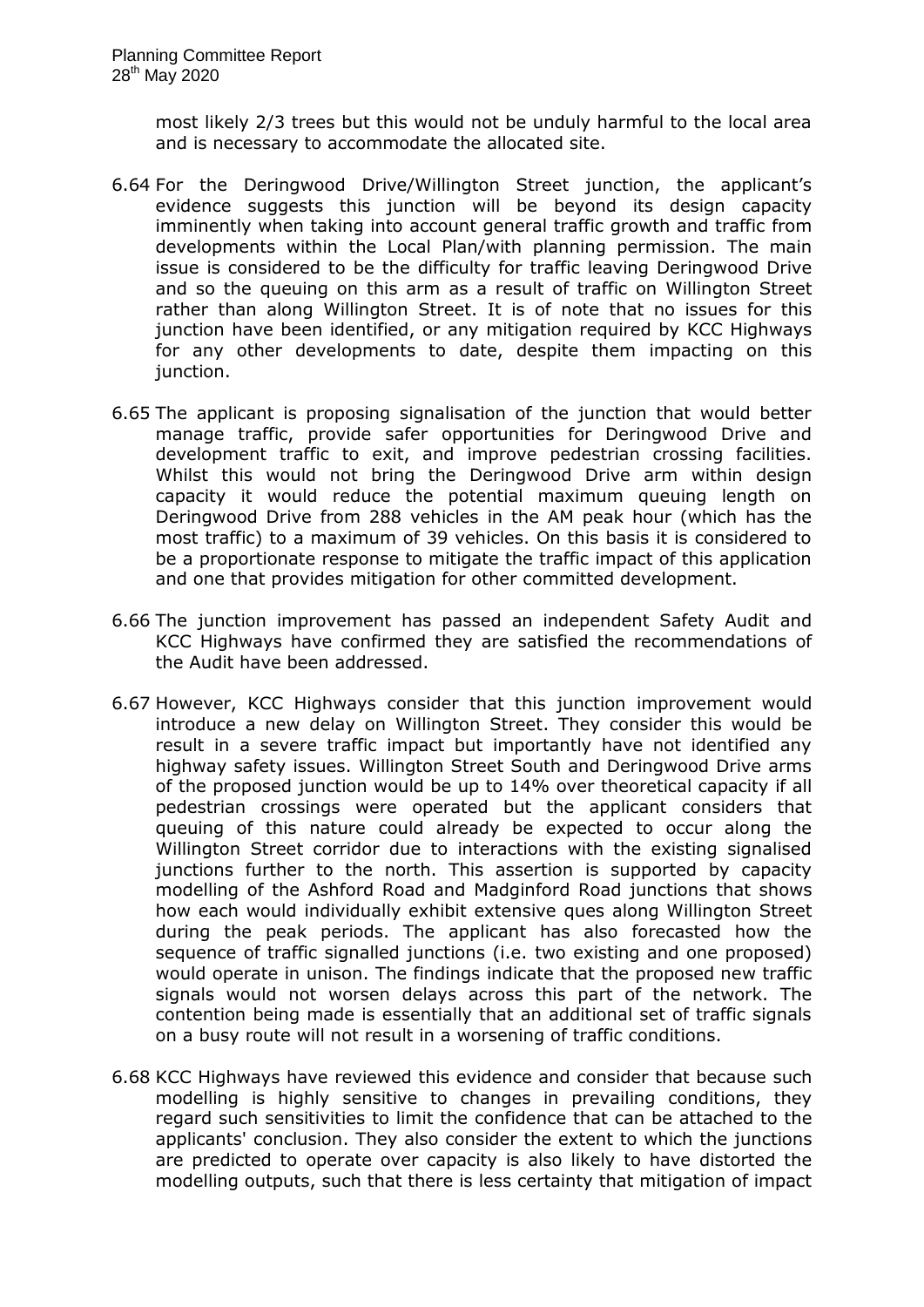can be achieved at this location. So basically they do not agree with the applicant's conclusions.

- 6.69 Whilst there may be some sensitivity in the modelling, as there is for any modelling, KCC Highways have not provided any modelling or analysis to counter that put forward by the applicant. Nor do I consider that up to 14% over theoretical capacity on two arms of the junction results in a severe impact and most importantly KCC Highways have not raised any highway safety issues if any increased delays did occur on Willington Street.
- 6.70 Having driven along Willington Street in the AM peak, I noted that extensive queuing does occur, and I consider that in line with the applicant's analysis, new traffic signals are unlikely to result in any significant change in traffic conditions on Willington Street or to a degree that would result in a severe impact above the current conditions or result in dangerous driving conditions. The proposed signals would serve to significantly lower predicted queuing on Deringwood Drive and would better manage traffic, provide safer opportunities for Deringwood Drive traffic to exit, and improve pedestrian crossing facilities. On this basis it is considered to be a suitable intervention to provide a proportionate mitigation of the impact of the development and can be secured by condition.
- 6.71 For the Spot Lane/A20 junction, the Spot Lane arm would be just over design capacity with general traffic growth, traffic from developments within the Local Plan/with planning permission, and the application traffic. Improvements to this junction are proposed to widen the Spot Lane arm of the junction utilising an area of the verge that is part of the public highway which increases carriageway capacity to enable two cars to queue side-byside whilst also retaining the existing footway. The modelling shows that the improvement would mitigate the impact of the development and not make conditions any worse than they would be otherwise, and it has passed the Safety Audit. KCC Highways consider that the proposed mitigation is acceptable and this can be secured by condition.

## *M20 Junction 7*

6.72 As background, under the recent applications at sites H1(7) and H1(10), financial contributions to cover the total costs of upgrade works to Junction 7 of the M20 (including scheme design and contract costs) were decided to be apportioned between those two sites and the application site H1(8) (3 sites in total). This totalled £4.66m and the applicant (Bellway Homes), along with completing a legal agreement for financial contributions for site H1(7), also completed a legal agreement for monies in connection with H1(8). Therefore a proportionate financial contribution towards Junction 7 has already been secured for this site by the applicant. These legal agreements and the triggers for payment were agreed with KCC (who would provide the works) and on this basis Highways England are raising no objections.

Off-Site Infrastructure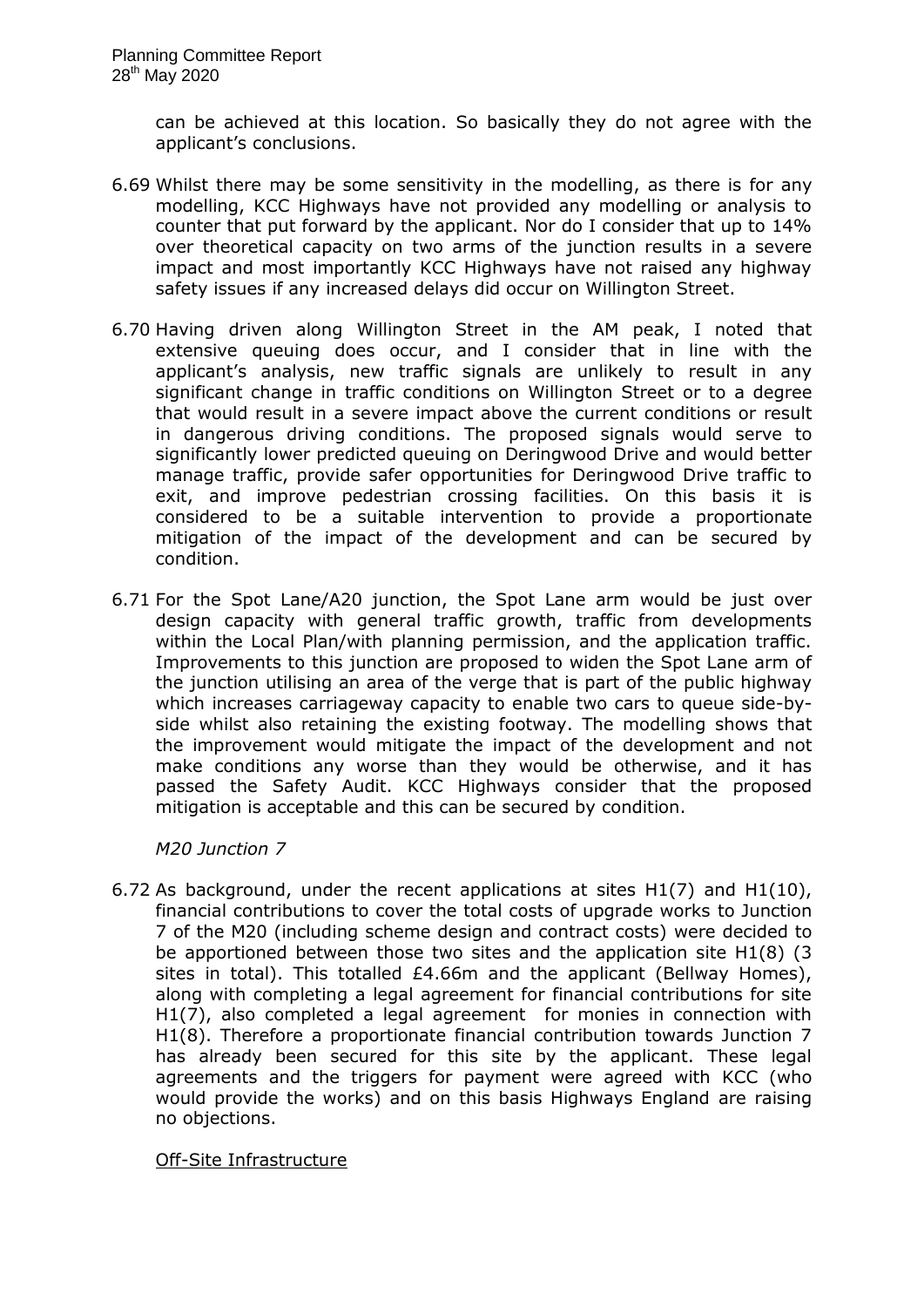### 6.73 Policy H1(8) states:

#### *11. Contributions will be provided towards the expansion of an existing primary school within south east Maidstone to mitigate the impact of the development on primary school infrastructure.*

- 6.74 The adopted CIL is charged on new floor space to help deliver infrastructure to support development. The scale of development proposed here is not such that it generates the need for a new standalone school or doctor's surgery or specific on-site infrastructure but will obviously place an additional demand on such services. On this basis, CIL monies could be used towards such services to mitigate the impact of the development which is in accordance with policy DM20.
- 6.75 An exception is made under the Council's Regulation 123 CIL list (list of infrastructure types and/or projects which the Council intends will be, or may be, wholly or partly funded through the CIL), for education. The Reg. 123 List specifically allows for section 106 monies to be collected towards *"expansion of an existing school within southeast Maidstone to accommodate site H1(8)"* as identified in the Infrastructure Delivery Plan. This is identified as the 'Greenfields Community Primary School' and KCC have requested £1,096,089 towards the expansion of school to mitigate the impact of the development. This contribution would go towards planned expansion of the school to provide 4 additional classrooms and has been justified by KCC, and as it is specifically identified under the Reg. 123 list, it is considered necessary, directly related to the development, and reasonable and in this specific case appropriate to be collected via a section 106 agreement which is being progressed. This is in accordance with criterion 12 of policy H1(8).

### Other Matters

## *Affordable Housing*

6.76 Affordable Housing is proposed at 30% (126 units) with the tenure split 70% affordable rent and 30% shared ownership. This overall amount (30%) is in accordance with policy SP21 as is the tenure split and this will be secured under the legal agreement. The accommodation provides a mix of house sizes including 1 and 2 bed flats, 2, 3, and 4 bed houses and the amounts proposed are broadly in line with the current need. A monitoring fee for the s106 of £3,750 will also be secured.

## *Air Quality*

- 6.77 Policy H1(8) requires:
	- *9. Appropriate air quality mitigation measures to be agreed with the council will be implemented as part of the development.*
- 6.78 An air quality assessment has been submitted which concludes that small increases in NO2 concentrations are expected as a result of the proposed development and overall, these increases are expected to have a negligible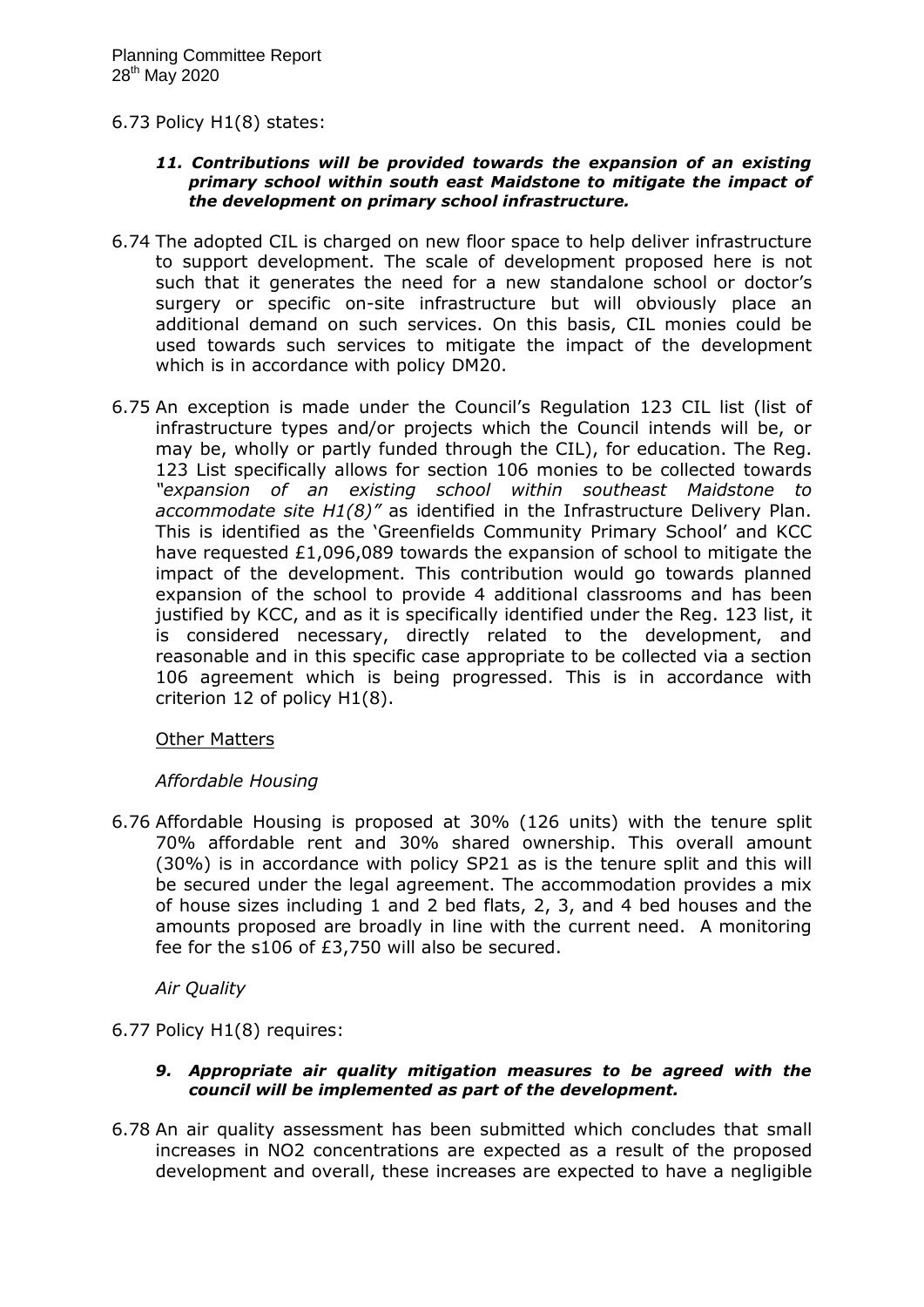impact on air quality and not cause any exceedances of the relevant Air Quality Standards. The site is located outside any Air Quality Management Areas and it concludes that new residents would not be subjected to poor air quality. The Environmental Health section has reviewed the assessment and raises no objections. In line with the Council's Air Quality Planning Guidance, an emissions mitigation calculation has been used to quantify potential emissions from the development and provides a suggested mitigation value for proportionate mitigations to be integrated into the development. A number of potential mitigation measures are outlined and the specific measures can be secured by condition which can include measures such as EV charging points for houses with on-plot parking as this is a requirement under policy DM23 of the Local Plan.

### *Drainage*

- 6.79 The Environment Agency's flood risk from surface water map shows a narrow overland flow path running from north to south through the centre of the site. Some surface water flooding could occur along this natural flow path in extreme rainfall events and the applicant is proposing to realign this so it runs through the central open space and open space further north. This will ensure it does not affect proposed houses and water is not displaced off-site so it would continue to flow across the site unhindered.
- 6.80 For surface water from the development, permeable paving would be used for private driveways so water would drain into the ground as it currently does. For the rest of the site, water would be collected in storage tanks beneath a series of swales/attenuation basins with which would then drain to deep bore soakaways at a level to avoid any potential issues with flooding of fissures/gulls. KCC LLFA has raised no objections to the principles of the SUDs scheme to the fine details being provided by condition. They also consider that more swales could be used which can be dealt with by condition.
- 6.81 Southern Water has confirmed there is sufficient capacity on the local network for foul drainage which ensures compliance with criterion 15 of policy H1(8).

## *Ecology*

6.82 The site is mainly an arable field with grassland and scrub around its margins and hedging along the Church Road frontage and edges. Features of ecological importance within the site include hedgerows and an area of semi-improved grassland in the north-east corner, which are all on the outside edges of the site. In terms of protected species, a low population of breeding slow worms has been recorded and there is suitable habitat for foraging and roosting bats, badgers, hedgehogs and breeding birds which is around the edges of the site. Apart from where required for access, the hedges would remain and the habitats on the outskirts of the site would largely not be developed. Various mitigation measures and enhancements are proposed to protect habitat and species and create/enhance habitat, which can be secured by condition. Notably open space in the northeast corner of the site would be managed to benefit ecology and in particular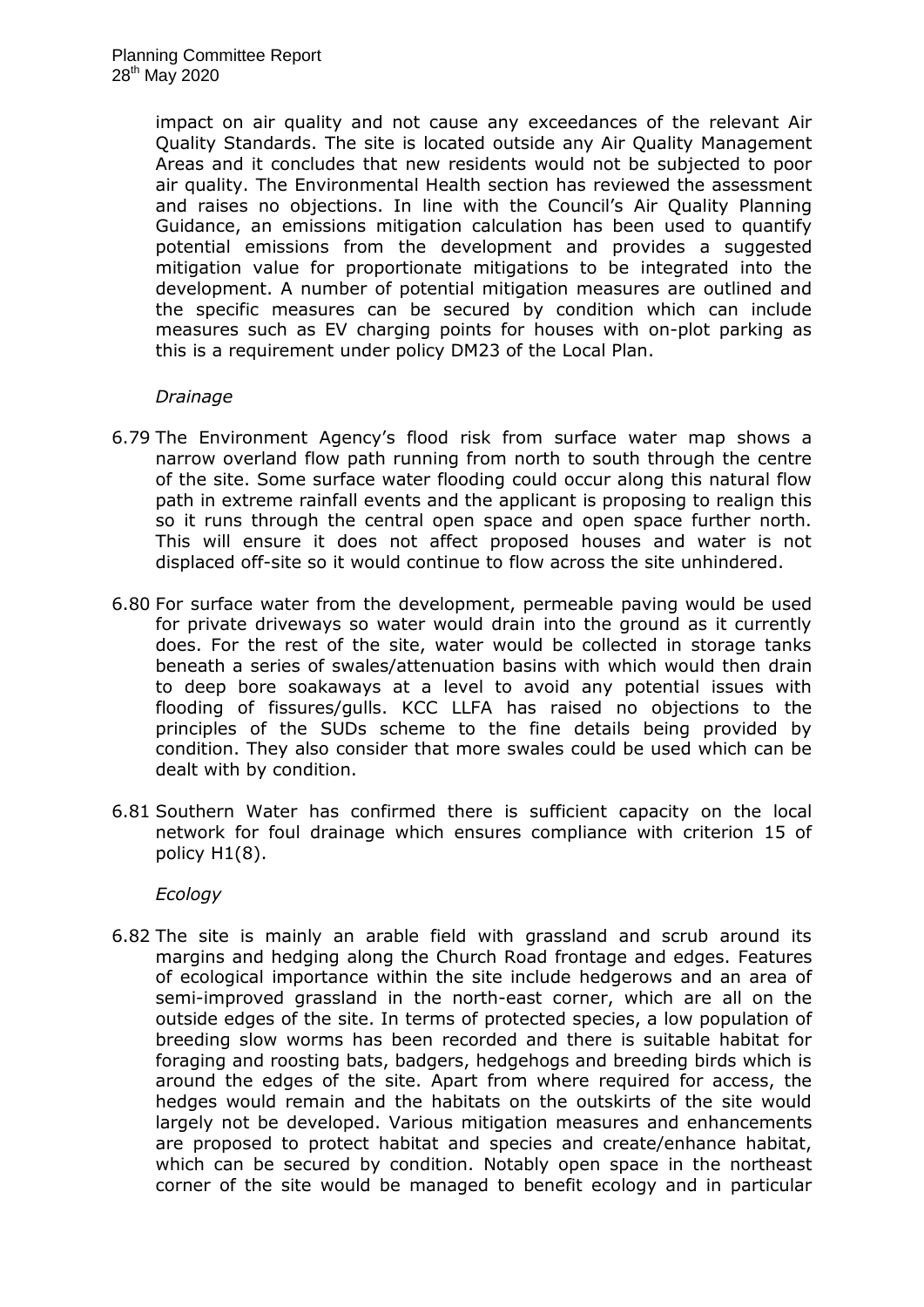reptiles and a permanently wet pond is proposed at the north end of the central green. KCC Ecology are satisfied that appropriate mitigation has been recommended to minimise or avoid impacts on these habitats and species and recommend conditions to secure the mitigation measures, a site wide management plan, and bat sensitive lighting. The development would therefore be in accordance with policy DM3 of the Local Plan.

- 6.83 There would be well over a 15m buffer with native tree and shrub planting to the Ancient Woodland in the southeast corner which can be secured by condition.
- 6.84 Other enhancements include new native planting, wildflower grassland, permeability for hedgehogs, bat and bird boxes, and habitat piles. This is considered a proportionate response based on the low ecological value of the site and will provide an appropriate biodiversity net gain for this development in line with the NPPG.

### *Residential Amenity*

6.85 Houses and gardens to the west at 'The Beams' and Chapman Avenue are at a lower level than the site so the impact upon privacy and outlook can be more pronounced. However buildings would be at their closest 16m from the end of gardens and at least 30m from any houses and in most cases further. At these distances and even taking into account that some of the 3 storey buildings would be along the west edge of the site, there would not be a harmful impact upon privacy, light or outlook. Properties to the south off Woolley Road would be at least 24m away and properties to the north off Longham Copse would be at least 38m away and at these distances there would be no harmful impacts upon privacy, light or outlook. 'Squerryes Oast' to the east would be at least 70m away; 'Rectory Cottage' to the southeast at least 34m away; and 'Church House' and 'The Coach House' at least 42m away to the northeast. At these distances there would be no harmful impacts upon privacy, light or outlook. Any noise and disturbance from the normal occupation of a housing development is not objectionable.

## *Public Art*

6.86 In line with the Council's guidance a scheme of this size should provide an element of public art and this would help to create a sense of place. This will be secured by way of condition.

### *Environmental Impact Assessment*

6.87 The applicant submitted a separate Screening Opinion for housing development last year to ask whether the LPA considered an EIA was required. It was concluded that the development would not be likely to have significant effects upon the environment sufficient to warrant an EIA. A request to the Secretary of State (SoS) was also made by a third party to seek his opinion, and the SoS also concluded the development was not 'EIA development'.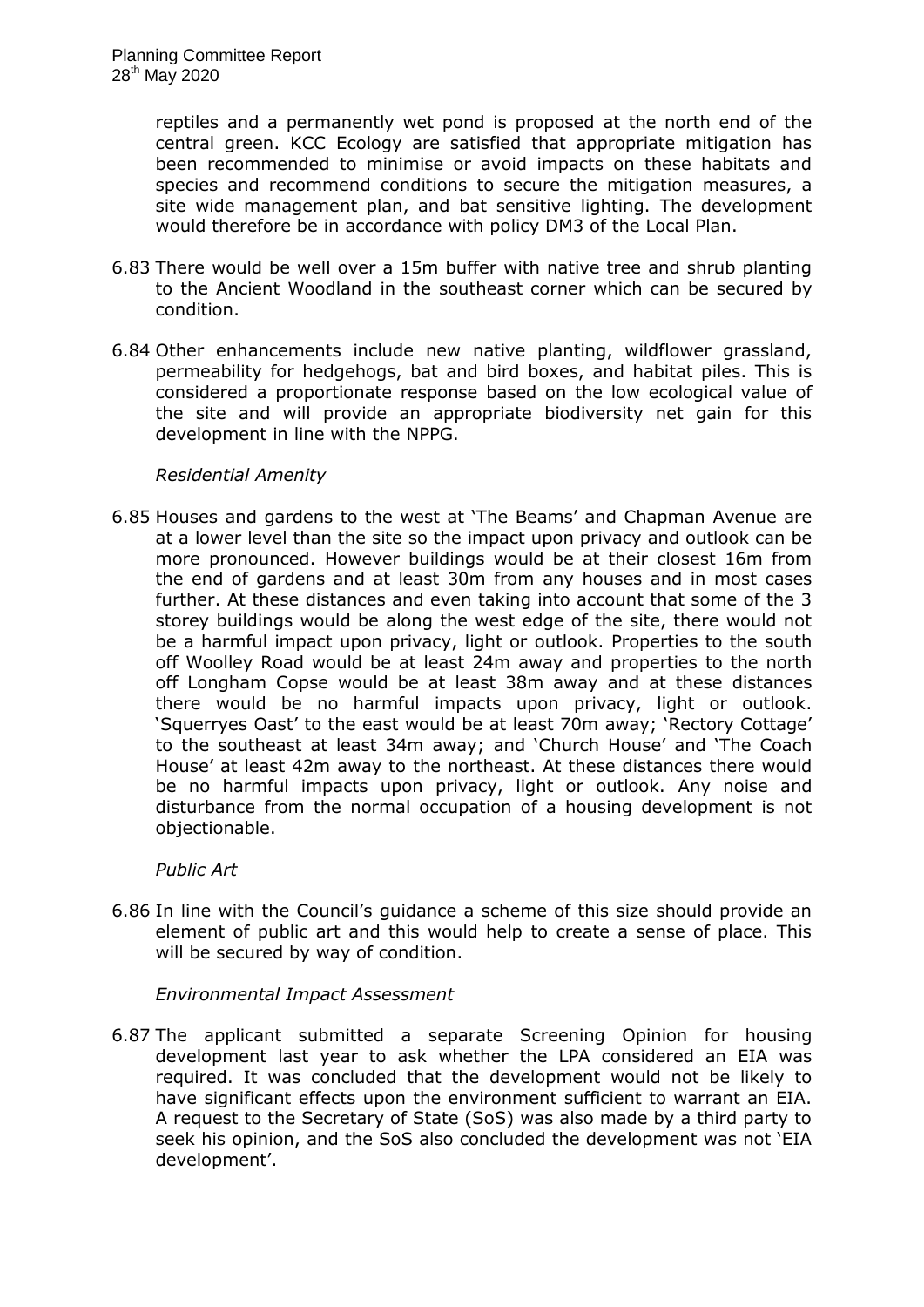#### *Representations*

- 6.88 Matters raised but not considered in the assessment above relate to land stability, construction disturbance and may cause damage to properties, noise and pollution from traffic lights, flooding of local roads, damage to roads, house prices, loss of a view, land ownership, and uploading of documents to the website.
- 6.89 Representations refer to the underlying geology of the area/land stability and potential damage to neighbouring properties with regard to the built development, and flooding from the surface water drainage scheme. The applicant has carried out ground investigations and is aware of the underlying geology including the potential for fissures or gulls to open up. Due to the presence of these ground conditions they outline that a piled solution is assumed for the entirety of the site but they intend to carry out testing to determine if a piled solution is required throughout, or whether traditional foundation system could be utilised in certain areas. The applicant has also investigated land stability through borehole and penetration tests along the perimeters where the slope/cliff faces are present. They conclude that development is set sufficiently back from the edges of the site and any deep bore soakaways near to the slope should discharge at a depth lower than the base of the slopes. I consider this level of investigation is a sufficient to explain how the local ground conditions would be dealt with in the build process in line with paragraph 178(a) of the NPPF and at the Building Regulations stage the developer would need to provide a structural engineer's report to demonstrate any foundations designs are sound. In terms of the surface water drainage scheme, KCC LLFA are satisfied the fine details can be detail with by condition.
- 6.90 Matters relating to construction refer to noise, disturbance, and dust which are all matters that would be dealt with under environmental protection legislation and are not planning matters. Any impacts upon neighbouring properties or buildings from construction is not a planning consideration but a private matter between the developer and third parties. I do not consider the installation of traffic lights on Willington Street would have any significant impacts upon noise or air quality to nearby properties above the current situation where vehicles have to wait at present. Local roads flood occasionally so vehicles may have to find other routes but this is not frequent event that renders the development unacceptable on highway grounds. Damage to roads, any impact upon house prices, and the loss of a view are not material planning considerations. Re-consultation and notification has been carried out on all significant amended or additional information. Some additional documents have been uploaded to the website such as clarifications from the applicant and some design changes but it is not considered that the information necessitated formal reconsultation or that any parties have been prejudiced through not receiving a notification. The same land ownership issue was raised as under the outline application because the applicant submitted the incorrect red outline plan but this has been amended in line with the outline application.

### **7.0 CONCLUSION**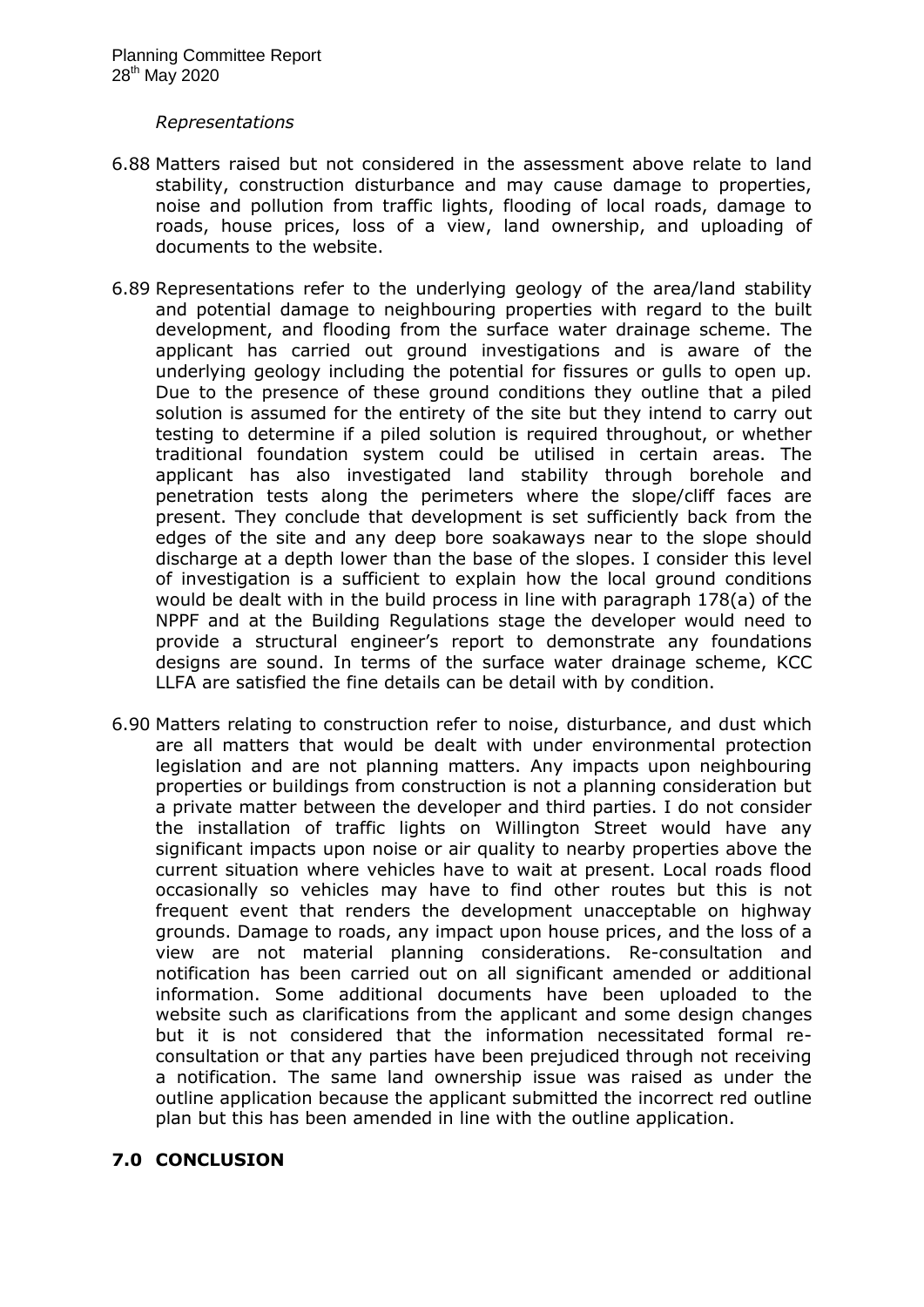- 7.01 In accordance with Section 38(6) of the Planning and Compulsory Purchase Act 2004, planning applications must be determined in accordance with the Development Plan unless materials considerations indicate otherwise.
- 7.02 The site is allocated for 440 houses within the Local Plan under policy H1(8) subject to criterion. The application proposes 421 houses and for the reasons outlined in the report above, the proposals comply with all policy criterion subject to the legal agreement and conditions. The application also complies with all other relevant Development Plan policies.
- 7.03 The allocation of the site for housing would inevitably have an impact upon the setting of listed buildings to the north but this would be minimised and the impact would be 'less than substantial'. The public benefits of providing housing, including affordable housing on an allocated housing site, and the associated the social and economic benefits, outweigh this less than substantial harm.
- 7.04 Kent Highways are raising objections based on unacceptably severe traffic impact on the A229/A274 and Willington Street corridors and worsening safety hazards on Church Road. For the reasons outlined in the report the Local Planning Authority does not agree, and the objections are not considered to be reasonable grounds to refuse planning permission.
- 7.05 Historic England are raising objections as no dedicated church car park is proposed so there is less heritage benefit which might outweigh the harm to the setting of the Church, and an increase in vehicular movements on Church Road might have the effect of discouraging people from using the Church, which they consider could damage its economic viability. For the reasons outlined in the report the Local Planning Authority does not agree the development would threaten the Church's economic viability.
- 7.06 All representations received on the application have been fully considered in reaching this recommendation.
- 7.07 It is concluded that the development is acceptable and complies with policy H1(8) and all other relevant policies of the Development Plan. There are no overriding material considerations to warrant a decision other than in accordance with the Development Plan, and so permission is recommended subject to the legal agreement and conditions.

## **8.0 RECOMMENDATION**

Subject to:

The conditions set out below, and the prior completion of a legal agreement to secure the heads of terms set out below;

the Head of Planning and Development **BE DELEGATED POWERS TO GRANT PLANNING PERMISSION** (and to be able to settle or amend any necessary Heads of Terms and planning conditions in line with the matters set out in the recommendation and as resolved by the Planning Committee).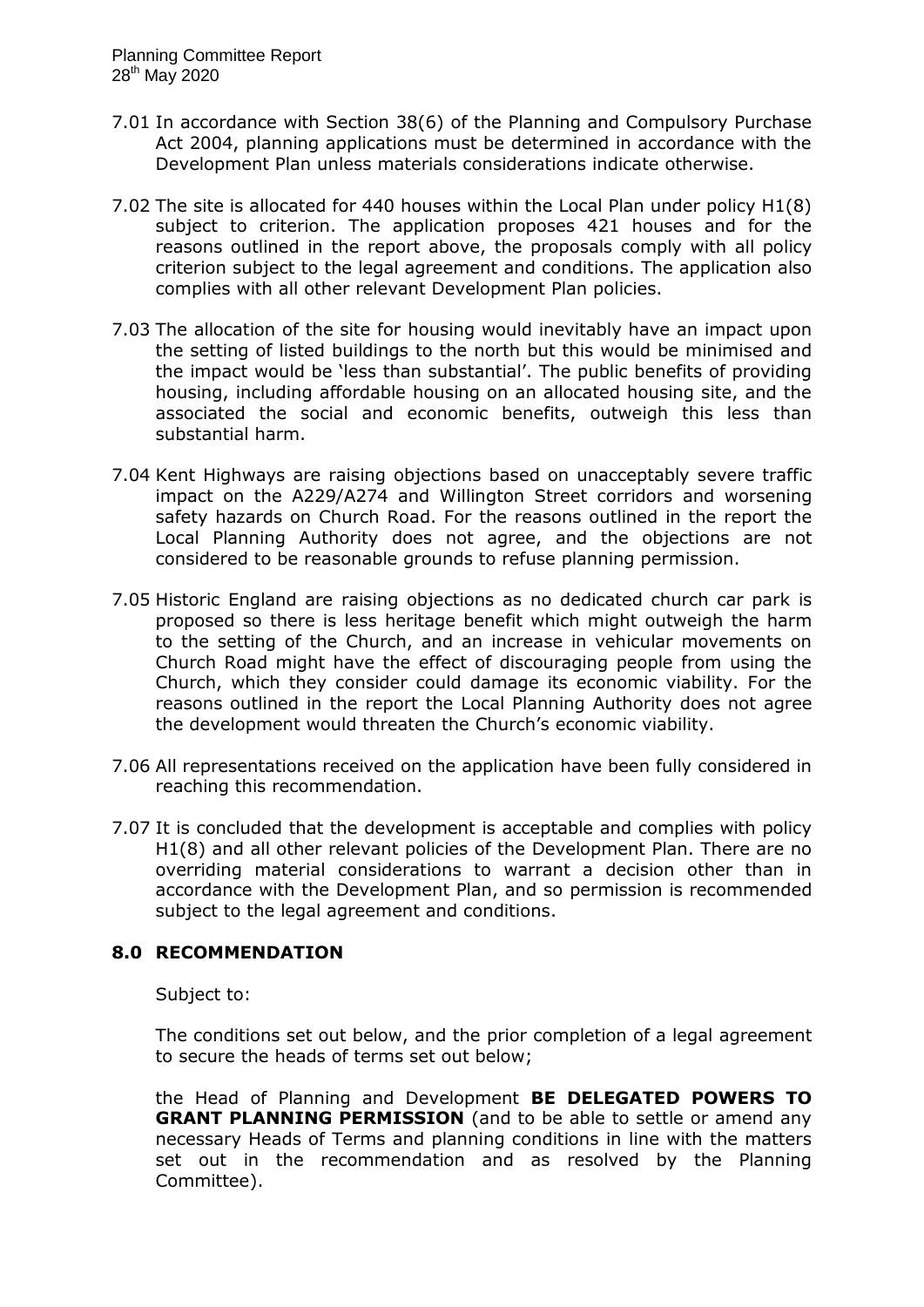### Heads of Terms

- 1. £1,096,089 towards the expansion of Greenfields Community Primary School.
- 2. 30% affordable housing provision (made up of 70% affordable rent and 30% shared ownership).
- 3. £1,422 Travel Plan monitoring fee.
- 4. £3,750 Section 106 monitoring fee.

### Conditions:

### *Approved Plans*

1. The development hereby permitted shall be carried out in accordance with the latest revisions of the plans listed on the Drawing Issue Sheet dated 16/04/20.

Reason: To clarify which plans have been approved, to ensure a high-quality development, and to protect residential amenity.

#### *Time Limit*

2. The development hereby permitted shall be begun before the expiration of three years from the date of this permission;

Reason: In accordance with the provisions of Section 91 of the Town and Country Planning Act 1990 as amended by Section 51 of the Planning and Compulsory Purchase Act 2004.

### *Compliance*

3. The development shall be carried out in accordance with the boundary treatments as shown on drawing nos. 16206 P101 RevT and 16206/SK55D and maintained thereafter.

Reason: To ensure a high-quality development and to protect residential amenity.

4. The development shall be carried out in accordance with the hard surfaces as shown on drawing nos. 16206 P105 and maintained thereafter.

Reason: To ensure a high-quality development.

5. All planting, seeding and turfing specified in the approved landscape details shall be carried out either before or in the first planting season (October to February) following the occupation of the building(s) or the completion of the development to which phase they relate, whichever is the sooner; and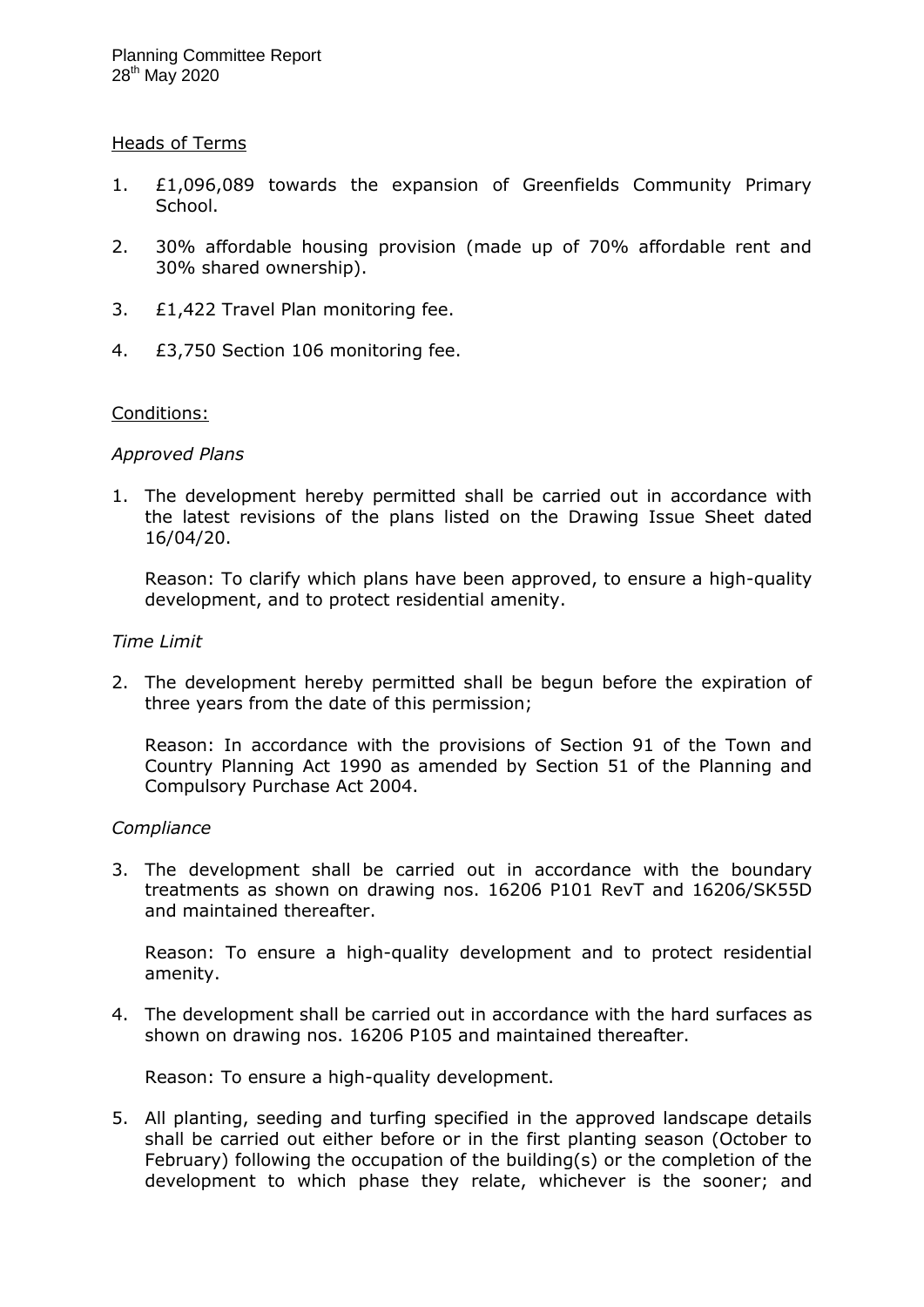seeding or turfing which fails to establish or any trees or plants which, within five years from the first occupation of a property, commencement of use or adoption of land, die or become so seriously damaged or diseased that their long term amenity value has been adversely affected shall be replaced in the next planting season with plants of the same species and size as detailed in the approved landscape scheme unless the local planning authority gives written consent to any variation.

Reason: In the interests of landscape, visual impact and amenity of the area and to ensure a satisfactory setting to the development.

6. Excluding the area in the southeast corner of the site adjacent to ancient woodland, the areas of open space as shown on pages 58 and 59 of the Design & Access Statement shall be maintained as publicly accessible open space in perpetuity.

Reason: To ensure adequate open space areas for the development.

7. The approved details of the parking/turning areas shall be completed before the commencement of the use of the land or buildings hereby permitted and shall thereafter be kept available for such use. No development, whether permitted by the Town and Country Planning (General Permitted Development) (England) Order 2015 (or any order revoking and re-enacting that Order, with or without modification) or not, shall be carried out on the areas indicated or in such a position as to preclude vehicular access to them;

Reason: Development without adequate parking/turning provision is likely to lead to parking inconvenient to other road users and in the interests of road safety.

## *Pre-Commencement*

8. No development shall take place until a Phasing Plan for the development including open space areas has been submitted to and approved in writing by the Local Planning Authority. The development shall be carried out in accordance with the approved phasing plan unless otherwise agreed in writing by the Local Planning Authority.

Reason: To ensure that affordable housing, open space areas, and connections are provided in time to cater for the needs and impacts arising out of the development and to assist with the determination of conditions.

- 9. No development shall take place until, a review and (if required) update of the mitigation measures detailed within chapter 6 of the Ecological Appraisal (Aspect Ecology; March 2019) which shall be informed by updated ecological survey(s), have been submitted to and approved in writing by the local planning authority. It must include the following information:
	- a) Updated ecological appraisal
	- b) Results of recommended specific species surveys (where required)
	- c) Letter detailing why the mitigation detailed within the Ecological Appraisal is still valid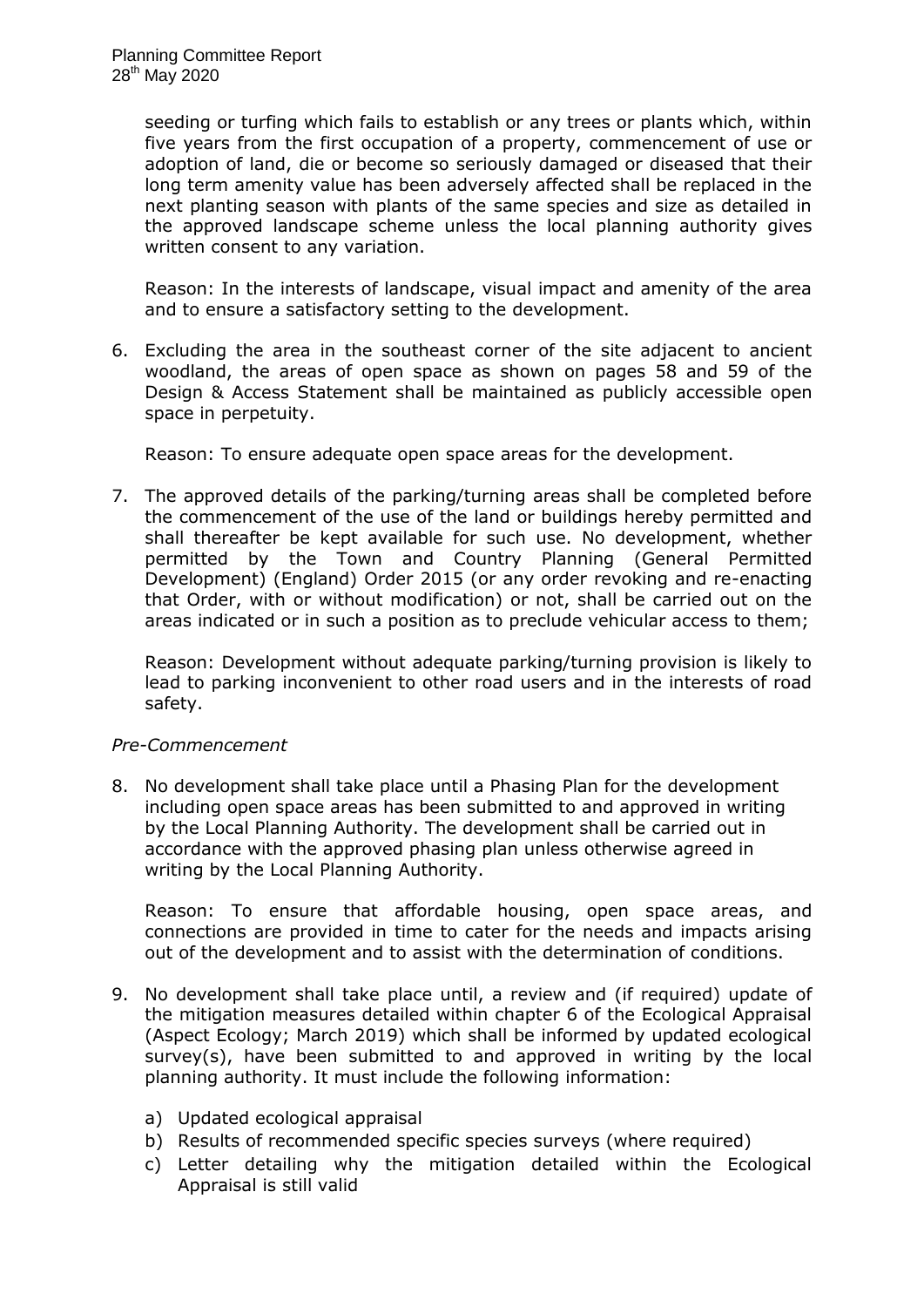OR

- d) Updated mitigation strategy including the following:
	- Over view of the ecological mitigation required
	- Detailed methodology to implement the mitigation
	- Timing of the proposed works
	- Details of who will be carrying out the works.
	- Maps clearly showing the mitigation areas.

The mitigation must be implemented as approved.

Reason: In the interest of biodiversity protection and enhancement.

10. No development shall take place until a detailed sustainable surface water drainage scheme for the site has been submitted to (and approved in writing by) the local planning authority. The detailed drainage scheme shall be based upon the Flood Risk and Sustainable Drainage Assessment (dated January 2020 by Herrington) and shall demonstrate that the surface water generated by this development (for all rainfall durations and intensities up to and including the climate change adjusted critical 100 year storm) can be accommodated and disposed of without increase to flood risk on or off-site. It shall also explore the use of more swales within the development.

The drainage scheme shall also demonstrate (with reference to published guidance):

- That silt and pollutants resulting from the site use can be adequately managed to ensure there is no pollution risk to receiving waters.
- Appropriate operational, maintenance and access requirements for each drainage feature or SuDS component are adequately considered, including any proposed arrangements for future adoption by any public body or statutory undertaker.

The drainage scheme shall be implemented in accordance with the approved details.

Reason: To ensure the development is served by satisfactory arrangements for the disposal of surface water and to ensure that the development does not exacerbate the risk of on/off site flooding. These details and accompanying calculations are required prior to the commencement of the development as they form an intrinsic part of the proposal, the approval of which cannot be disaggregated from the carrying out of the rest of the development.

11. Where infiltration is to be used to manage the surface water from the development hereby permitted, it will only be allowed within those parts of the site where information is submitted to demonstrate to the Local Planning Authority's satisfaction that there is no resultant unacceptable risk to controlled waters and/or ground stability. The development shall only then be carried out in accordance with the approved details.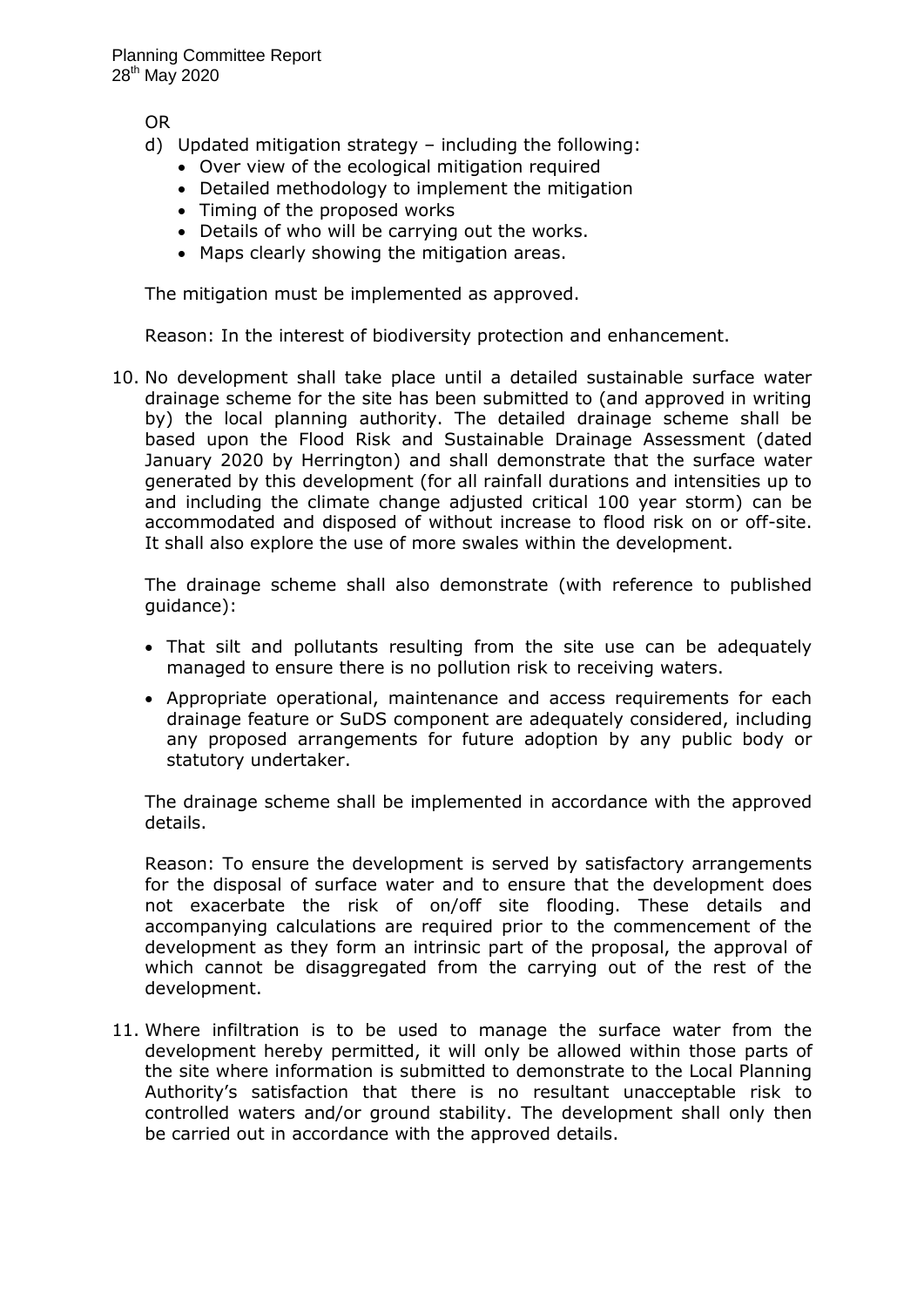Reason: To protect vulnerable groundwater resources and ensure compliance with the National Planning Policy Framework.

- 12. No development shall take place until the following components of a scheme to deal with the risks associated with contamination of the site shall have been submitted to and approved, in writing, by the local planning authority:
	- 1) A preliminary risk assessment which has identified:
	- all previous uses
	- potential contaminants associated with those uses
	- a conceptual model of the site indicating sources, pathways and receptors
	- potentially unacceptable risks arising from contamination at the site.
	- 2) A site investigation, based on (1) to provide information for a detailed assessment of the risk to all receptors that may be affected, including those off site.
	- 3) A remediation method statement (RMS) based on the site investigation results and the detailed risk assessment (2). This should give full details of the remediation measures required and how they are to be undertaken. The RMS should also include a verification plan to detail the data that will be collected in order to demonstrate that the works set out in the RMS are complete and identifying any requirements for longerterm monitoring of pollutant linkages, maintenance and arrangements for contingency action.
	- 4) A Closure Report is submitted upon completion of the works. The closure report shall include full verification details as set out in 3. This should include details of any post remediation sampling and analysis, together with documentation certifying quantities and source/destination of any material brought onto or taken from the site. Any material brought onto the site shall be certified clean;

Any changes to these components require the express consent of the local planning authority. The scheme shall thereafter be implemented as approved

Reason: In the interests of human health.

- 13. No development in any phase shall take place until the applicant has secured the implementation of the following details for that phase:
	- a) archaeological field evaluation works in accordance with a specification and written timetable which has been submitted to and approved by the Local Planning Authority; and
	- b) following on from the evaluation, any safeguarding measures to ensure preservation in situ of important archaeological remains and/or further archaeological investigation and recording in accordance with a specification and timetable which has been submitted to and approved by the Local Planning Authority

The development shall be carried out in accordance with the approved details.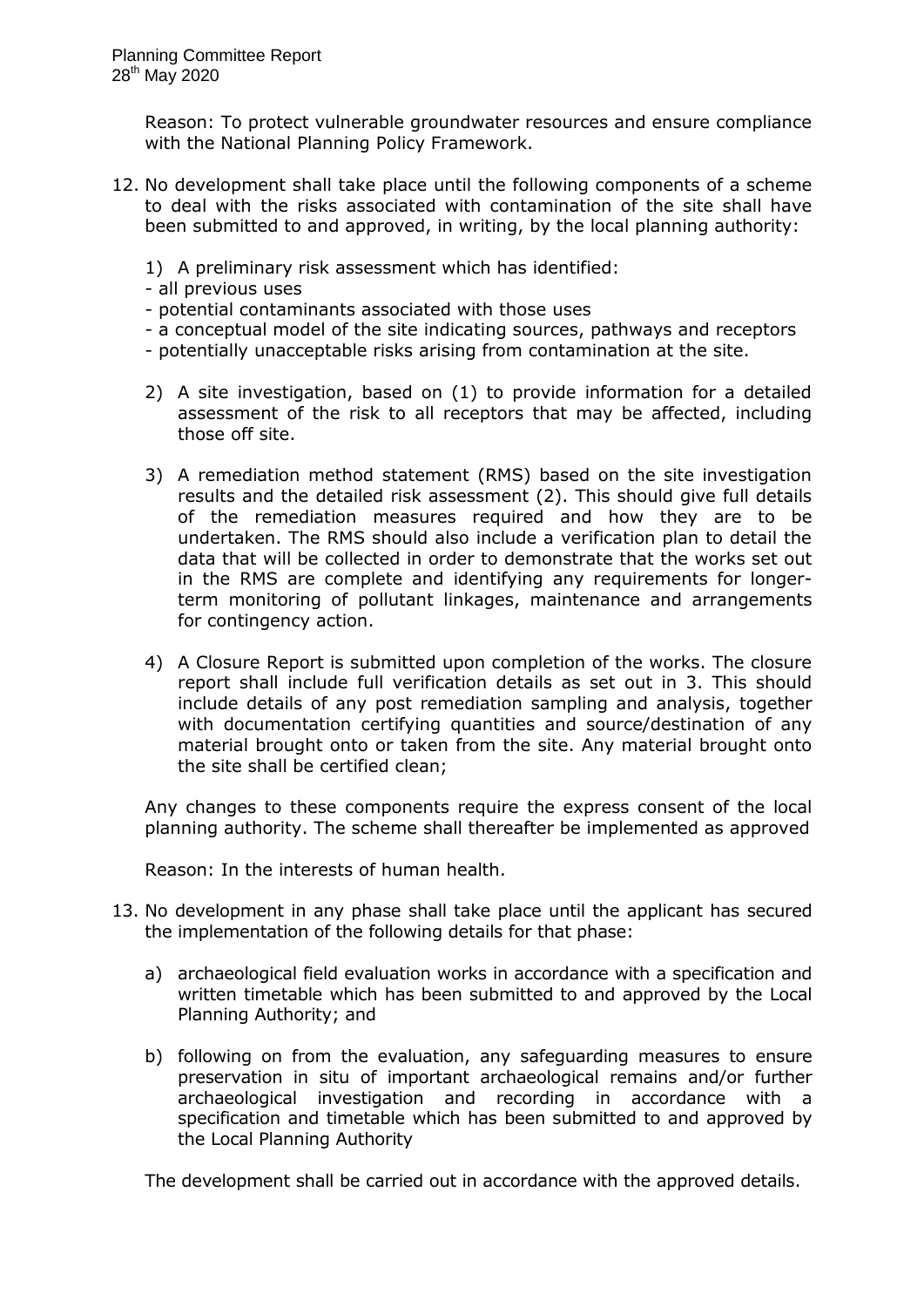Reason: To ensure that features of archaeological interest are properly examined and recorded and that due regard is had to the preservation in situ of important archaeological remains.

14. No development in any phase shall take place until an Arboricultural Method Statement (AMS) in accordance with the current edition of BS 5837 has been submitted to and approved in writing by the local planning authority for that phase. The AMS should detail implementation of any aspect of the development that has the potential to result in the loss of, or damage to trees, including their roots and, for example, take account of site access, demolition and construction activities, foundations, service runs and level changes. It should also detail any tree works necessary to implement the approved scheme and include a tree protection plan.

Reason: In the interests of landscape, visual impact and amenity of the area and to ensure a satisfactory appearance to the development

### *Pre-Slab Level*

- 15. No development above slab level shall take place until specific details of the landscaping proposals, which shall follow the principles shown on the Landscape Strategy Plan (drawing no. 6703 LSP ASP5 RevK), have been submitted to and approved in writing by the local planning authority. The scheme shall be designed in accordance with the principles of the Council's landscape character guidance and include a planting specification, a programme of implementation and a 5 year management plan. The landscape scheme shall specifically address the need to provide the following:
	- a) Strengthening and replacement native hedge planting along the site frontage with Church Road.
	- b) Structural native tree and shrub planting along the site frontage with Church Road.
	- c) Retention of trees along the western boundary and new native tree and shrub planting.
	- d) Retention of trees along the southern boundary and new native tree and shrub planting.
	- e) Retention of trees along the boundaries with the property 'Squerryes Oast'
	- f) Native woodland and shrub planting to create at least a 30m buffer from the Ancient Woodland in the south east corner
	- g) Orchard planting to the south of St Nicholas Church.
	- h) Native hedge planting within the development.

Reason: To ensure the development accords with the site allocation policy and to provide an appropriate setting.

16. No development above slab level shall take place in any phase until full details of the ecological enhancements outlined in the Ecological Appraisal and their delivery have been submitted to and approved in writing by the local planning authority for that phase. The development shall be carried out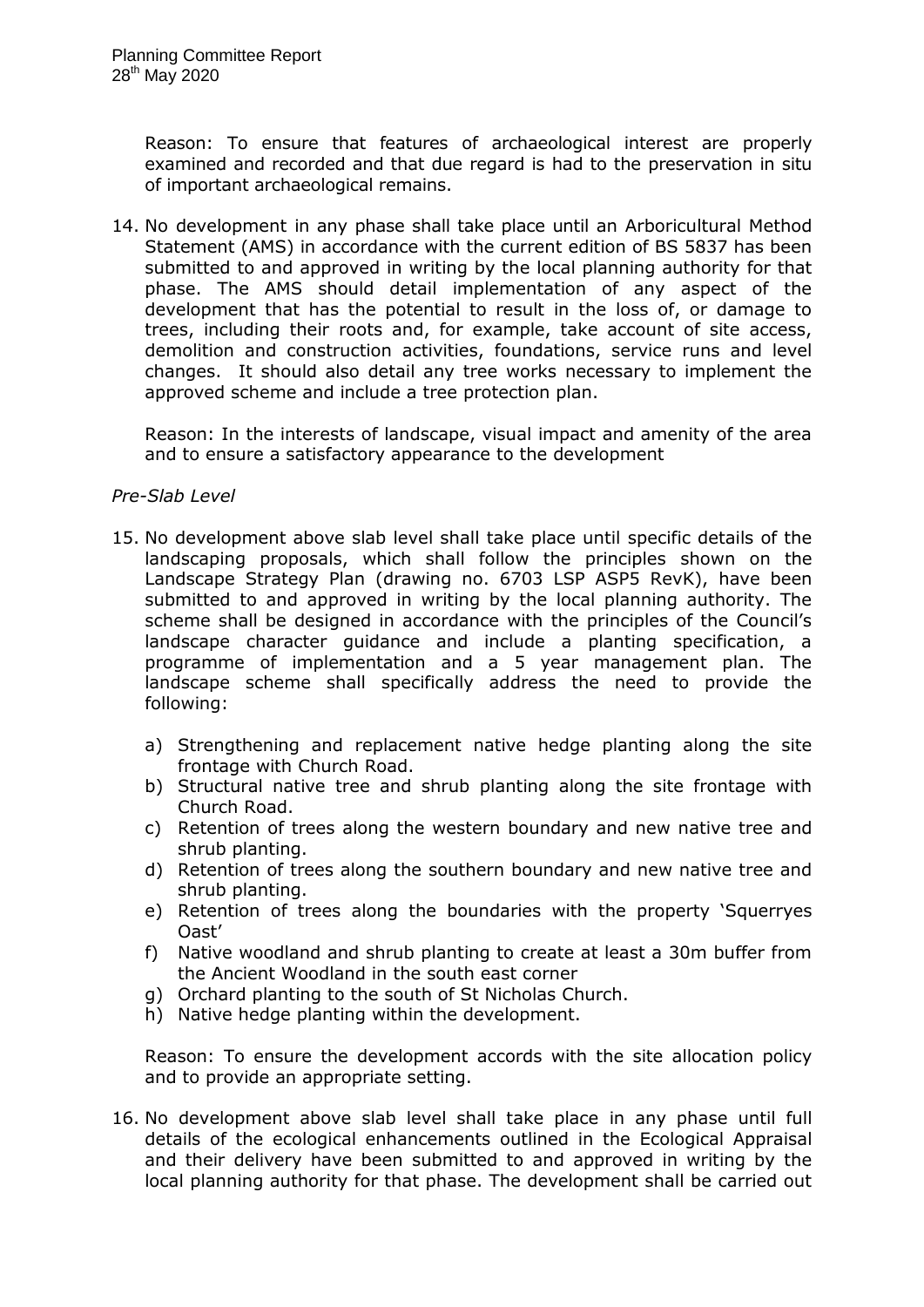in accordance with the approved details and measures shall include the following:

- a) Wildflower grassland
- b) Measures to allow hedgehogs to move through the development and domes.
- c) Bat and bird boxes.
- d) Habitat piles.

Reason: In the interest of biodiversity protection and enhancement.

- 17. No development above slab level shall take place in any phase until written details and samples of the materials to be used in the construction of the external surfaces of the building(s) for that phase have been submitted to and approved in writing by the local planning authority and the development shall be constructed using the approved materials. The materials shall follow the 'Materials Distribution Diagram' (16206/SK55D) and include the following:
	- a) Multi stock facing bricks
	- b) Clay hanging tiles
	- c) Clay roof tiles
	- d) Slate roof tiles
	- e) Ragstone on buildings
	- f) Ragstone walling

Reason: To ensure a high-quality appearance.

- 18. No development above slab level shall take place in any phase until written details and large-scale plans showing the following architectural detailing have been submitted to and approved in writing by the local planning authority for that phase, and the development shall be carried out in accordance with the approved details:
	- a) Soldier courses
	- b) Bricked arches above windows
	- c) Bullnose hanging tile detailing.
	- d) Roof overhangs

Reason: To ensure a high-quality appearance.

19. No development above slab level shall take place until a sample panel of the ragstone for the walling and buildings, including mortar mix details, has been submitted to and approved in writing by the Local Planning Authority. Such details as approved shall be fully implemented on site.

Reason: To ensure a high-quality appearance.

20. No development above slab level shall take place until the specific air quality mitigation measures, which shall include the type and location of electric vehicle charging points, have been submitted to and approved in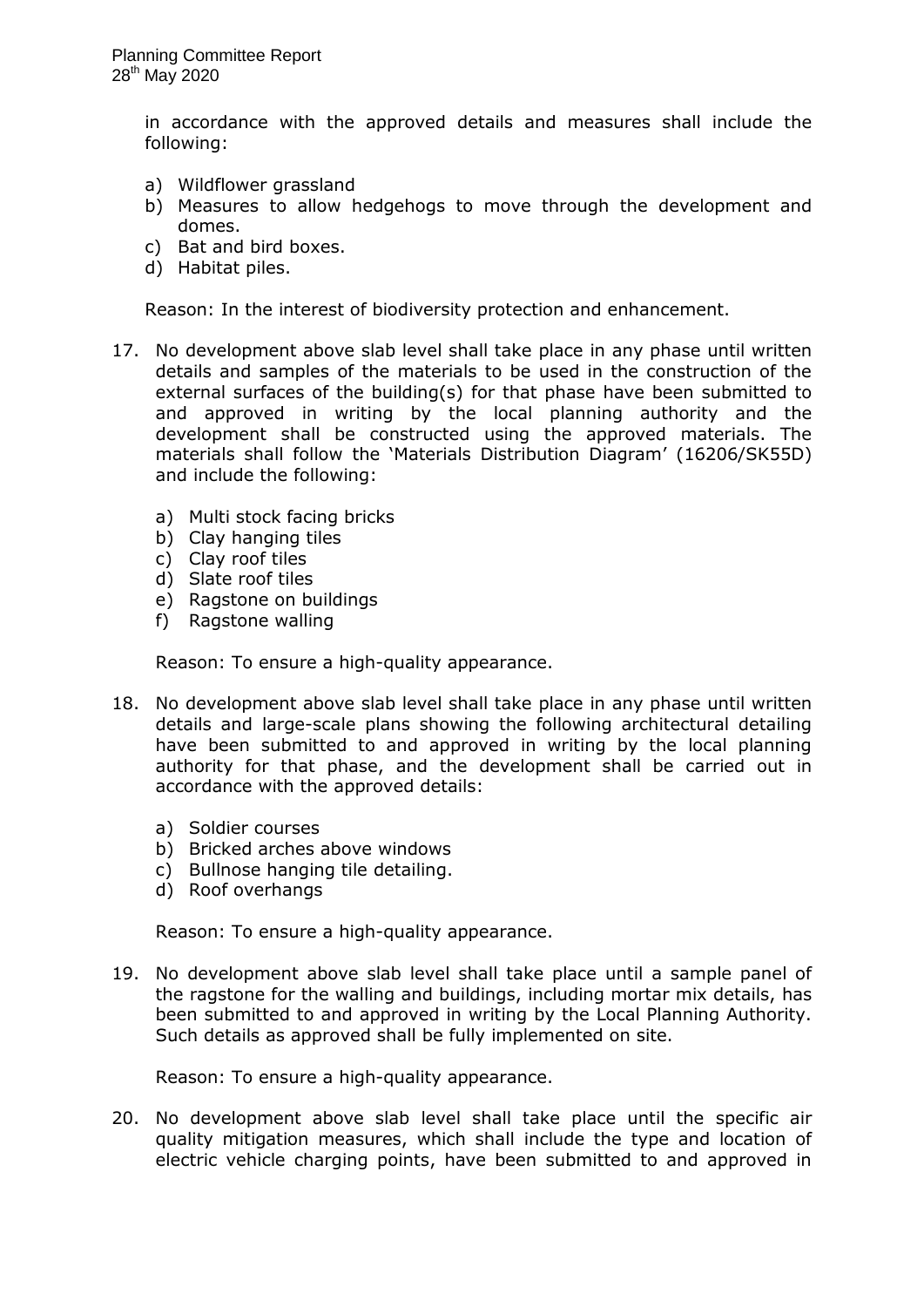writing by the local planning authority. The development shall be carried out in accordance with the approved details.

Reason: In the interests of limiting impacts upon air quality.

- 21. No development above slab level shall take place until a "bat sensitive lighting plan" for the site boundaries has been submitted to and approved in writing by the local planning authority. The lighting plan shall:
	- a) Identify those areas/features on site that are particularly sensitive for bats and that are likely to cause disturbance in or around their breeding sites and resting places or along important routes used to access key areas of their territory;
	- b) Show how and where external lighting will be installed so that it can be clearly demonstrated that areas to be lit will not disturb or prevent the above species using their territory.

All external lighting shall be installed in accordance with the specifications and locations set out in the strategy and these shall be maintained thereafter in accordance with the approved plan.

Reason: In the interest of biodiversity protection and enhancement.

22. No development above slab level for any phase shall take place until details of lighting for streets and houses have been submitted to and approved in writing by the local planning authority for that phase.

Reason: In the interest of visual amenity.

23. No development above slab level shall take place until details of the play equipment, bins, seating, surfacing and boundary treatments for the LAP, LEAP and open space areas have been submitted to and approved in writing by the local planning authority. The development shall be carried out in accordance with the approved details.

Reason: To ensure a high-quality development.

24. No development above slab level shall take place until a written statement of public art to be provided on site in the form of a Public Art Delivery Plan has been submitted to and approved in writing by the local planning authority. This should include the selection and commissioning process, the artist's brief, the budget, possible form, materials and locations of public art, the timetable for provision, maintenance agreement and community engagement, and the development shall be carried out in accordance with the approved details.

Reason: In the interests of the good place making in accordance with the provisions of the Maidstone Borough Council Public Art Guidance.

*Pre-Occupation*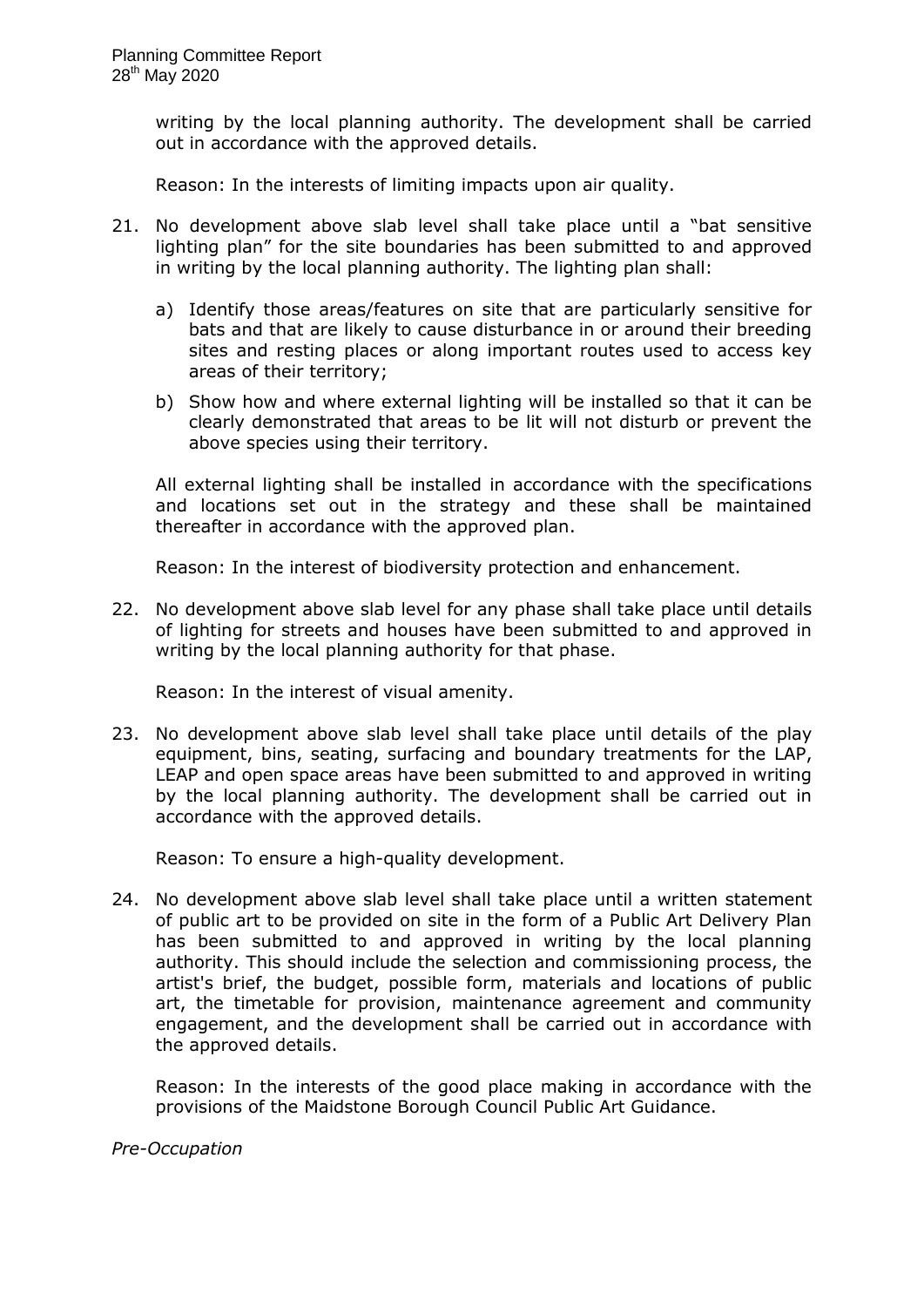- 25. The development shall not be occupied until the following off-site highways works have been provided in full:
	- a) Improvements to the Church Road/Deringwood Drive junction as shown on drawing no. 34.1 or any alternative scheme agreed in writing with the Local Planning Authority (in consultation with the Highways Authority);
	- b) Improvements to the Deringwood Drive/Willington Street junction as shown on drawing no. 14915-H-01 RevP4 at Appendix C of the 'DHA Transport Technical Note – March 2020' or any alternative scheme agreed in writing with the Local Planning Authority (in consultation with the Highways Authority);
	- c) Road widening and new pavement provision on Church Road as shown on drawing nos. 34.1 and 34.2;
	- d) The give way/build out feature on Church Road as shown on drawing no. 41.1 (Proposed Traffic Calming Arrangement);
	- e) Extension of the 30mph speed limit to the south of the application site to a position agreed in writing with the Local Plan Authority (in consultation with the Highways Authority); and
	- f) Improvements to the A20 Ashford Road/Spot Lane/Roseacre Lane junction as shown on drawing no. 14915-H-02 RevP1 at Appendix J of the 'DHA Transport Technical Note – March 2020' or any alternative scheme agreed in writing with the Local Planning Authority (in consultation with the Highways Authority);

Reason: In the interest of highway safety.

26. The development shall not be occupied until a Final Travel Plan for the development which follows the principles of the Framework Travel Plan has been submitted to and approved in writing by the local planning authority. The development shall be carried out in accordance with the approved Travel Plan.

Reason: In order to promote sustainable transport use.

27. The development shall not be occupied until a site-wide landscape and ecological management plan (LEMP), including timetable for implementation, long term design objectives, management responsibilities and maintenance schedules for all landscaped, open space, and drainage areas, but excluding privately owned domestic gardens, has been submitted to and approved in writing by the local planning authority. Landscape and ecological management shall be carried out in accordance with the approved plan and its timetable unless the local planning authority gives written consent to any variation.

Reason: In the interests of biodiversity, landscape, visual impact and amenity of the area and to ensure a satisfactory appearance to the development.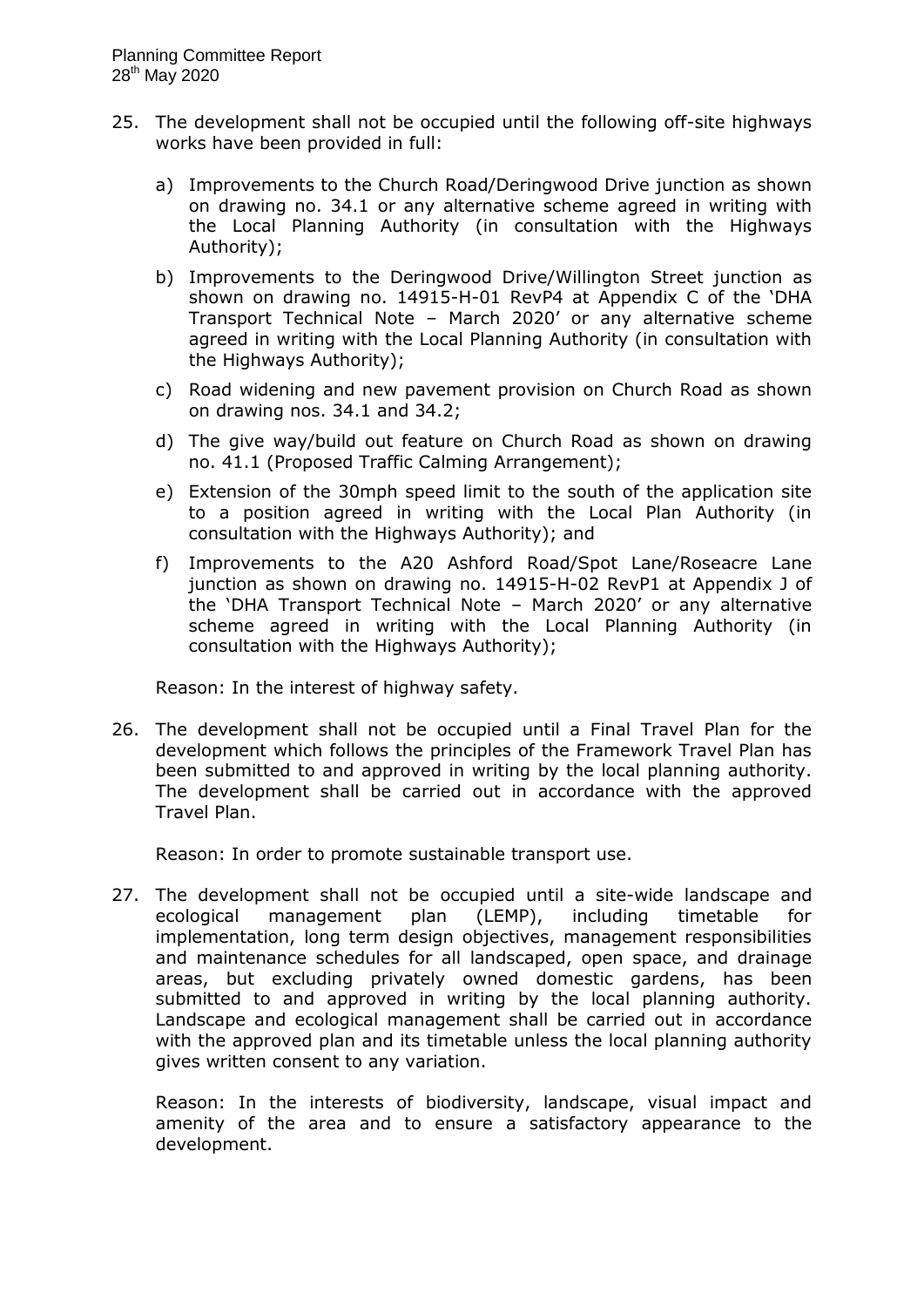28. The development shall not be occupied until details of the pedestrian and cycle link to and across the area of Council owned land to the south of the site providing a link to Woolley Road and the timing of its delivery have been submitted to and approved in writing by the local planning authority. The development shall be carried out in accordance with the approved details.

Reason: To ensure appropriate connectivity in the interests of sustainability and highway safety.

29. No building on any phase (or within an agreed implementation schedule) of the development hereby permitted shall be occupied until a Verification Report pertaining to the surface water drainage system, carried out by a suitably qualified professional, has been submitted to the Local Planning Authority which demonstrates the suitable modelled operation of the drainage system such that flood risk is appropriately managed, as approved by the Lead Local Flood Authority. The Report shall contain information and evidence (including photographs) of earthworks; details and locations of inlets, outlets and control structures; extent of planting; details of materials utilised in construction including subsoil, topsoil, aggregate and membrane liners; full as built drawings; topographical survey of 'as constructed' features; and an operation and maintenance manual for the sustainable drainage scheme as constructed.

Reason: To ensure that flood risks from development to the future users of the land and neighbouring land are minimised, together with those risks to controlled waters, property and ecological systems, and to ensure that the development as constructed is compliant with and subsequently maintained pursuant to the requirements of paragraph 165 of the National Planning Policy Framework.

30. The development shall not be occupied until details of the metal railings, picket fencing, and any boundary treatments for open space areas have been submitted to and approved in writing by the local planning authority. The development shall be carried out in accordance with the approved details

Reason: To ensure a high-quality development'

31. The visibility splays shown on drawing no. 06 RevF (Proposed Access Arrangement) shall be kept free of obstruction above a height of 1 metre.

Reason: In the interests of highway safety.

32. If during construction/demolition works evidence of potential contamination is encountered, works shall cease and the site fully assessed to enable an appropriate remediation plan to be developed. Works shall not recommence until an appropriate remediation scheme has been submitted to, and approved in writing by, the Local Planning Authority and the remediation has been completed. Upon completion of the building works, this condition shall not be discharged until a closure report has been